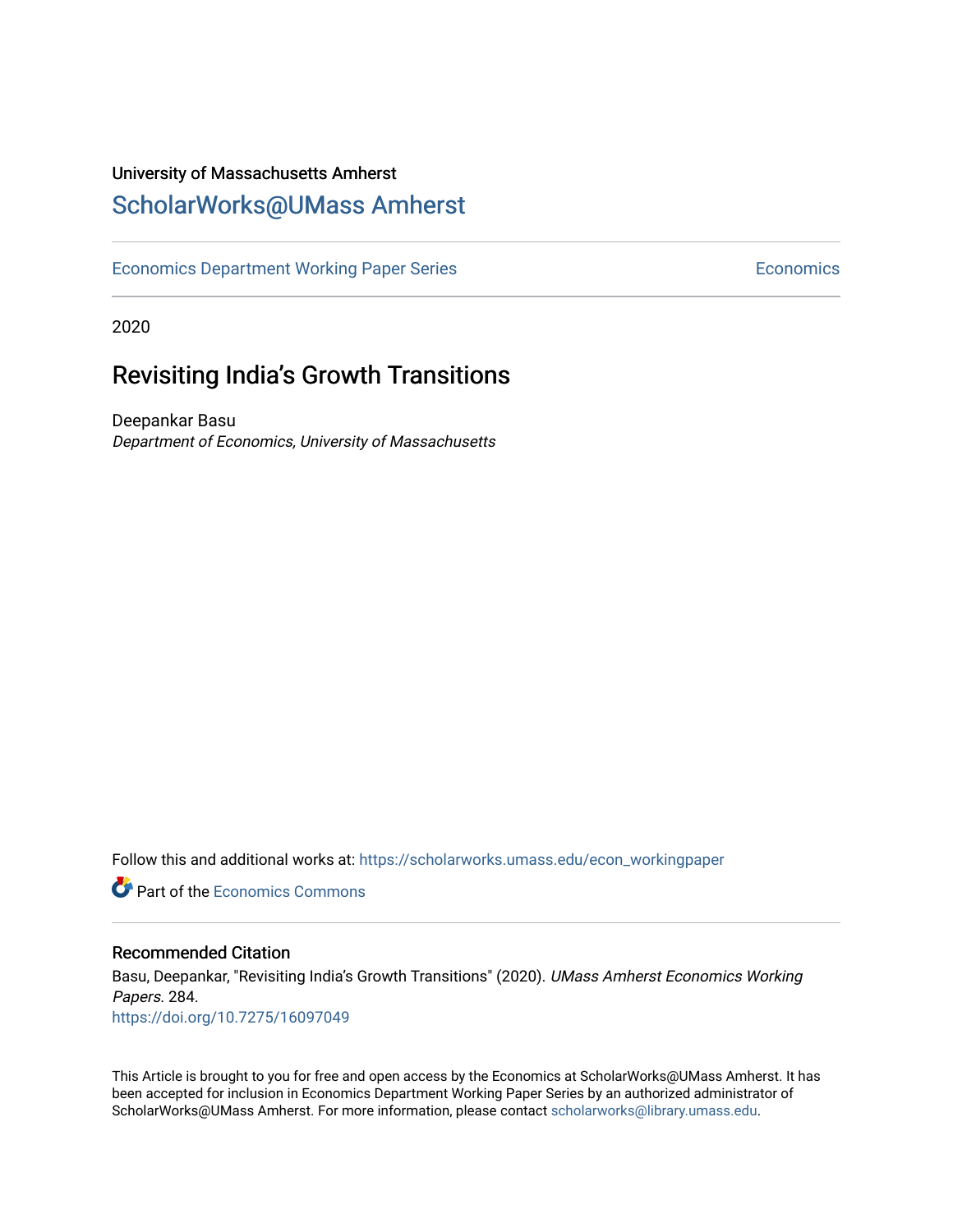# Revisiting India's Growth Transitions

Deepankar Basu<sup>∗</sup>

December 29, 2019

#### Abstract

This paper reconsiders two questions relating to India's economic growth: structural breaks in growth and the impact of equipment investment on aggregate economic growth. First, statistical tests of structural change show that economic growth in post-independence India has witnessed four structural breaks: in 1964-65, in 1978-79, in 1990-91, and in 2004-05. However, substantial growth accelerations, i.e. increase of more than 1.0% per annum in the growth rate of per capita real GDP, occurred only at two points: 1978-79 and 2004-05. Second, to analyze the impact of equipment investment on growth, I use an ARDL bounds testing methodology. I find a positive and statistically significant long run positive impact of private investment in equipment and machinery on the growth rate of real GDP.

JEL Codes: O11, O47, O53

Keywords: India, economic growth, structural change, ARDL bounds testing.

<sup>∗</sup>Department of Economics, University of Massachusetts Amherst, 310 Crotty Hall, 412 N. Pleasant Street, Amherst MA 01002. Email: dbasu@econs.umass.edu. Phone: (413)545-6359. Fax: (413)545-2921. I would like to thank Amit Bhaduri and Debarshi Das for comments on an earlier version of the paper. All remaining errors are mine.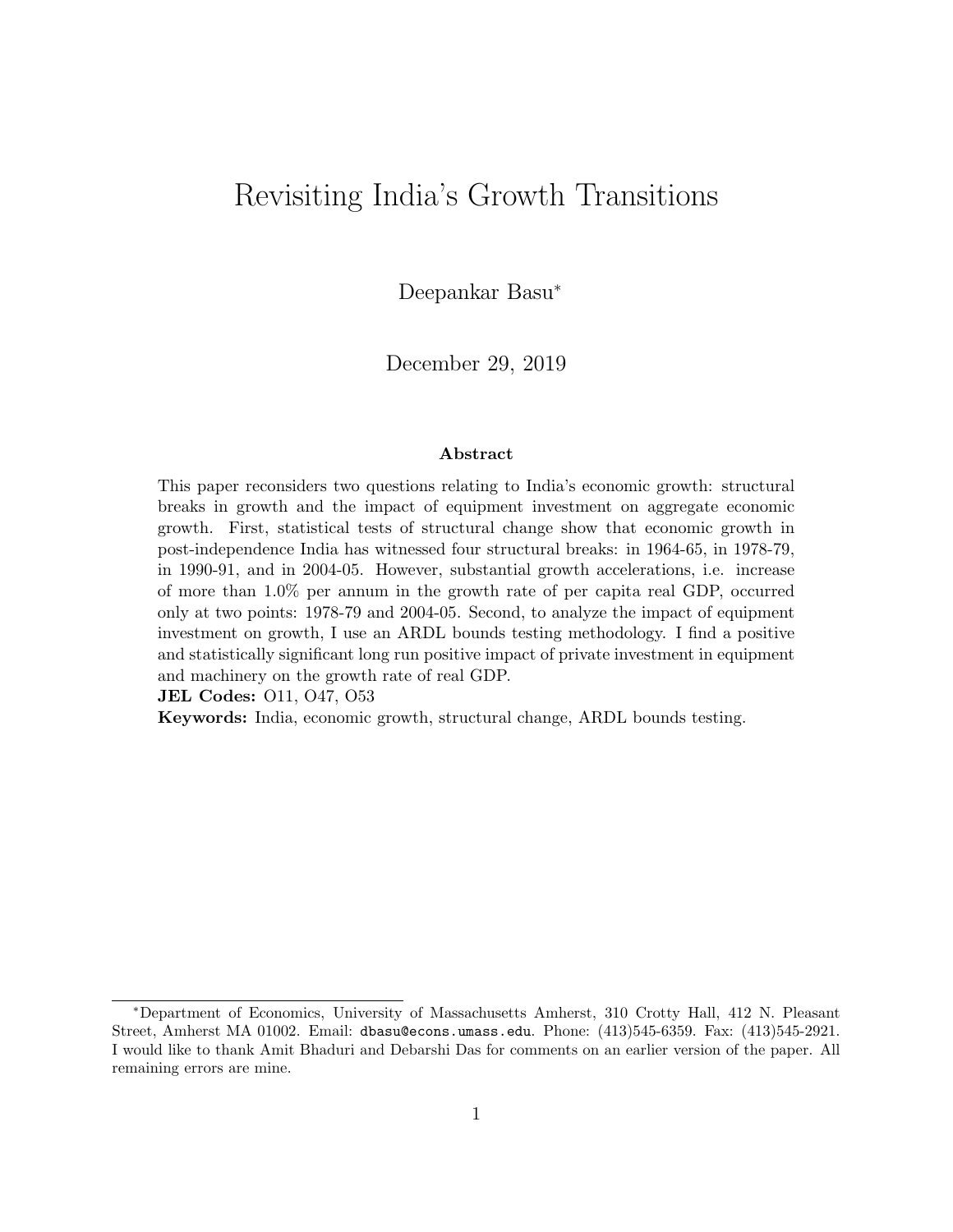# 1 Introduction

India's growth transition, whereby it moved from a slow to a high growth path a few decades ago, has attracted lot of scholarly attention [\(Rodrik and Subramanian,](#page-27-0) [2005;](#page-27-0) [Virmani,](#page-28-0) [2006;](#page-28-0) [Basu and Maertens,](#page-25-0) [2007;](#page-25-0) [Sen,](#page-28-1) [2007;](#page-28-1) [Kotwal et al.,](#page-27-1) [2011;](#page-27-1) [Ghate and Wright,](#page-26-0) [2012;](#page-26-0) [Kar and](#page-27-2) [Sen,](#page-27-2) [2016\)](#page-27-2). Two issues that have been discussed in this literature are the exact timing and the causes of the growth acceleration. An early set of contributions identified the structural break in economic growth in the early 1990s and understood the economic reforms - especially those relating to international trade - initiated in 1991 as the prime cause of the acceleration in growth [\(Panagariya,](#page-27-3) [2004\)](#page-27-3). Later contributions have challenged that conclusion. Analytical narrative accounts argued that the cause of the growth transition was the change in attitude of the State towards capital in the early 1980s [\(Delong,](#page-26-1) [2003;](#page-26-1) [Rodrik and Subramanian,](#page-27-0) [2005;](#page-27-0) [Kohli,](#page-27-4) [2006\)](#page-27-4). Statistical analyses of structural break corroborated this account by identifying the growth acceleration in the late 1970s [\(Balakrishnan and Parameswaran,](#page-25-1) [2007\)](#page-25-1).

The formal analysis in [Balakrishnan and Parameswaran](#page-25-1) [\(2007\)](#page-25-1) used aggregate, and sectoral, data for the period 1950-51 to 2003-04 and found that the "growth rate of GDP shows only one shift, in 1978-79." Using a principal-components methods on a state-level data set, [Ghate and Wright](#page-26-0) [\(2012\)](#page-26-0) identified the single break in growth in the mid-1980s and ascribed it to the trade liberalization that began around that time but accelerated after 1991 [\(Pana](#page-27-3)[gariya,](#page-27-3) [2004\)](#page-27-3). For a while, the literature seemed to have settled down on the consensus that there was a single break in economic growth and that it occurred sometime in the early to mid-1980s. The remaining debate was about the causes of the growth acceleration, with one strand emphasising change in attitudes of the State [\(Rodrik and Subramanian,](#page-27-0) [2005\)](#page-27-0) and another focusing on changes in economic policies, with different set of policies emphasized by different authors [\(Panagariya,](#page-27-3) [2004;](#page-27-3) [Sen,](#page-28-1) [2007;](#page-28-1) [Ghate and Wright,](#page-26-0) [2012\)](#page-26-0).

Recent work has taken the discussion forward by identifying multiple breaks in, and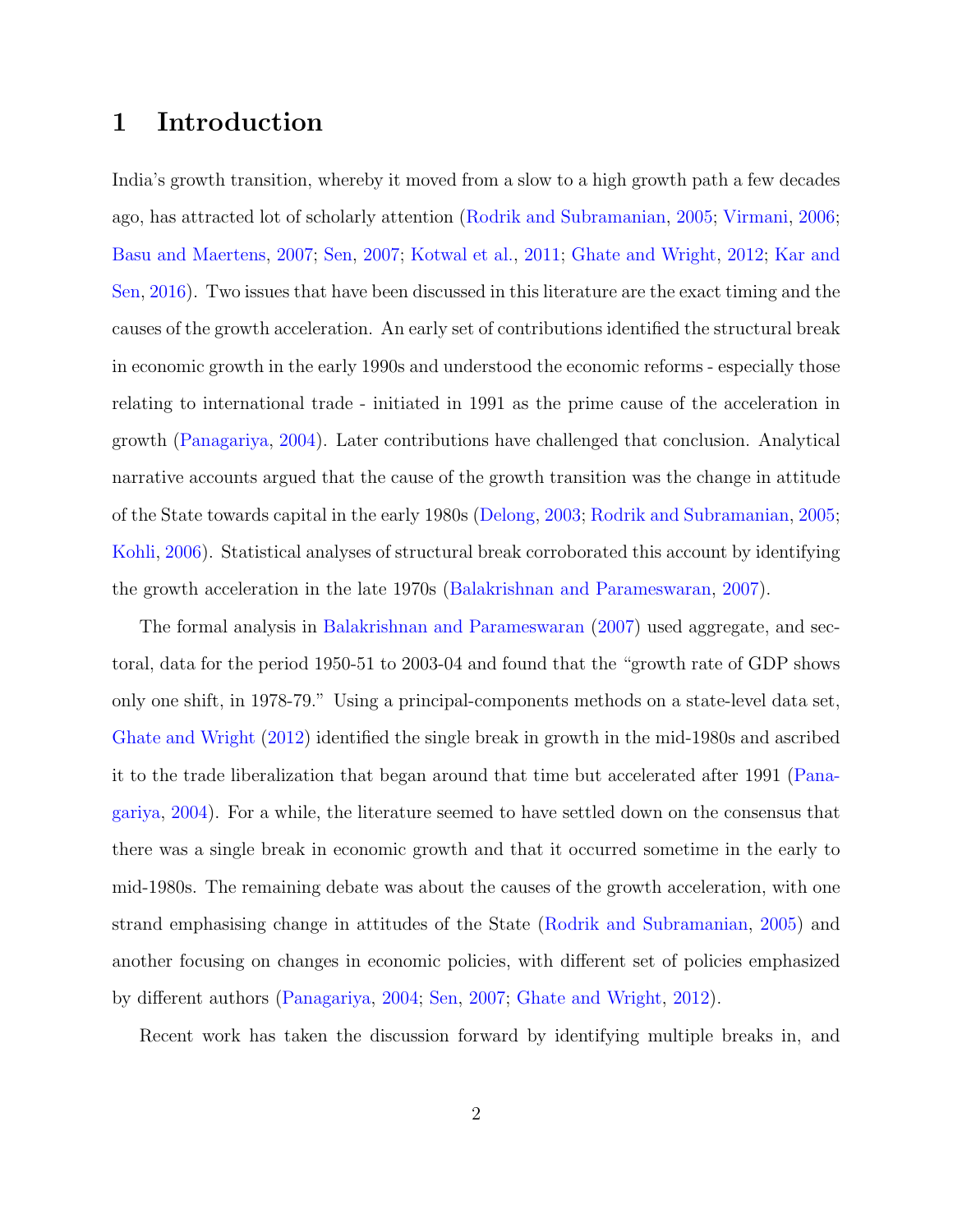correspondingly distinct regimes of, economic growth [\(Kar et al.,](#page-26-2) [2013;](#page-26-2) [Kar and Sen,](#page-27-2) [2016\)](#page-27-2). For instance, [\(Kar and Sen,](#page-27-2) [2016\)](#page-27-2) identify four growth regimes: a period of slow growth, 1950-92; growth acceleration during 1993-01; a further acceleration of growth from 2002 to 2010; and a period of slowdown starting in 2011. After identifying growth regimes, [Kar and](#page-27-2) [Sen](#page-27-2) [\(2016\)](#page-27-2) offer a political economy account to explain the transition between regimes.

The first contribution of this paper is to revisit the analysis of structural breaks in the time series of aggregate output in India. Using four different measures of aggregate output for robustness, I find four structural breaks in India's post-independence growth record - 1964–655, 1978–79, 1990–91 and 2004–05 (or 2005–06) - and five growth regimes. While all the breaks are statistically significant, only the ones in 1978–79 and 2004–05 (or 2005–06) are economically significant in the sense that they lead to changes in average growth rate of per capital real GDP between regimes of more than 1.0% per annum. A simple sectoral decomposition analysis shows that the growth accelerations have been largely driven and sustained by growth in the tertiary sector. Taken together, the timing and sectoral dimension of growth accelerations raise questions about the narrative that economic reforms - initiated in the mid-1980s and accelerated in the early 1990s - contributed in a significant way to India's transition into a high growth economy.

The second contribution of this paper is to revisit the analysis of the impact of capital accumulation on economic growth in India. Using an updated data set used in [Sen](#page-28-1) [\(2007\)](#page-28-1), I take a re-look at the impact of investment in equipment and machinery by the private corporate sector on economic growth. The importance of private equipment investment in the Indian growth story has been analysed previously by [Sen](#page-28-1) [\(2007\)](#page-28-1). I extend the analysis in [Sen](#page-28-1) [\(2007\)](#page-28-1) by taking explicit account of the time series properties of the variables involved. This is important because, as I show below, some of the variables are stationary but others are difference stationary. In such a situation, if we do not take explicit account of trending behaviour, we might end up with spurious regressions [\(Granger and Newbold,](#page-26-3) [1987\)](#page-26-3).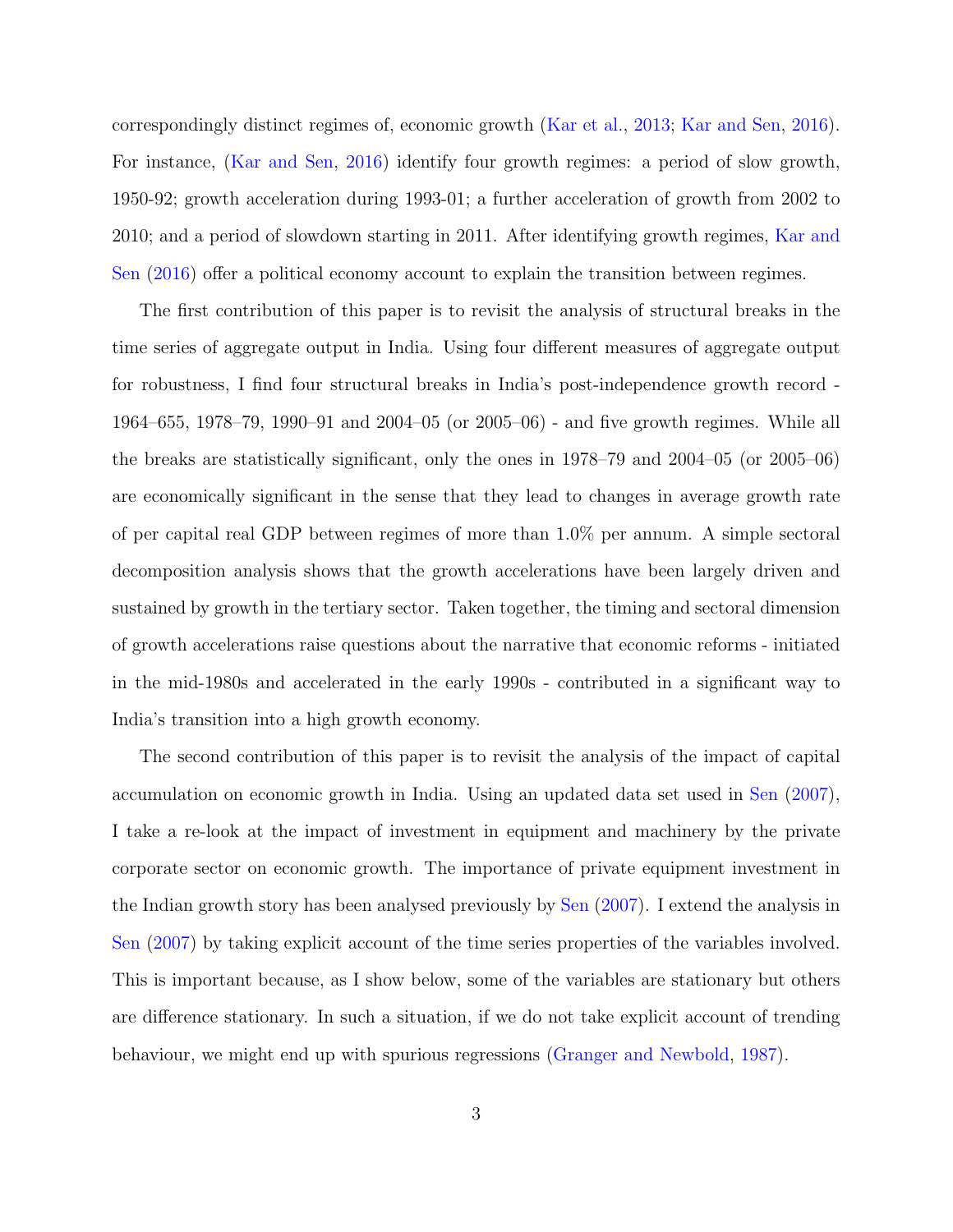To take account of the combination of I(0) and I(1) variables in such an analysis, I use an ARDL bounds testing procedure. I find a long run relationship between different components of investment - private equipment investment, public equipment investment, investment in structures, and changes in stocks - and economic growth. In particular, I find a positive and statistically significant long run impact of private equipment investment on the growth rate of real GDP: an increase in private equipment investment by 1 percent of GDP has caused about 0.54 percentage points increase in the growth rate of real GDP in the long run. This analysis suggests that the growth acceleration in the Indian economy has been partly driven by the steady increase in private equipment investment. Hence, India's growth story is, at least in important respects and in the long run, a story of (private equipment) investment-driven growth.

The rest of the paper is organized as follows: section [2](#page-4-0) discusses the data used for the analysis; section [3](#page-6-0) presents the structural break analysis; section [4](#page-13-0) investigates the relationship between private equipment investment and economic growth; and section [5](#page-23-0) concludes the paper with some thoughts about future research. [Appendix A](#page-39-0) presents detailed information about data sources and variable definitions.

# <span id="page-4-0"></span>2 Data: Variables and Descriptive Analysis

The primary source of data for the analysis in this paper are various issues of the *National* Account Statistics (NAS), which is an annual publication of the Ministry of Statistics and Programme Implementation of the Government of India. The NAS provides information on aggregate and sectoral output, components of aggregate demand, price indices, savings and investment, and aspects of government revenue and expenditure for the Indian economy. The data from the NAS is also tabulated in the Handbook of Statistics on Indian Economy (HSIE), an annual publication of the Reserve Bank of India, and the Economic Survey (ES),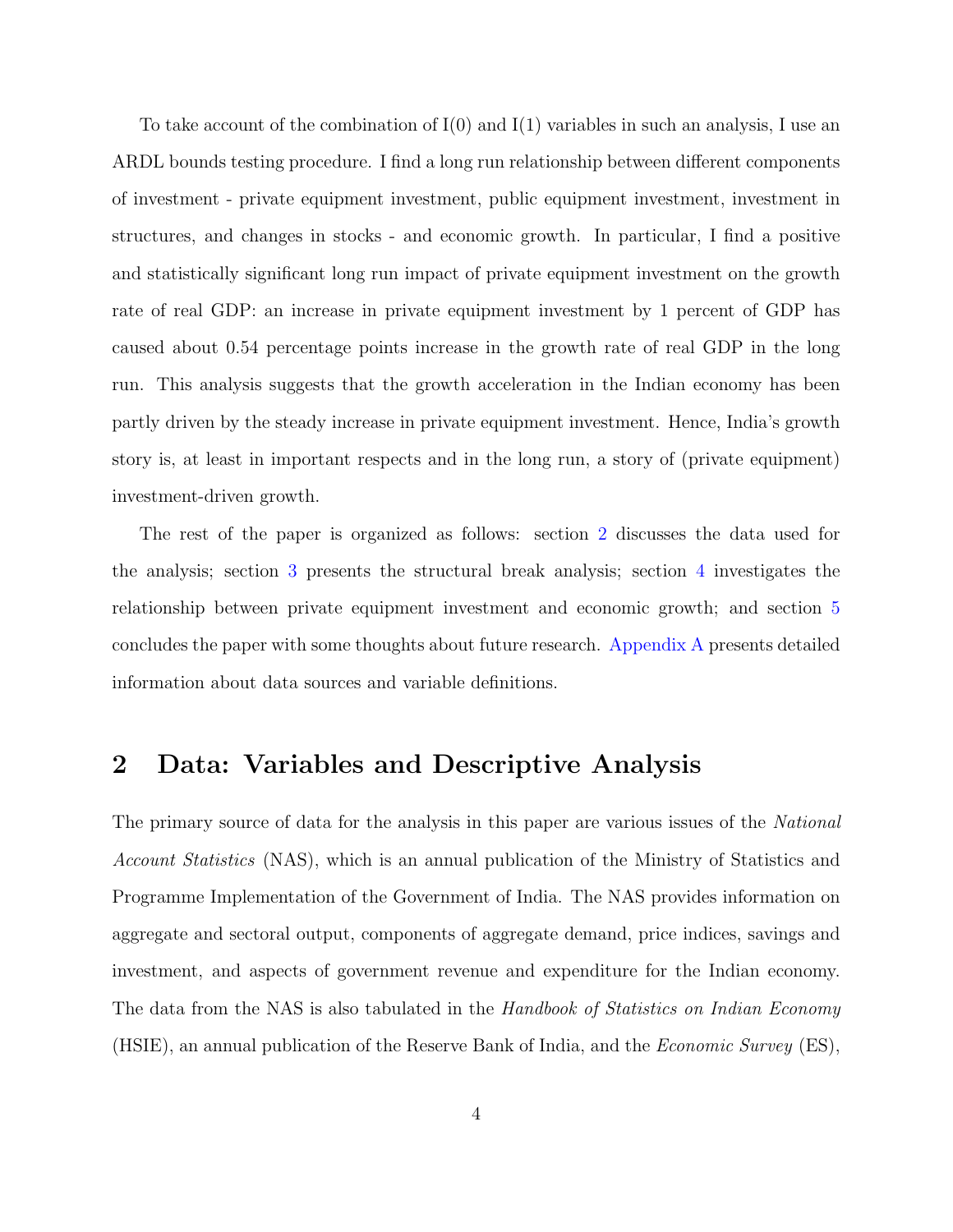an annual publication of the Ministry of Finance, Government of India.

From various issues of the NAS, HSIE and the ES, I collect annual data on real GDP, real GDP per capita, real GDP at factor cost, real GDP at factor cost per capita, various components of gross fixed capital formation, and sectoral gross value added by the primary, secondary and tertiary sectors for the period from  $1950$  $1950$  to  $2018<sup>1</sup>$ . Summary statistics for all the variables used for the analysis in this paper can be found in Table [1,](#page-29-0) and time series plots of some key variables can be found in Figure [1.](#page-37-0) The time series plots highlight one important fact: most variables display trending behaviour. One will need to explicitly take this fact into account in any analysis.<sup>[2](#page-5-1)</sup>

## [Table [1](#page-29-0) about here]

We can motivate the two questions investigated in this paper by referring to Figure [1.](#page-37-0) The first question I investigate in this paper relates to regimes of growth acceleration in the Indian economy.<sup>[3](#page-5-2)</sup> From the bottom panel of Figure [1,](#page-37-0) we can see that, despite lot of fluctuations, there is a distinct upward trend in the time series of real GDP growth rate from around the early 1980s. Moreover, the variance of the growth rate series also seems to have fallen since the early 1980s. In the next section, I will present results from a more rigorous test for structural break in the log real GDP series, where we will identify structural breaks in economic growth and the corresponding growth regimes.

#### [Figure [1](#page-37-0) about here]

The second question I investigate in this paper relates to the importance of capital accumulation in triggering and sustaining growth. In particular, I look at a specific type of

<span id="page-5-0"></span><sup>1</sup>Data on most variables are available for financial years. To save space, I will use the following notation throughout this paper: a calendar year, like 1950, will be used to refer to the corresponding financial year, 1950–51. For instance, 1960 will refer to 1960–61; and 2018 will refer to 2018–19, etc.

<span id="page-5-2"></span><span id="page-5-1"></span><sup>2</sup>Further details about the variables are available in [Appendix A.](#page-39-0)

<sup>3</sup>The annual growth rate of real GDP is computed as the first difference of log real GDP; the same method is used to compute annual growth rates of all variables.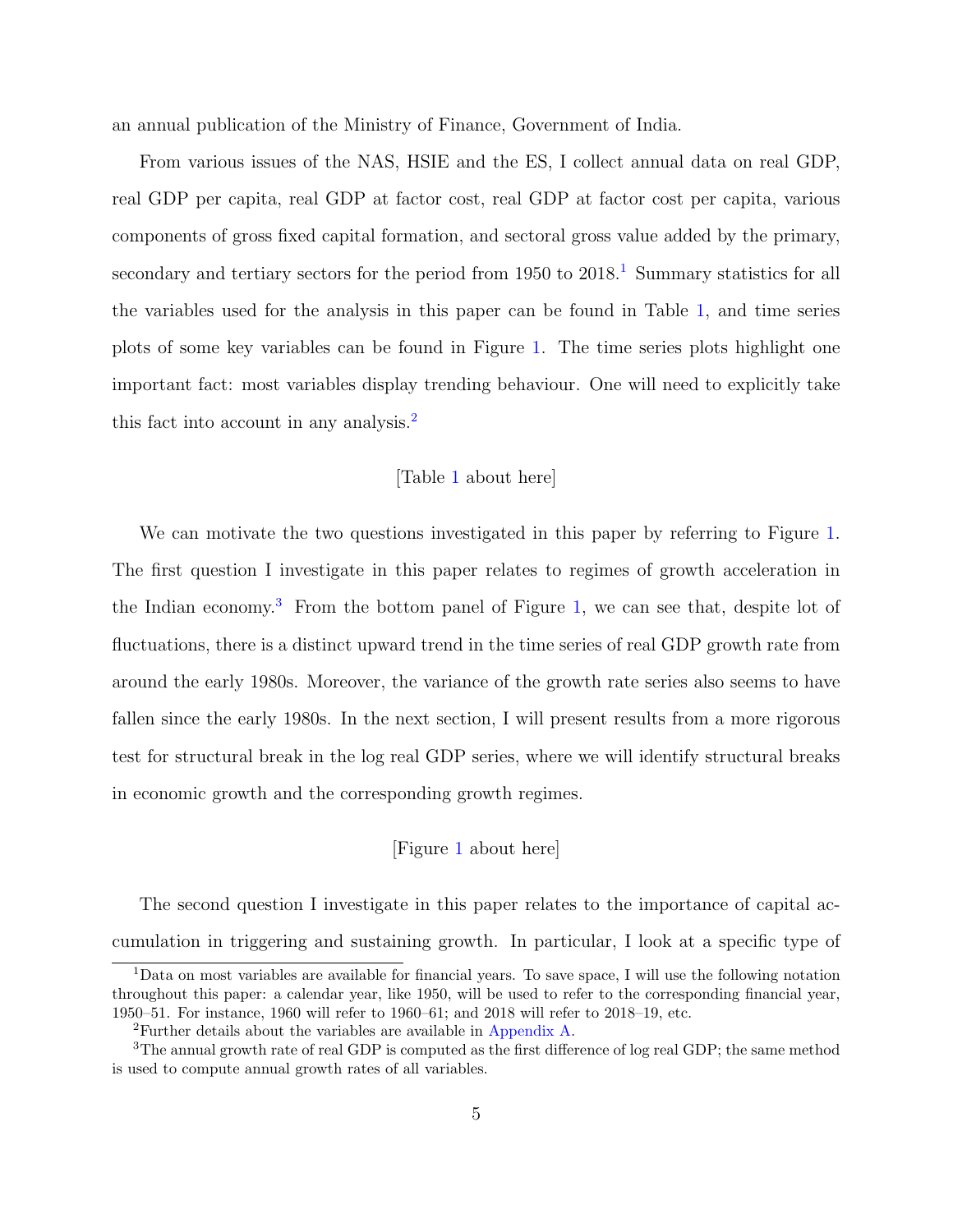capital accumulation: investment in equipment and machinery. From Figure [1,](#page-37-0) we see that both public and private (corporate sector) investment in equipment and machinery has increased over time. There is an important difference in the two: public equipment investment rose till the mid-1980s, and declined subsequently; private equipment investment kept rising, with fluctuations, all the way to the end of our sample period. Hence, from the figure it seems both that equipment investment might be positively correlated with growth - since both have rising trends over the sample period - and that private equipment investment might have had a larger role to play in sustaining the upward trend of economic growth than public equipment investment. In section [4,](#page-13-0) I will investigate this question in detail.

# <span id="page-6-0"></span>3 Structural Breaks in Economic Growth

The first question that I wish to investigate is whether we can identify structural breaks in the time series of aggregate output (like real GDP). The traditional method of identifying a structural break in a linear regression model, when the break date is known, is to conduct a Chow test for difference in the regression coefficients in the two periods identified by the known break date [\(Chow,](#page-26-4) [1960\)](#page-26-4). In many cases, the date of the break is not known by the researcher and needs to be estimated with other parameters in the model. [Andrews](#page-25-2) [\(1993\)](#page-25-2) extended the standard method to the case of an unknown structural break, and [Bai and](#page-25-3) [Perron](#page-25-3) [\(1998\)](#page-25-3) extended the analysis further to the case of multiple unknown breaks. [Bai](#page-25-4) [and Perron](#page-25-4) [\(2003\)](#page-25-4) offered an efficient algorithm to implement the method outlined in [Bai](#page-25-3) [and Perron](#page-25-3) [\(1998\)](#page-25-3). In this paper, I use [Bai and Perron](#page-25-3) [\(1998,](#page-25-3) [2003\)](#page-25-4) to identify possible structural breaks in the time series of the growth rate of aggregate output in India.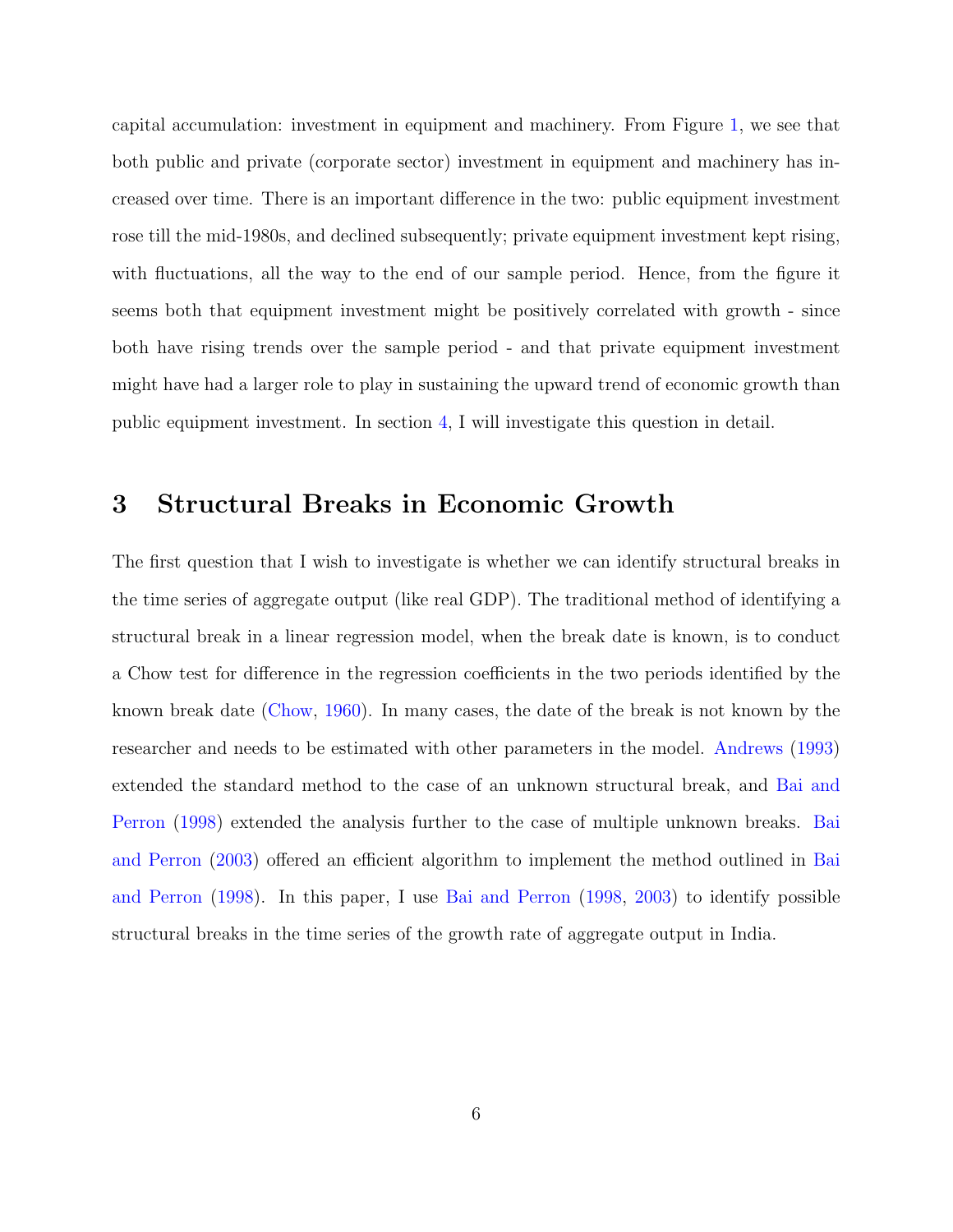# 3.1 Conceptual Framework

Since we are interested in identifying breaks in economic growth, we implement the Bai-Perron method by running regressions of the following form,

<span id="page-7-0"></span>
$$
\log(y_t) = \alpha + \beta t + u_t,\tag{1}
$$

where  $y_t$  is some measure of aggregate output, and  $\beta$  is the exponential growth rate in  $y_t$  after accounting for random disturbances captured by  $u_t$ . The methodology of [Bai and Perron](#page-25-4)  $(2003)$  is implemented by estimating the model in [\(1\)](#page-7-0) on  $m+1$  segments (or regimes) of the sample that come from  $m$  breaks, and then choosing the value of  $m$  that maximizes the sum of squared residuals. To be more precise, let  $(T_1, \ldots, T_m)$  denote a partition of the sample years,  $1, 2, \ldots, T$ , into  $m + 1$  segments, with the convention that  $T_0 = 0$  and  $T_{m+1} = T$ . For the  $j$ -th segment, the regression is given by

$$
\log(y_t) = \alpha_j + \beta_j t + u_t, \quad t = T_{j-1} + 1, \dots, T_j \tag{2}
$$

and the sum of squared residuals is given by

$$
SSR_j(T_1,...,T_m) = \sum_{t=T_{j-1}+1}^{T_j} \left\{ y_t - \hat{\alpha}_j - \hat{\beta}_j t \right\}^2.
$$

Then the estimated break points  $(\hat{T}_1, \ldots, \hat{T}_m)$  are such that

$$
(\hat{T}_1,\ldots,\hat{T}_m) = \underset{T_1,\ldots,T_m}{\arg\min} S(T_1,\ldots,T_m)
$$

where the minimization is carried out over all partitions  $(T_1, \ldots, T_m)$  such that  $T_j - T_{j-1} > q$ (for some given q), and  $S(T_1, \ldots, T_m)$  is the sum of squared residuals added up for all the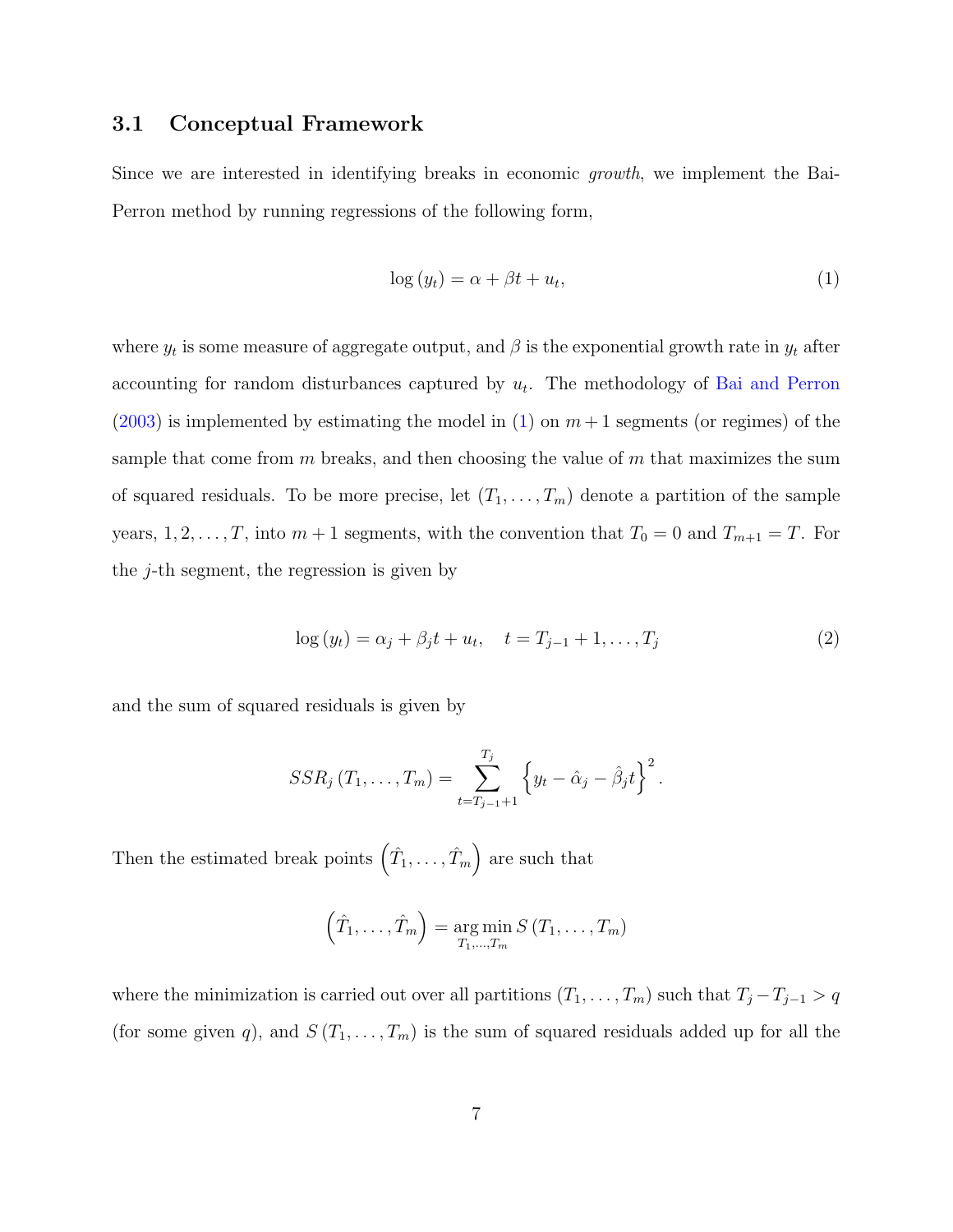$m + 1$  segments, i.e.

$$
S(T_1,\ldots,T_m)=\sum_{j=1}^{m+1}SSR_j(T_1,\ldots,T_m)=\sum_{j=1}^{m+1}\sum_{t=T_{j-1}+1}^{T_j}\left\{y_t-\hat{\alpha}_j-\hat{\beta}_jt\right\}^2.
$$

## 3.2 Results of Structural Break Tests

Using the Bai-Perron methodology, I conduct structural break tests on four different measures of output: log real GDP at market prices, log real GDP at market prices per capita, log real GDP at factor cost, and log real GDP at factor cost per capita.<sup>[4](#page-8-0)</sup> To implement the structural break test with multiple unknown breaks, I impose the restriction that each segment identified by the structural break test must be at least 15% of the total smaple size, i.e. each segment must have at least 10 years (because the length of the time series used for the analysis is 69). This implies, because the sample size of my data set is 69, that there can be at most 6 regimes and 5 breaks. The results of these structural break tests are summarized in Table [2,](#page-30-0) Table [3](#page-31-0) and in Figure [2.](#page-38-0) In Table [2,](#page-30-0) I present details of the structural break test for all the measures of aggregate output; in Table [3,](#page-31-0) I present estimates of average exponential growth rates for the distinct growth regimes identified by the structural break test, and in Figure [2,](#page-38-0) I present the same information in a graphical form.

#### [Table [2](#page-30-0) about here]

In the top panel in Table [2,](#page-30-0) we have information on the break dates and the corresponding value of residual sum of squares (RSS) and Bayesian information criteria (BIC) for all possible configurations of structural breaks in the linear regression of log real GDP on a linear time trend (and a constant). For instance, when the linear regression of log real GDP on a linear time trend (and a constant) admits of one structural break, the date of the break is 1989,

<span id="page-8-0"></span><sup>4</sup>For definitions and sources of variables, see [Appendix A.](#page-39-0) Sructural break tests were conducted with the strucchange package in R [\(Zeileis et al.,](#page-28-2) [2002\)](#page-28-2).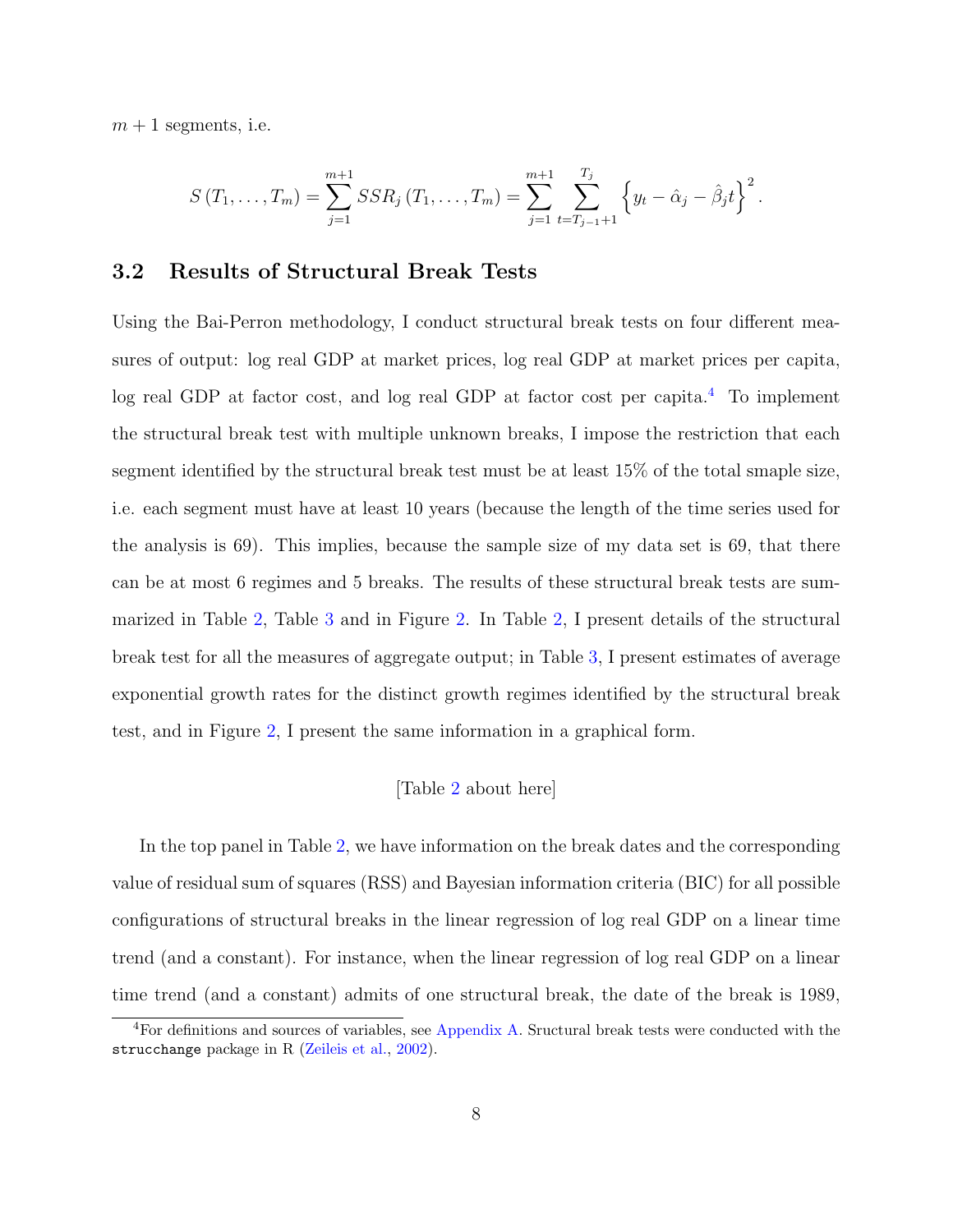and the corresponding values of the RSS and BIC are 1.417 and -59.614, respectively. From the results in the top panel, we see that the value of RSS and BIC are minimized for four structural breaks, where the value of RSS and BIC are 0.019 and -306.603, respectively. This gives us the main finding from structural change analysis: there were four structural breaks in the growth rate of output in India between 1950 and 2018. This implies that there were five distinct growth regimes in India between 1950 and 2018. The breaks occurred in 1964, 1978, 1990, and 2004, so that the five growth regimes were: 1950–64 ,1965–78, 1979–90, 1991–04, and 2005–18. The identification of four breaks and five regimes is consistent across all the four measures of aggregate output.<sup>[5](#page-9-0)</sup>

In Table [3,](#page-31-0) I present estimates of average exponential growth rates for the distinct growth regimes identified by the structural break test. From the results in Table [3,](#page-31-0) we see the following pattern for the five growth regimes identified by the structural break test: the second regime was marked by growth deceleration, i.e. the average growth rate in the second regime was significantly lower than in the first regime; the other three regimes were marked by growth acceleration, i.e. average growth rate in a regime was significantly higher than the previous regime. This pattern can be seen in all the panels in Table [3](#page-31-0) and is visually highlighted by the step-wise manner in which the red line - which is a plot of average exponential growth rates in different regimes - in Figure [2](#page-38-0) moves over the sample period.<sup>[6](#page-9-1)</sup>

#### [Table [3](#page-31-0) about here]

Using the results in the top panel in Table [3,](#page-31-0) we see that real GDP grew at 4.08% per annum in the period 1950–64, but fell to 3.68% per annum over the next regime (1965–78). In the next three regimes, growth accelerated continuously from 5.36%, to 5.86% and finally to 7.11%. The implications of these different growth regimes, in terms of average standards of

<span id="page-9-0"></span><sup>&</sup>lt;sup>5</sup>There is a slight difference for the per capita real GDP at factor cost. For this series, the last break occurred in 2005, instead of 2004.

<span id="page-9-1"></span><sup>6</sup>There has been a deceleration in growth in the Indian economy since 2016. This is not detected by the structural break tests because of inadequate data points after the start of the recent deceleration.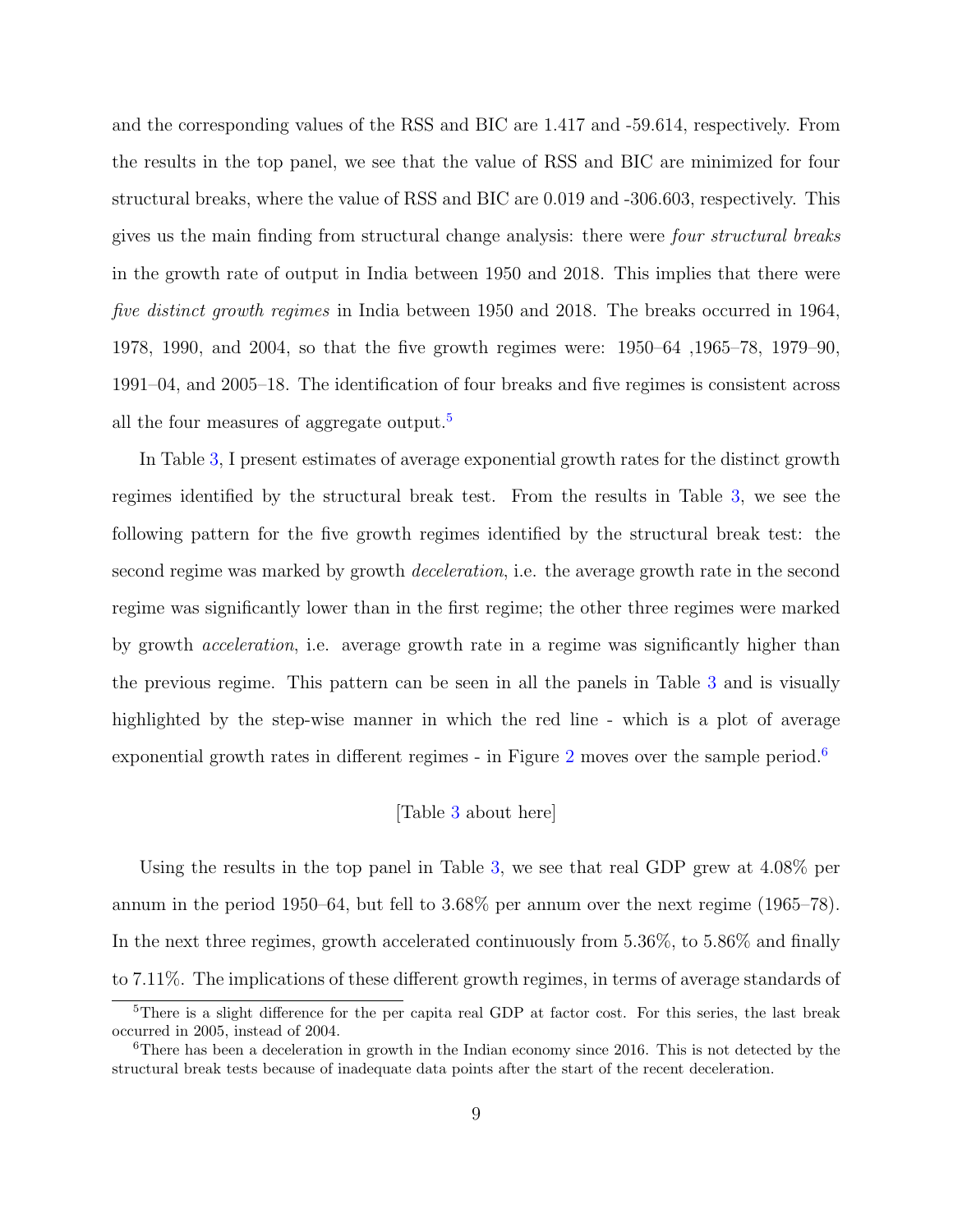living, are better illustrated by looking at growth rates of per capita real GDP (second panel in Table [3\)](#page-31-0).<sup>[7](#page-10-0)</sup> In the first regime, 1950–64, per capita real GDP grew at  $2.09\%$  per annum. The relatively high growth rate of real GDP, at 4.08% per annum, was partly nullified by the high growth rate of population. The deceleration is brought home starkly in the second regime, 1965–78, when per capita real GDP grew at a meagre 1.43% per annum. Growth picked up in the next two regimes, with per capita real GDP growing at 3.22% and 3.99% per annum, respectively. There was a major acceleration in the last regime, 2005–18, when per capita real GDP grew at 5.80% per annum.

Two features of the growth regimes are worth highlighting. First, other than the period from the mid-1960s to the late 1970s, economic growth has been continuously rising in India. Thus, only the period from the mid-1960s to the late-1970s is an anomaly in terms of economic growth; all other periods identified by the structural break tests saw an acceleration of economic growth in a stepwise and continuous manner. Second, the major growth accelerations occurred only twice over the whole post-independence period, in the late 1970s and in the mid-2000s. While all growth accelerations are statistically significant, they might not be economically significant. To identify an episode of growth acceleration, let us use the following rule of thumb: growth accelerations can be considered to be major if the change in average growth rate of per capita real GDP between regimes is more than 1 percentage points.

Using this rule of thumb for the results in the second panel in Table [3,](#page-31-0) we can see that there are only two major growth accelerations, the first in 1978–79 and the second in 2004–05. This is because the average growth rate of per capita real GDP in 1979–90 was 1.79% higher than in the previous period of 1965–78; again, average growth rate of per capita real GDP in 2005–18 was 1.81% higher than in the previous growth regime, 1991–04. But the change

<span id="page-10-0"></span><sup>7</sup>Living standard depends not only on per capita GDP but also on its distribution among the population. In this paper I abstract from distributional issues and focus only on average living standard.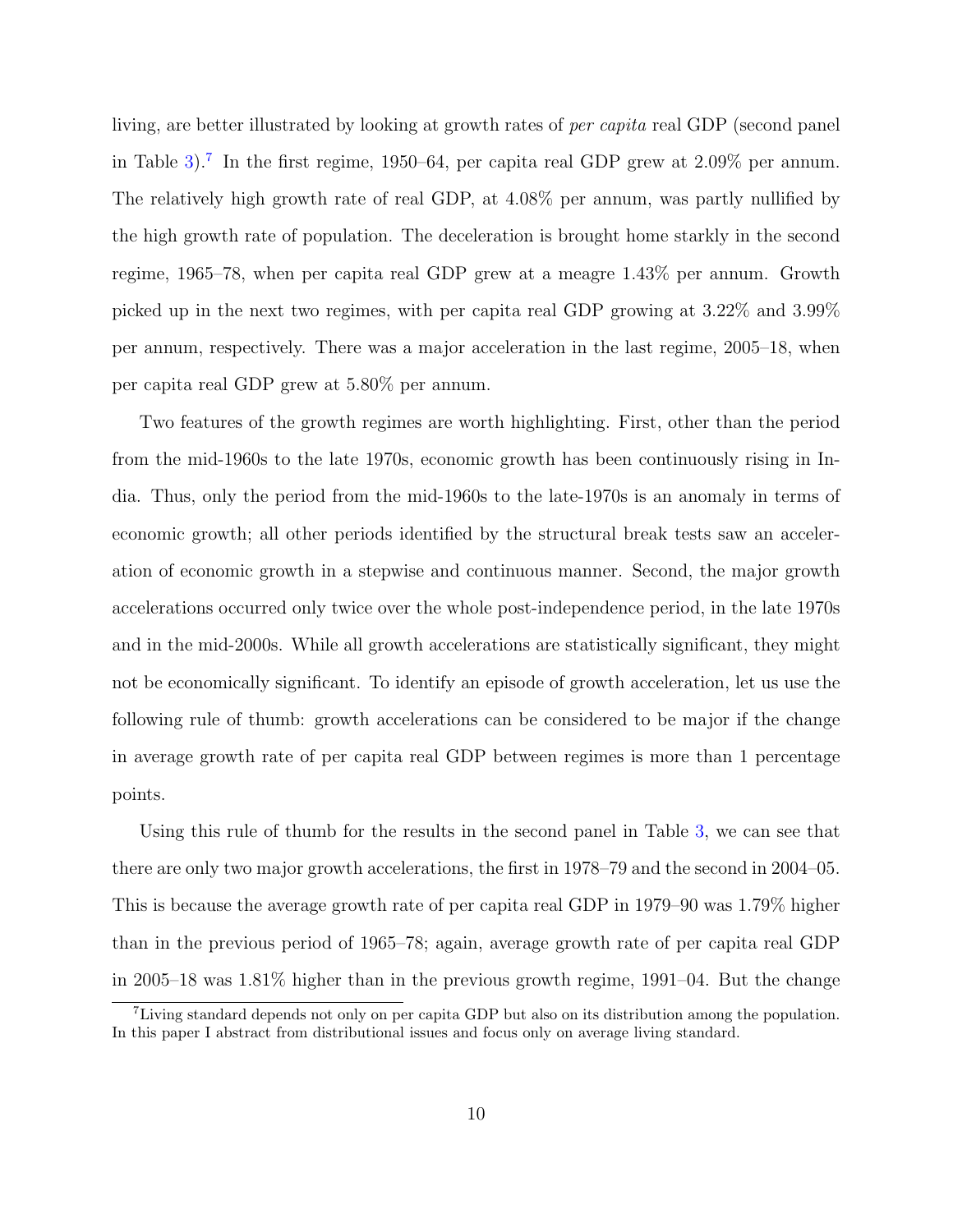in the average annual growth rate of per capita GDP between the third and fourth regimes, i.e. between the periods and 1979–90 and 1991–04, was only 0.76%. Hence, the analysis in this paper amends the well known finding that Indian economic growth has witnessed only one major growth acceleration [\(Balakrishnan and Parameswaran,](#page-25-1) [2007\)](#page-25-1). In fact, if we use the sample from 1950 to 2018, then we see that the Indian economy has witnessed not one but two major growth accelerations.

[Figure [2](#page-38-0) about here]

# <span id="page-11-1"></span>3.3 The Sectoral Dimension

Let us now turn to investigating the sectoral dimension of growth accelerations. To see which sectors played important roles in the transitions to the various growth regimes identified by the structural break test, I carry out a simple decomposition analysis for each growth regime. If y denotes aggregate output and  $y_i$  denotes output of sector i, then  $y = \sum_i y_i$ . Let  $s_i = (y_i/y)$  denote the share of the *i*-th sector in aggregate output, and let  $g_y$  and  $g_{y_i}$  denote the growth rates of aggregate output and the output of the  $i$ -th sector, respectively. Then, we have  $g_y = \sum_i s_i g_{y_i}$ , so that the contribution of the *i*-th sector to growth of aggregate output is given by

<span id="page-11-0"></span>
$$
c_i = \frac{s_i g_{y_i}}{g_y} = \frac{s_i g_{y_i}}{\sum_i s_i g_{y_i}}.\tag{3}
$$

In Table [4,](#page-32-0) I present results of estimating contributions to growth of real GDP at factor cost, using the formula in [\(3\)](#page-11-0), by the primary, secondary and tertiary sectors for each of the five growth regimes identified by the structural break test in the previous section. The primary sector includes agriculture and allied activities; the *secondary sector* includes mining & quarrying, manufacturing, and electricity, gas, water supply & other utilities; the *tertiary* sector includes construction, trade, hotels, communication, transportation, and services related to broadcasting, finance, insurance and real estate, and public administration, defense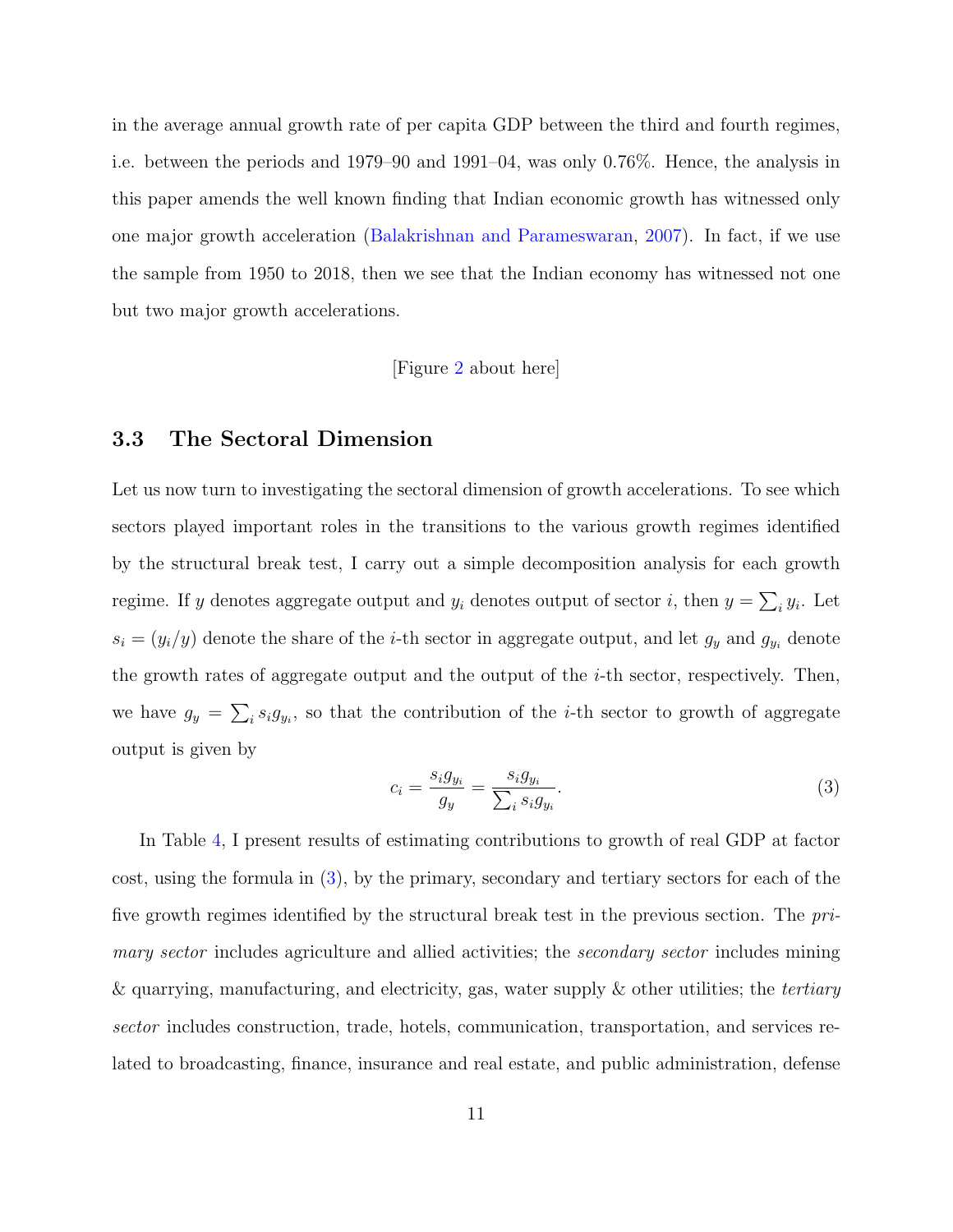and other services.

#### [In Table [4](#page-32-0) about here]

In the first growth regime, 1950–64, real GDP-FC grew at 3.87% per annum. The secondary sector grew at a respectable 6.49% per annum, even though its contribution to growth of aggregate output was only 21.97% because of its relatively small size. Due to its large share, agriculture and allied activities contributed 31.84% to aggregate growth; and the tertiary sector made the largest contribution to aggregate growth at 45.53%. The second growth regime, 1965–78, was one of slower growth. Real GDP-FC grew at 3.7% per annum, with the secondary sector witnessing the major deceleration (with average annual growth rate falling by 2 percentage points to 4.5% per annum). A mild acceleration in the primary sector prevented an even slower overall growth from materializing.

In the third growth regime, 1979–90, average annual growth rate of real GDP-FC accelerated to 5.2% per annum, with growth accelerations witnessed by all the three sectors. The main contribution to the acceleration in real GDP-FC came from the tertiary sector, which grew at 6.14% per annum, and increased its contribution to the growth rate of real GDP-FC from 46.7% in the previous regime to 55.25% in the current one. The contribution of the primary sector fell sharply, and the contribution of the secondary sector rose marginally by 2 percentage points.

The transitions from the third to the fourth and from the fourth to the fifth regimes mirror the pattern observed during the transition from the second to the third growth regime. The major acceleration is witnessed in the tertiary sector and its contribution to the growth rates of real GDP-FC rise even further. In the fourth regime, 1991–05, the tertiary sector grew at 7.55% per annum; in the fifth regime, 2006–18, it grew at 8.17% per annum. Mirroring the rise of the tertiary sector has been the decline of the primary sector. On the other hand, the secondary sector, which had contributed around 20% to the growth of real GDP-FC in all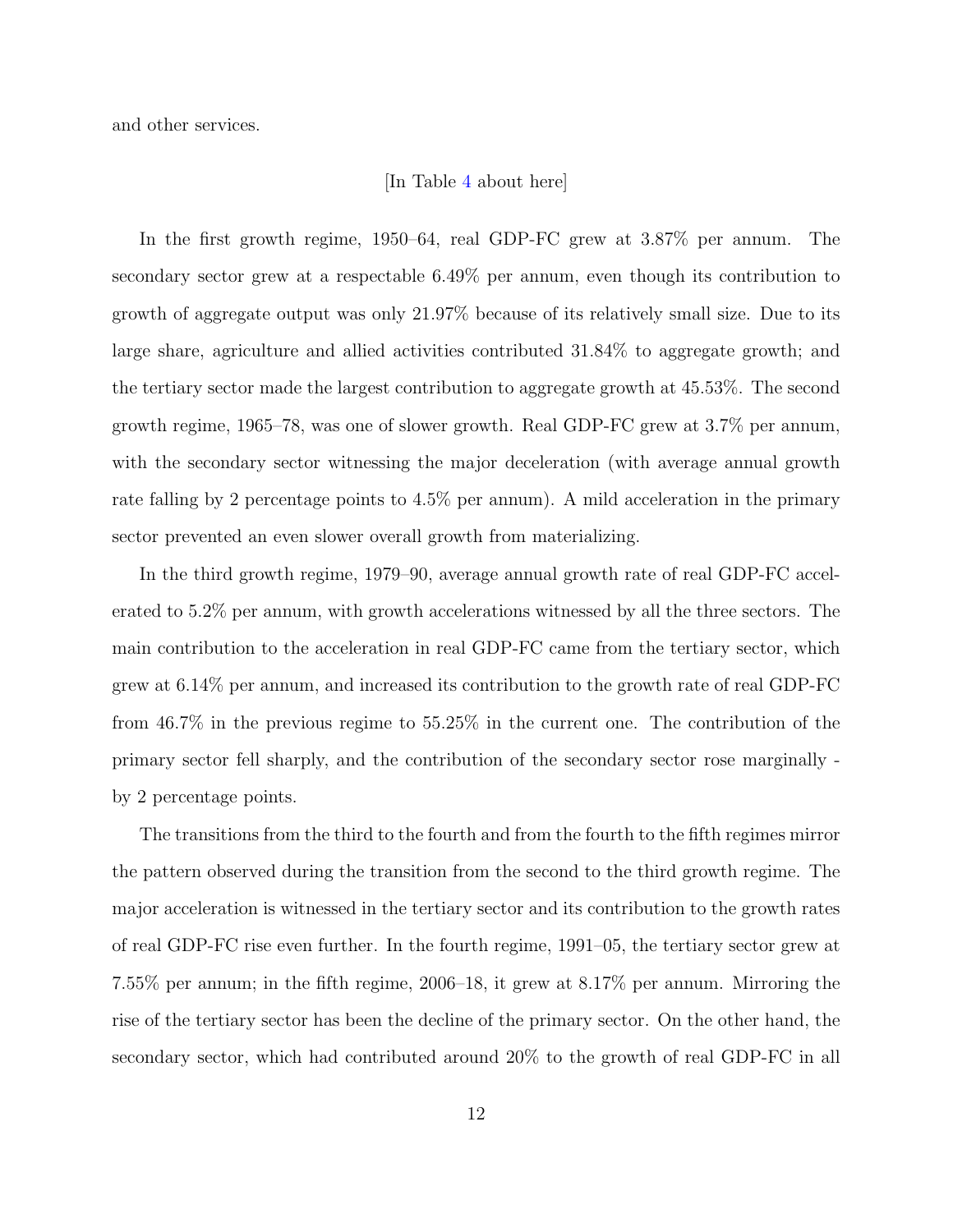regimes saw its contribution decline to 18.41% in the fifth regime.

The main conclusion that emerges from this sectoral analysis is that growth accelerations have been sustained by growth in the tertiary sector; the primary sector has had no role and the secondary sector only a minor role in the growth accelerations. In fact, among the two major growth accelerations - one in 1979 and another in 2006 - the secondary sector has played a minor role in the first and no role at all in the second. In the transition of the late-1970s, the contribution of the secondary sector rose by 2 percentage points, but its contribution declined by about 1.6 percentage points in the transition of 2006. In contrast, the contribution of the tertiary sector increased in both transitions - by close to 10 percentage points in the late-1970s and by about 7 percentage points in the mid-2000s. An important implication of this analysis is that we need to re-think the commonly accepted conclusion that policy changes like trade liberalization that were initiated in the 1980s, and accelerated in the early 1990s, played a major role in India's growth transitions [\(Panagariya,](#page-27-3) [2004;](#page-27-3) [Sen,](#page-28-1) [2007;](#page-28-1) [Ghate and Wright,](#page-26-0) [2012\)](#page-26-0). The timing and sectoral dimension of the transition raise questions about this narrative.

# <span id="page-13-0"></span>4 Growth and Private Equipment Investment

# 4.1 Conceptual Framework

What are the causes of the growth accelerations that we have identified for India? A classical perspective would point to capital accumulation as an important determinant of economic growth [\(Kaldor,](#page-26-5) [1961;](#page-26-5) [Foley et al.,](#page-26-6) [2019\)](#page-26-6). Careful empirical analysis has identified a specific component of capital accumulation as playing the most important role: investment in equipment and machinery [\(Delong and Summers,](#page-26-7) [1991,](#page-26-7) [1993\)](#page-26-8). Conceptually, this component of investment can play an important role in growth because of the potential it has for generating and sustaining external economies. Investment in equipment and machinery is coterminous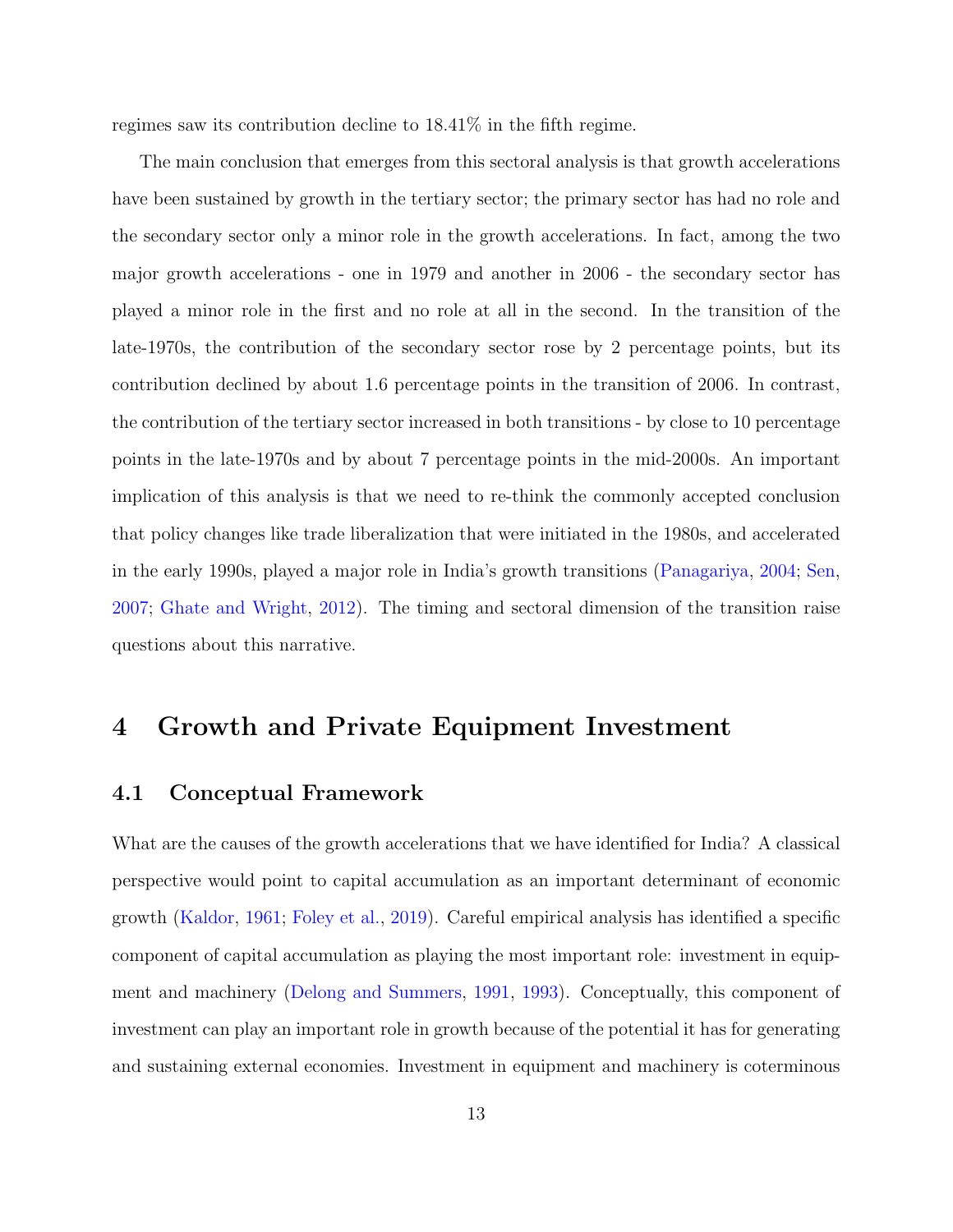with investment in research and development, which has the potential to contribute to the growth in productivity far beyond the original domain in which the investment might have been made.

To investigate the possible relationship of capital accumulation and economic growth I posit the following model:

<span id="page-14-0"></span>
$$
GWTH_t = c_0 + c_1t + \beta_1 PVEQI_t + \beta_2 PBEQI_t + \beta_3 STRI_t + \beta_4 CHST_t + \varepsilon_t,
$$
 (4)

where  $t = 1950, 1951, \ldots, 2018$ , indexes years,  $GWTH_t$  is the annual growth rate of real GDP, the regressors are the various components of aggregate investment,  $c_0$  is an intercept,  $c_1 t$  is a linear deterministic trend, and  $\varepsilon_t$  captures factors that impact economic growth other than investment. Apart from the the intercept and the linear trend, the regressors are:  $PVEI_t$ , which refers to private investment in equipment and machinery;  $PBEI_t$ , which denotes public investment in equipment and machinery;  $STRI_t$ , which refers to total (private  $+$ public) investment in structures; and  $CHST_t$ , which refers to the change in stocks. Together these components make up aggregate investment, and are expected to drive growth, i.e. total investment is the sum of private equipment investment, public equipment investment, investment in structures (by private and public sectors), and change in stocks. Our primary interest is in estimating the impact of equipment investment - both private (corporate) and public - on economic growth.

One immediate concern with the growth equation in [\(4\)](#page-14-0) is omitted variables. Economic theory and empirical analysis suggests that there are many other determinants of the growth rate of real GDP, like human capital, quality of institutions, etc., that have been left out of the model. These omitted variables are all clubbed together into the error term. Since components of investment might be correlated with these omitted factors, estimation of the model with OLS will give rise to biased estimates. One option is to use instrumental variables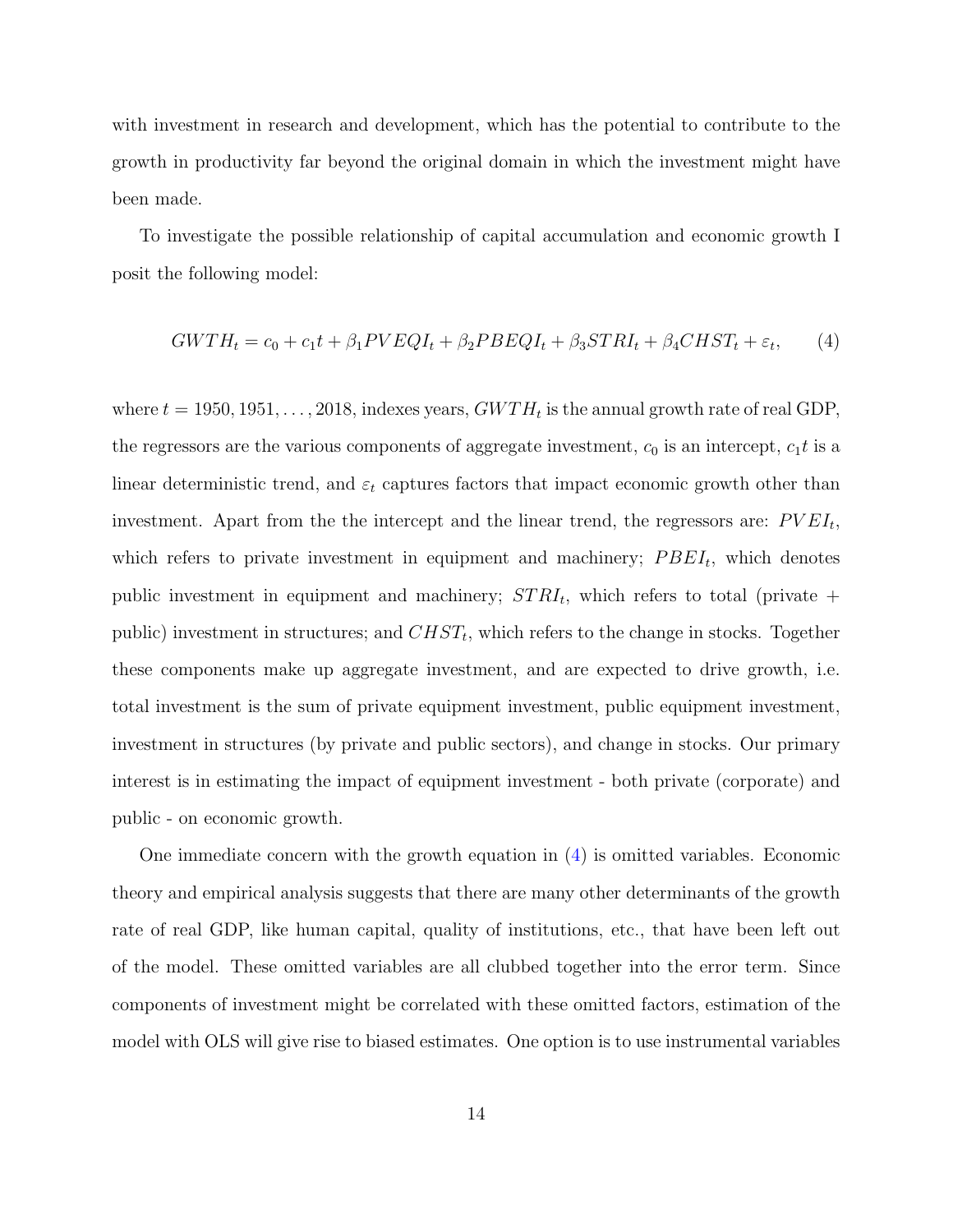[\(Sen,](#page-28-1) [2007\)](#page-28-1). But the use of OLS or even IV is likely to give unreliable estimates if trending behaviour of some of the variables are not explicitly taken into account. That is why I use a different approach - the ARDL bounds testing approach - that treats all the variables as potentially endogenous in a VAR framework. In this framework, problems of residual serial correlation and endogeneity are addressed simultaneously by appropriate choice of the orders of an extended ARDL model [\(Pesaran and Shin,](#page-27-5) [1999\)](#page-27-5).

# 4.2 Unit Root Tests

The primary challenge in estimating the model in [\(4\)](#page-14-0) arises from the time series properties of the variables. To emphasize this, in Table [5,](#page-33-0) I present results of augmented Dickey-Fuller (ADF) unit root tests, for both levels and first difference of variables appearing in [\(4\)](#page-14-0). In the ADF unit root tests, the null hypothesis is that the variable is unit root nonstationary and the alternative is that the variable is stationary. When the test statistic is large in magnitude and negative in sign, it leads to a rejection of the null against the alternative hypothesis.<sup>[8](#page-15-0)</sup>

## [Table [5](#page-33-0) about here]

For the ADF test on the levels of the variables, we see from Table [5](#page-33-0) that we can reject the null of unit root nonstationarity unambiguously for only two variables: the growth rate of real GDP (test statistic is -6.85) and the change in stocks (test statistic is -4.08). For all other variables, the value of the test statistic is larger than the 5% critical value of -3.45. Hence, we cannot reject the null of unit root nonstationarity for these variables. Turning to the ADF test on the first difference of the variables, we see from Table [5,](#page-33-0) that the test statistic for all variables is smaller than the 5% critical value. Hence, we can reject the null of unit root nonstationarity for the first difference of all variables. From the results of the unit root tests reported in Table [5,](#page-33-0) we can draw two conclusions: (1) there is a mix of  $I(1)$ 

<span id="page-15-0"></span><sup>&</sup>lt;sup>8</sup>Unit root tests were conducted with the function  $ur.df()$  from the urca package in R [\(Pfaff,](#page-27-6) [2008\)](#page-27-6).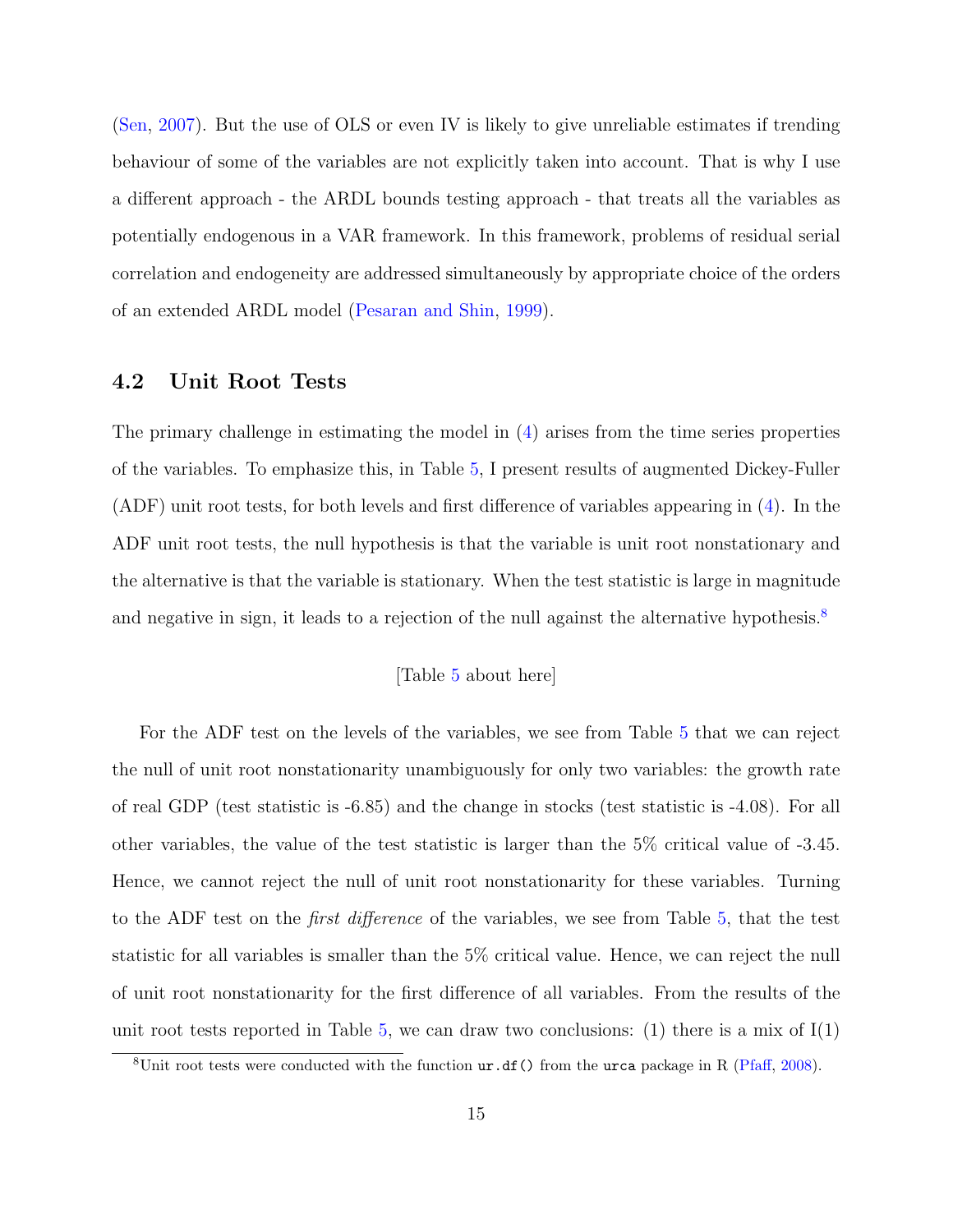and  $I(0)$  variables: the growth rate of real GDP and the change in stocks is  $I(0)$ , and all other variables are  $I(1)$ ; (2) the first difference of all variables is stationary, so that no variable is  $I(2)$ .

## <span id="page-16-1"></span>4.3 ARDL Bounds Testing Methodology

In the growth equation in  $(4)$ , there is a mixture of stationary and  $I(1)$  variables. The dependent variable, growth rate of real GDP, and one regressor, change in stocks, are stationary; but three regressors are I(1): private equipment investment, public equipment investment, and investment in structures. Hence estimating the model by OLS, or even instrumental variables, as was done in [Sen](#page-28-1) [\(2007\)](#page-28-1), runs the danger of ending up with spurious regressions [\(Granger and Newbold,](#page-26-3) [1987\)](#page-26-3). But all variables are not I(1), and so cointegration analysis cannot be applied as well. One way to deal with the mixture of  $I(0)$  and  $I(1)$  variables is to use the bounds testing procedure developed by [Pesaran et al.](#page-27-7) [\(2001\)](#page-27-7). Hence, I will use this methodology - the Pesaran-Shin-Smith (PSS, henceforth) methodology - to identify a possible long run, i.e. levels, relationship among the variables appearing in the model in  $(4).<sup>9</sup>$  $(4).<sup>9</sup>$  $(4).<sup>9</sup>$  $(4).<sup>9</sup>$ 

To fix ideas, let  $y_t$  denote the scalar growth rate of real GDP, i.e.  $y_t = GWTH_t$ , let  $\boldsymbol{x_t}$ denote the vector whose elements are different components of investment,

$$
\boldsymbol{x'_t} = (PVEQI_t, PBEQI_t, STI_t, CHST_t)
$$

and let  $z_t = (y_t, x_t)$  $\mathcal{L}_t'$ . We assume that the dynamic interactions among the five variables in  $z_t$  are captured by a stable VAR $(p)$  process,

$$
\Phi\left(L\right)\left(z_{t}-\mu-\gamma t\right)=\varepsilon_{t},
$$

<span id="page-16-0"></span><sup>&</sup>lt;sup>9</sup>For some examples of the use of the ARDL bounds testing procedure, see [Atkins and Coe](#page-25-5) [\(2002\)](#page-25-5); [Narayan](#page-27-8) [\(2005\)](#page-27-8); [Rushdi et al.](#page-27-9) [\(2012\)](#page-27-9).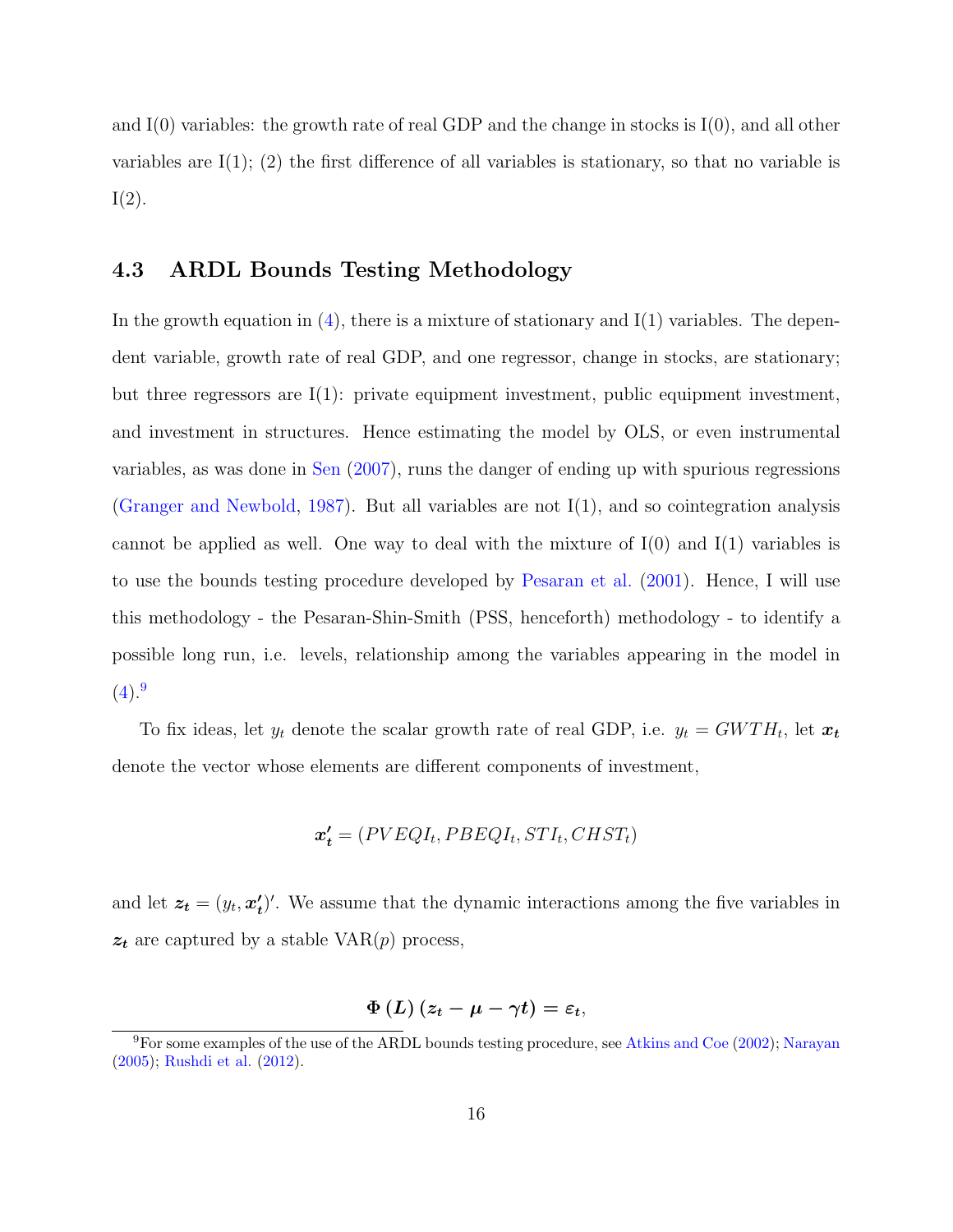where the vector lag polynomial,  $\Phi(L)$ , has no explosive roots,  $\mu$  and  $\gamma t$  denote the intercept and deterministic trend terms, and the error term,  $\varepsilon_t$  is distributed as a multivariate normal random variable with no serial correlation across periods. The  $VAR(p)$  process can be rewritten, with suitable algebraic manipulations, in error correction form as follows:

<span id="page-17-0"></span>
$$
\Delta z_t = a_0 + a_1 t + \Pi z_{t-1} + \sum_{i=1}^p \Gamma_i \Delta z_{t-1} + \varepsilon_t.
$$
\n
$$
(5)
$$

An important assumption of the bounds testing procedure is that the vector process,  $x_t$ , is long-run forcing for the scalar process  $y_t$  [\(Pesaran et al.,](#page-27-7) [2001,](#page-27-7) pp. 293). This is implemented with zero restrictions on certain elements of the long run multiplier matrix,  $\Pi$ . that ensures the absence of feedback of  $y_{t-1}$  on  $\Delta x_t$ , i.e. the error correction model (ECM) for  $\Delta x_t$  excludes the lagged level of  $y_t$ . In our case, this assumption would mean that lagged  $GWTH_t$  must not enter into the ECM for the right-hand side variables in [\(4\)](#page-14-0). I do not test this assumption directly but rather use it as an underlying maintained assumption. It is important to note that this assumption is less restrictive than it looks at first sight. First, the ECM for the right-hand side variables in  $(4)$  can include lagged changes in  $GWTH$ . Thus, components of investment can be impacted by lagged changes in the growth rate, even though the lagged growth rate itself is ruled out. Second, the assumption does not rule out Granger-causality of GWTH on the components of investment.

The focus of the bounds testing procedure is to investigate the possibility of a *single* long run level relationship between the scalar  $y_t$  and the vector  $\boldsymbol{x_t}$ . Hence, we look at the error correction equation for the first element of the above system in  $(5)$ , i.e.  $\Delta y_t$ . Under the assumption that  $x_t$ , is long-run forcing for  $y_t$ , the ECM for  $y_t$  can be written as

<span id="page-17-1"></span>
$$
\Delta y_t = c_0 + c_1 t + \pi_0 y_{t-1} + \boldsymbol{\pi} x_{t-1} + \sum_{i=1}^{p-1} \boldsymbol{\psi}_i' \boldsymbol{\Delta} z_{t-i} + \boldsymbol{\omega}' \boldsymbol{\Delta} x_t + u_t
$$
(6)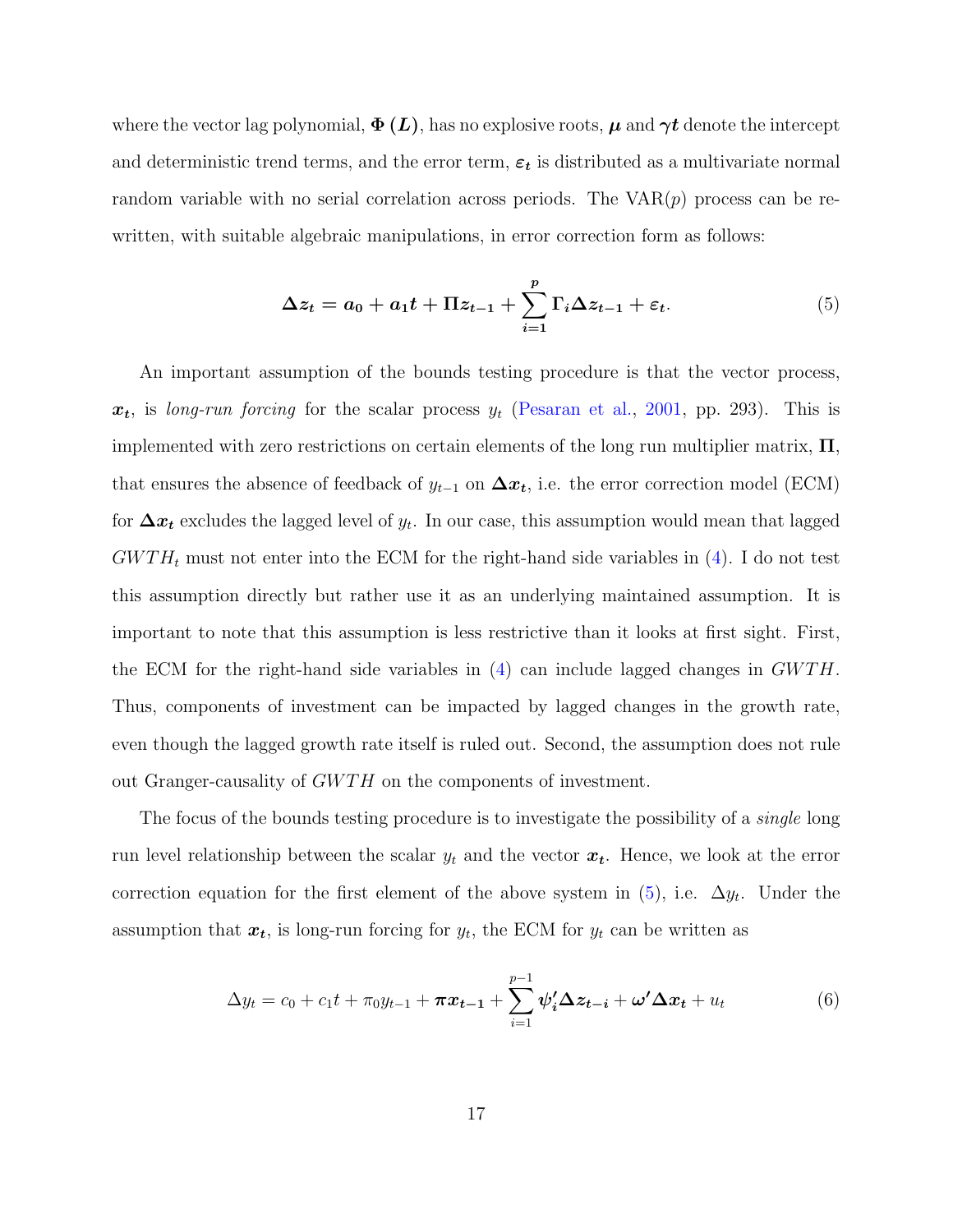where the coefficient vectors,  $\pi, \psi_i, \omega$  are conformable to the relevant vectors they multiply. The model in [\(6\)](#page-17-1) is an extended ARDL model that was analyzed in [Pesaran and Shin](#page-27-5) [\(1999\)](#page-27-5). The assumption that  $x_t$ , is long-run forcing for  $y_t$  ensures that the parameters of [\(6\)](#page-17-1) can be consistently estimated with OLS [\(Pesaran et al.,](#page-27-7) [2001,](#page-27-7) pp. 308). In the extended ARDL framework, potential problems of endogeneity and residual serial correlation are simultaneously addressed by choice of an appropriate lag order, where different variables can have different lag orders for capturing the short run dynamics [\(Pesaran and Shin,](#page-27-5) [1999\)](#page-27-5).

The PSS bounds testing procedure tests the null hypothesis that there is no level relationship between  $y_t$  and the vector,  $x_t$ . Using [\(6\)](#page-17-1), this can be implemented with a Wald or F test of the following joint null hypothesis  $H_0$ :  $\pi_0 = 0; \pi = 0'$  is tested against the alternative hypothesis that  $H_1: \pi_0 \neq; \pi \neq 0'$ . Note that the null hypothesis rules out levels of the variables on the right hand side of [\(6\)](#page-17-1), because, under the null,  $\pi_0 = 0$ , and  $\pi = 0'$ , so that  $y_{t-1}$  and  $x_{t-1}$  drop out from the extended ARDL model. Hence, the null hypothesis implies that there is no levels relationship among the variables.

The key novelty of the PSS procedure is that we can test the absence of a level relationship between  $y_t$  and the vector  $x_t$  irrespective of whether elements of  $x_t$  are stationary or difference-stationary. Under the null hypotheses, the Wald or F-statistic for testing the joint null hypothesis has a non-standard distribution. PSS provides bounds for critical values of the test statistics and a method to test for a single long run relationship without having to determine whether the variables are  $I(0)$  or  $I(1)$ : if the test statistic is larger than the upper bound, we are able to reject the null; if the magnitude of the test statistic is smaller than the lower bound then we cannot reject the null; and if the test statistic lies between the lower and upper bound, the test is inconclusive.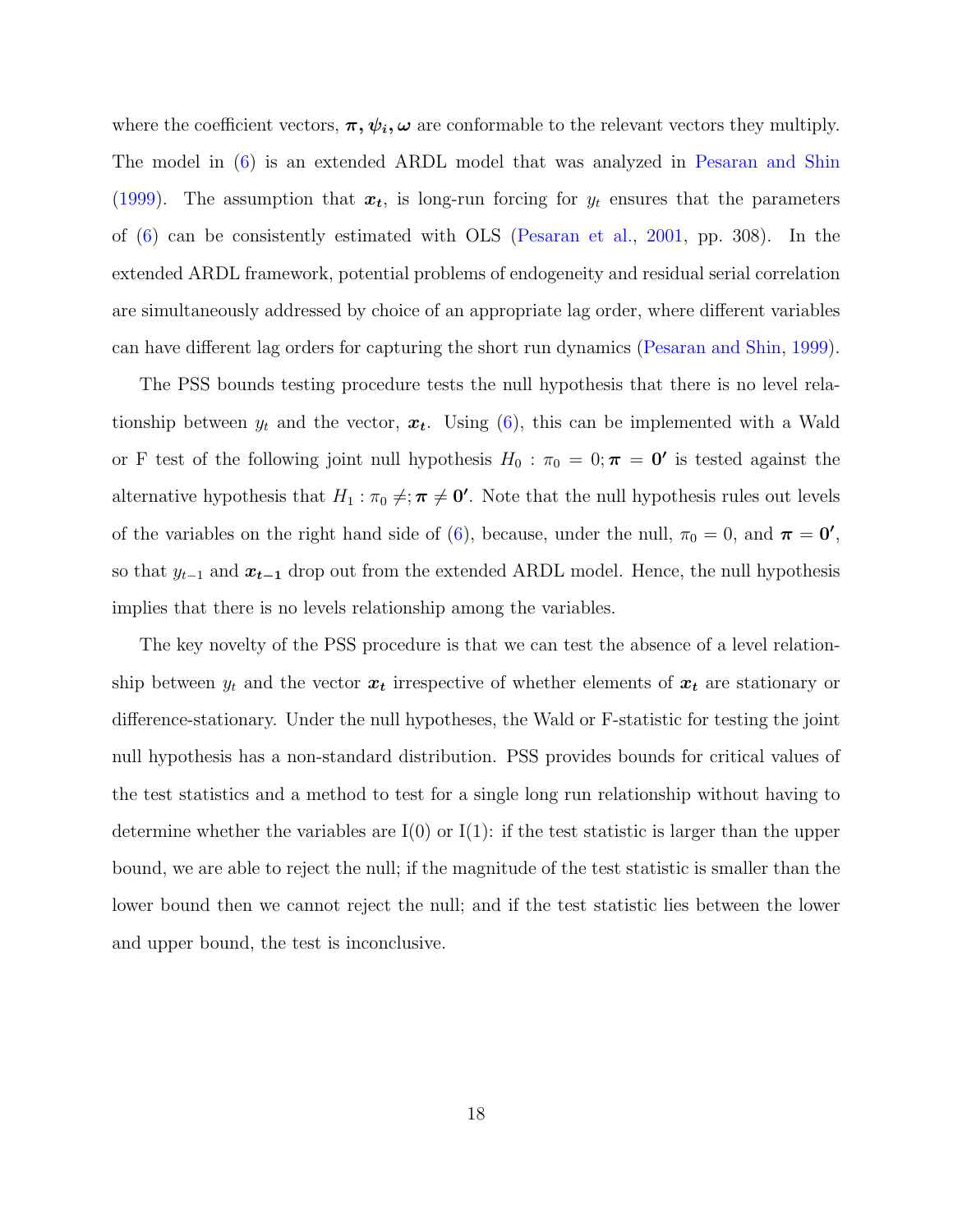## 4.4 Results from the ARDL Bounds Testing Procedure

In Table [6,](#page-34-0) I report results of applying the PSS bounds testing procedure for two specifications of the extended ARDL model in  $(6)$ . In the first specification, I allow for an unrestricted intercept but rule out a deterministic trend (case 3 in the terminology of [Pe](#page-27-7)[saran et al.](#page-27-7) [\(2001\)](#page-27-7)); in the second specification, I allow for an unrestricted intercept and an unrestricted linear deterministic trend (case 5 in the terminology of [Pesaran et al.](#page-27-7) [\(2001\)](#page-27-7)). In both specifications, appropriate lag orders of the ARDL model are chosen with the AIC assuming maximum orders of the autoregression and short run effects of 3 each. For both specifications, we have the following: the chosen autoregressive order is 3 and the chosen lag orders for the short run responses are 3, 2, 2, and 2 for  $PVEQI, PBEQI, STI$  and  $CHST$ , respectively.[10](#page-19-0)

For the first specification (unrestricted intercept, no deterministic linear trend), we see from Table [6](#page-34-0) that the value of the F-statistic is 6.61. The bounds for the 10% critical value is  $(2.552, 3.648)$ ; the bound for the 5% critical value is  $(3.022, 4.256)$ ; and the bounds for the 1% critical value is (4.098, 5.57). Since the magnitude of the test statistic is larger than the upper bound for the 1% critical value, we can confidently reject the null hypothesis. We arrive at a similar conclusion if we use the second specification (unrestricted intercept, unrestricted deterministic linear trend). In this case, the value of the F-statistic is 6.52, and this is larger in magnitude than the upper bound for the 1% critical value. Hence the PSS bounds testing procedure allows us to conclude that there is a long run level relationship among the variables appearing in the growth equation, irrespective of whether we allow for a linear deterministic trend and irrespective of whether the variables are  $I(0)$  or  $I(1)$ .

The bottom panel of Table [6](#page-34-0) presents results of diagnostic tests that are important in ensuring validity of the bounds testing procedure. Two crucial assumptions for the validity

<span id="page-19-0"></span> $10$ The ARDL bounds testing procedure was conducted with the ardlBounds () function from the dLagM package in R [\(Demirhan,](#page-26-9) [2019\)](#page-26-9).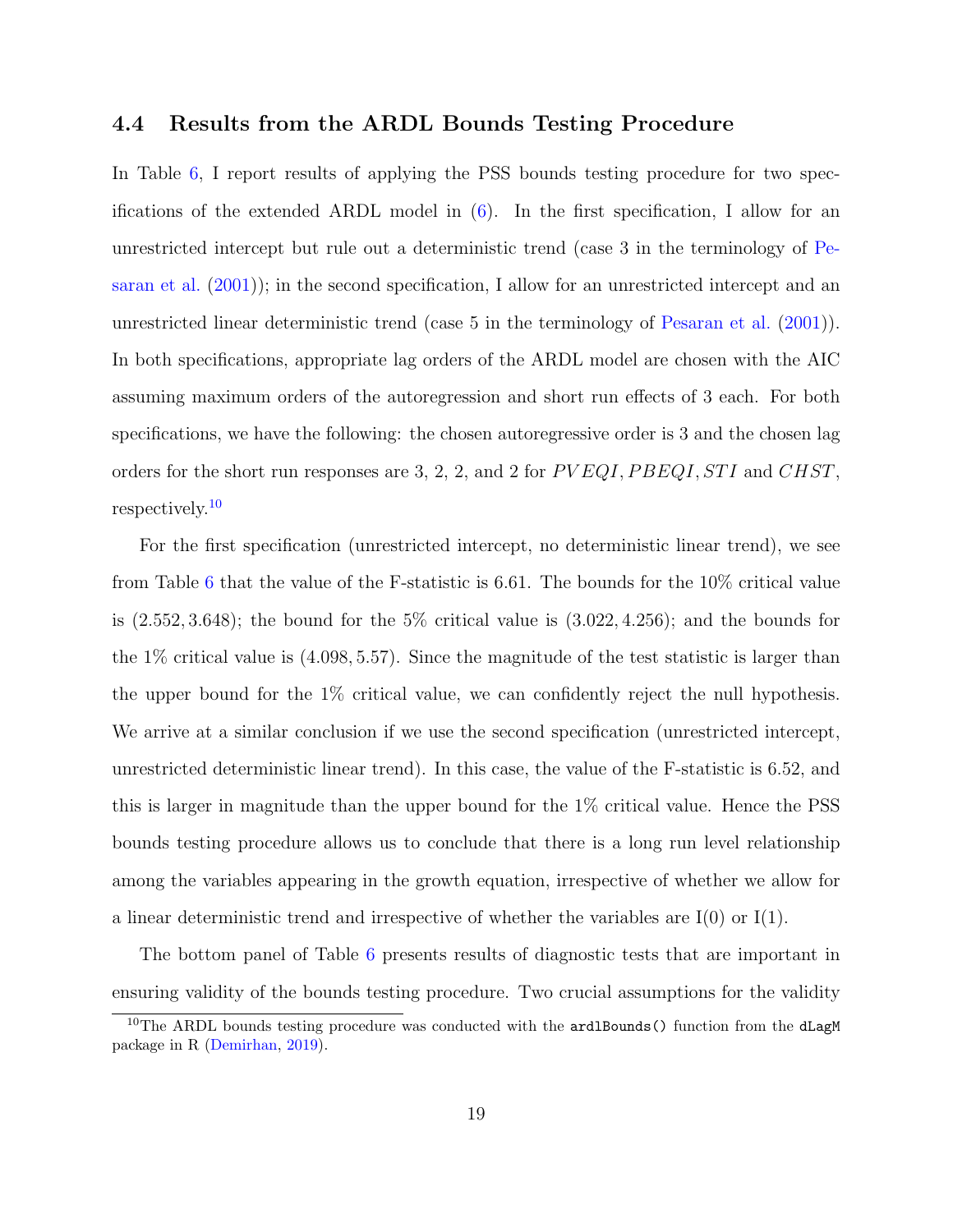of the bounds testing procedure relate to properties of the error term: the error term should not have serial correlation and it should be normally distributed. We can confirm from Table [6](#page-34-0) that both these assumptions are satisfied. From the results of the Box-Ljung test, we see that the residuals have no serial correlations (the null hypothesis is that there is no serial correlation and the p-value of the test is larger than 0.05 for both specifications); and from the results of the Shapiro-Wilk test, we see that the residuals are normally distributed (the null hypothesis is that the residual are normally distributed and the p-value of the test is larger than 0.05 for both specifications).

An additional important assumption implicit in the bounds testing methodology is that there are no  $I(2)$  variables in the model in  $(4)$ . This assumption can be seen to have been satisfied from the unit root test results in Table [5.](#page-33-0) This is because the first difference of all variables are stationary - so that the variable itself is at most  $I(1)$ . Hence, diagnostic test results in Table [6](#page-34-0) and unit root tests in Table [5](#page-33-0) show that the critical assumptions that make the PSS bounds testing procedure valid are satisfied in our case.

# 4.5 Long Run Level Relationship

From the parameter estimates of the extended ARDL model that underlies the PSS bounds testing procedure, we can compute the levels relationship. To see this, note that, under the alternative hypothesis, the following levels relationship is implied by the ARDL model in  $(6)$ :

$$
c_0 + c_1 t + \pi_0 y_{t-1} + \pi x_{t-1} + u_{t-1} = 0,
$$

where  $u_{t-1}$  is a zero mean stationary random variable [\(Pesaran et al.,](#page-27-7) [2001,](#page-27-7) pp. 294–95). Explicitly writing out the variables represented by y and  $x$ , the long run level relationship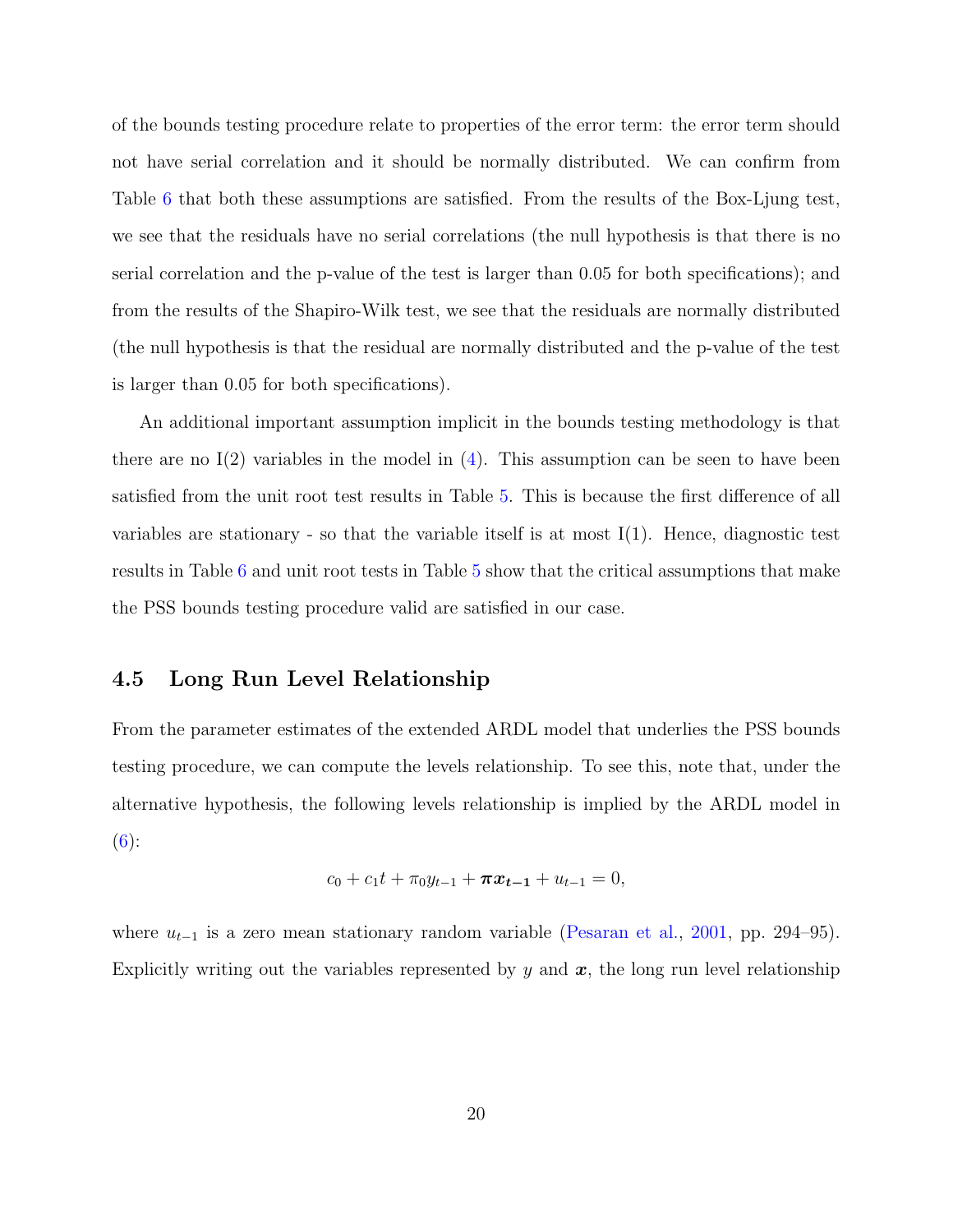for period t becomes

$$
c_0 + c_1 t + \pi_0 GWTH_t + \pi_1 PVEQI_t + \pi_2 PBEQI_t + \pi_3 STI_t + \pi_4 CHST_t + u_t = 0.
$$

This can be re-written to give us the estimated version of the growth equation we had set up in  $(4)$ :

$$
GWTH_t = -\left(\frac{c_0}{\pi_0}\right) - \left(\frac{c_1}{\pi_0}\right)t - \left(\frac{\pi_1}{\pi_0}\right) PVEI_t
$$

$$
-\left(\frac{\pi_2}{\pi_0}\right) PBEI_{t-1} - \left(\frac{\pi_3}{\pi_0}\right) STI_{t-1} - \left(\frac{\pi_4}{\pi_0}\right) CHST_{t-1} + v_t, \tag{7}
$$

where  $v_t$  is a zero mean stationary random variable. Once we have the estimates of  $c_0, \pi_1, \ldots, \pi_5$ and the associated covariance matrix, we can estimate the long run multipliers in [\(7\)](#page-21-0) by the relevant ratios and their standard errors with the delta method. For instance, the long run multiplier of  $PVEQI_t$  on  $GWTH_t$  is given by  $(-\pi_1/\pi_0)$ , and so on. It is important to emphasize that these are long-run multipliers. The short run dynamics are captured by the coefficients on the first difference of variables (which we do not discuss in this paper).<sup>[11](#page-21-1)</sup>

## <span id="page-21-0"></span>[Table [7](#page-35-0) about here]

Estimates of all the parameters of the ARDL models, for both specifications, are presented in Table [7.](#page-35-0) Using these estimates, I compute the long run relationship between growth and the components of investment appearing in [\(7\)](#page-21-0). Estimates of and standard errors for the long run multipliers, for both specifications of the model, are presented in Table [8.](#page-36-0) My interest is primarily in the long run relationship. So, I will not comment on the underlying

<span id="page-21-1"></span><sup>11</sup>[Pesaran et al.](#page-27-7) [\(2001,](#page-27-7) pp. 294–95) discuss two types of non-degenerate long run relationships. In the first type, the dependent variable is I(0), and the relationship is understood as a "conditional long-run level relationship". In the second type, the dependent variable is  $I(1)$ , and the relationship is understood as cointegration. In our analysis, the dependent variable,  $GWTH_t$ , is I(0). Hence, what we uncover is a long run relationship of the first type between the growth rate of real GDP and the different components of investment.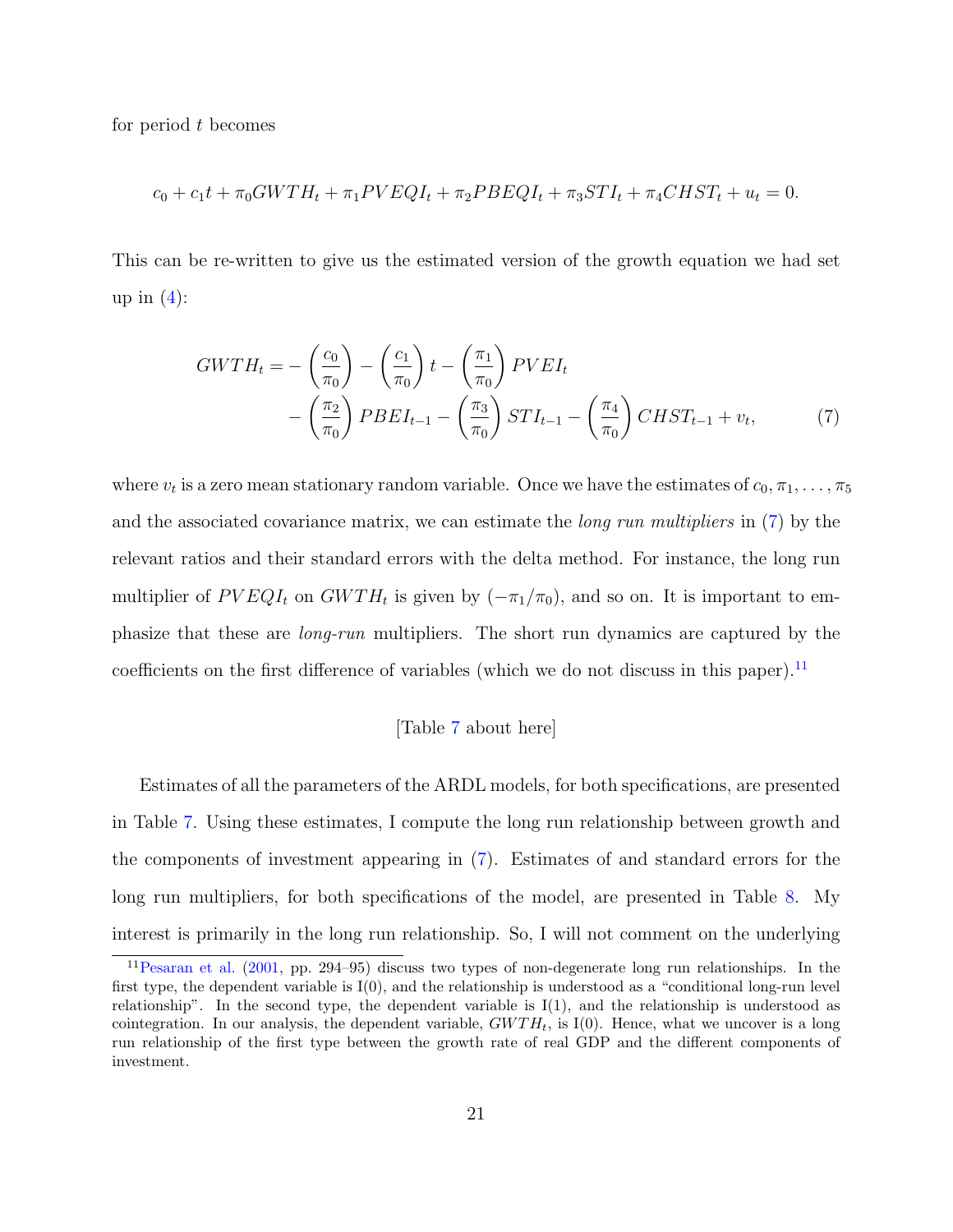parameters in Table [7.](#page-35-0) Recall that the first specification has an unrestricted intercept but no trend, and the second specification has an unrestricted intercept and an unrestricted trend. Both specifications give qualitatively similar results of the long run relationship. Hence I will restrict my comments to the first specification, i.e. the specification without a linear deterministic trend.

#### [Table [8](#page-36-0) about here]

The results for for the first specification in Table [8](#page-36-0) show that the long run multiplier of private equipment investment on the growth rate of real GDP is 0.54 (which is statistically significant at 1% level). Thus, every percentage point increase in private equipment investment, as a share of GDP, translates into 0.54 percentage points increase in the growth rate of real GDP in the long run. All the other components of investment, including public investment in equipment and machinery, have positive but statistically insignificant effects on economic growth in the long run.

It is also interesting that the impact of private equipment investment on growth has increased over the decades. For instance, in the period 1950–64, average private equipment investment was 1.26 percent of GDP and the average growth rate of GDP (as can be seen from panel A in Table [3\)](#page-31-0) was 4.076 percent per annum. Hence, using the long run relationship estimated above, private equipment investment would predict about  $17\% (= (0.54 * 1.26)/4.076)$ of the average growth over this period. If we carry out this same computation for all the regimes in Table [3,](#page-31-0) private equipment investment predicts an increasing portion of growth: from the first period onwards, it predicts 17%, 18%, 28%, 50% and 58% of economic growth, respectively. This suggests that the role of private equipment investment in sustaining long run economic growth has become more important over time.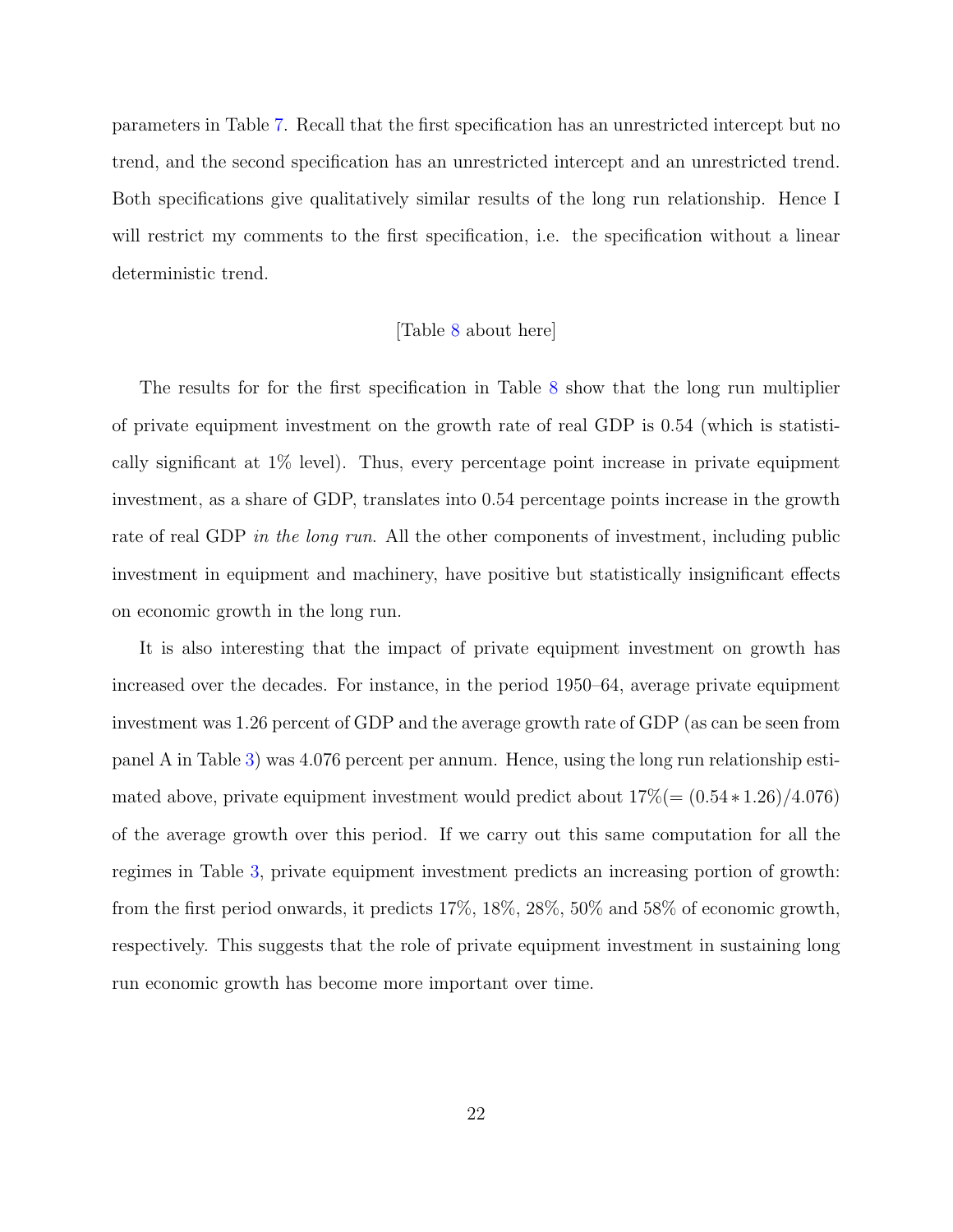# <span id="page-23-0"></span>5 Conclusion

In this paper I have investigated two issues related to economic growth in India: structural break in economic growth (and corresponding regimes of growth) and the impact of capital accumulation on growth. Using the Bai-Perron methodology on four different measures of aggregate output (real GDP, real GDP per capita, real GDP at factor cost, real GDP at factor cost per capita), for the period 1950-51 to 2018-19, I find that economic growth in India has witnessed four breaks. These occurred in 1964-65, in 1978-79, in 1990-91, and in 2004-05 (or 2005–06 for real GDP at factor cost). This implies that there have been five distinct growth regimes in post-independence India, i.e. for the period 1950-51 to 2018-19.

The average annual growth rates show an interesting pattern over the regimes. While the second regime was one of deceleration in growth (compared to the first regime), the next three have witnessed growth accelerations, i.e. the average annual growth rate has increased over the previous regime. However, substantial growth accelerations, i.e. increase of more than 1.0% per annum in the growth rate of per capita real GDP, occurred only at two points: in 1978-79 and in 2004-05 (or 2005–06 for real GDP at factor cost). Thus, the analysis in this paper amends the well-known finding about one structural break in the economic growth in India in the late 1970s. There is not one but two structural breaks - in the sense of major growth accelerations - in post-independence India, the first in the late 1970s (as the previous literature has found) and the second in the mid-2000s (which is a new finding).

It is also worth highlighting that contrary to popular belief, there is no major break in economic growth in the early 1990s. While there is a statistically significant change in average growth rate of real GDP in the early 1990s, the magnitude of the break is relatively small, especially compared to the breaks in the late 1970s and the mid-2000s. Turning to the sectoral dimension of growth we see that growth accelerations are predominantly driven by the tertiary sector, as I have demonstrated in section [3.3.](#page-11-1) Thus, both the timing and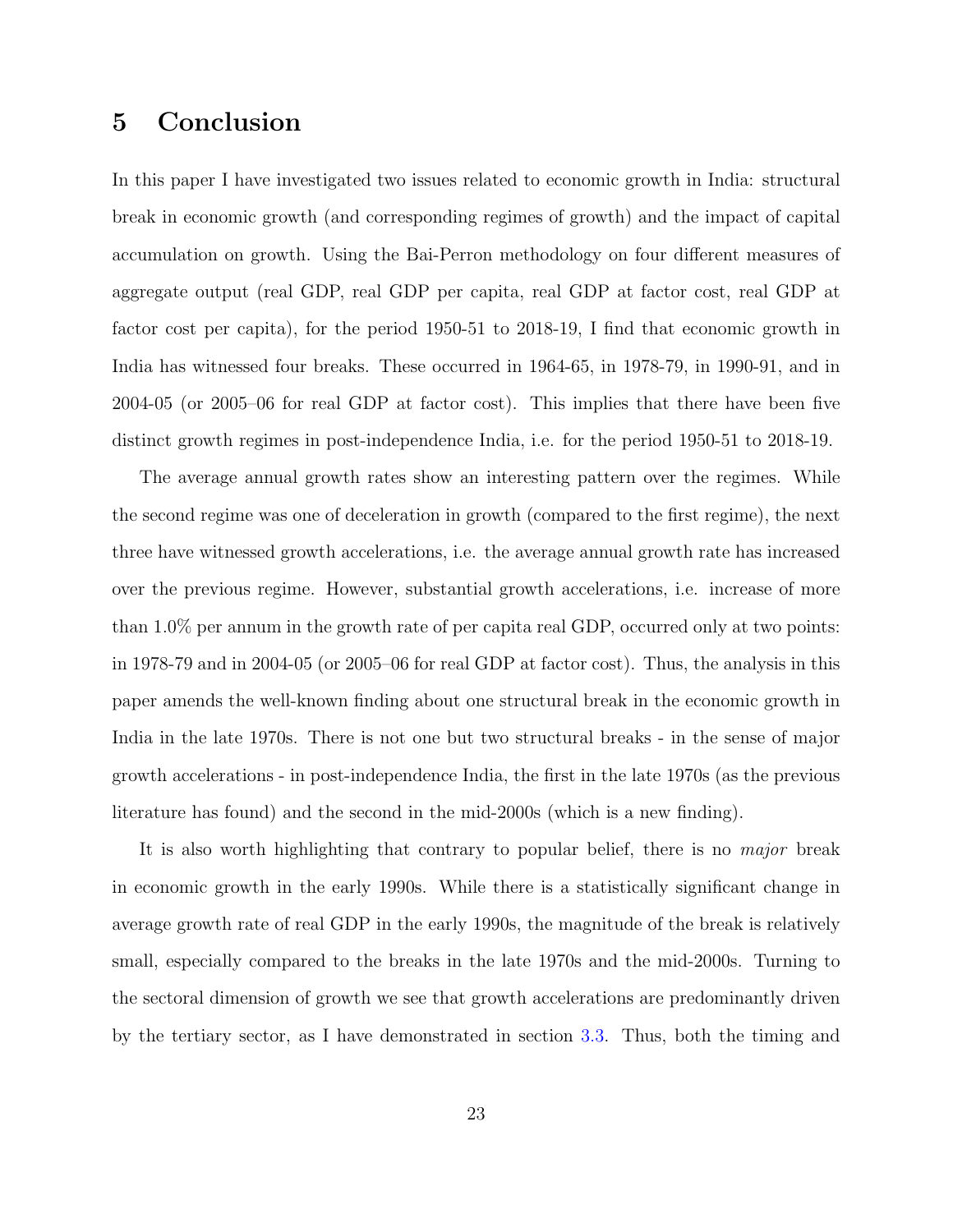sectoral dimensions of growth accelerations raise questions about the narrative that economic reforms of the early-1990s were a major contributor of moving the Indian economy onto a high growth path.

Turning to the determinants of growth, I have re-examined the role of investment in equipment and machinery in generating and sustaining economic growth. Using a ARDL bounds testing procedure - since growth and different components of investment are a mixture of I(0) and I(1) variables - I find a long run relationship between the growth rate of real GDP and different components of investment - private equipment investment, public equipment investment, total investment in structures, and change in stocks. This means that India's growth accelerations have been partly driven by the steady step-up of private investment in equipment and machinery. India's growth story, from a long run perspective, is one that is driven by investment by the private corporate sector in equipment and machinery.

We can quantify this aspect of growth with the long run multiplier of private equipment investment on growth. From the long run relationship identified by the bounds testing procedure, I find the estimate of the long run multiplier of private equipment on the growth of real GDP to be 0.54. Thus, an increase in private equipment investment by 1 percent of GDP increases the growth rate of real GDP by 0.54 percentage points in the long run. This analysis might also offer insights into India's recent growth slowdown from a long run perspective: private equipment investment peaked in 2007 and has declined since then. This might be behind the deceleration in long run growth - which has been brought to the fore by a string of policy missteps and the pursuit of a politics of disenfranchisement by the current government [\(Basu,](#page-25-6) [2019\)](#page-25-6).

The next logical step for this analysis would be to investigate the determinants of private equipment investment. [Sen](#page-28-1) [\(2007\)](#page-28-1) provides an initial analysis in this direction. But the analysis in [Sen](#page-28-1) [\(2007\)](#page-28-1) might be misleading because it does not take explicit account of difference stationary variables - including private equipment investment. Hence, the results are likely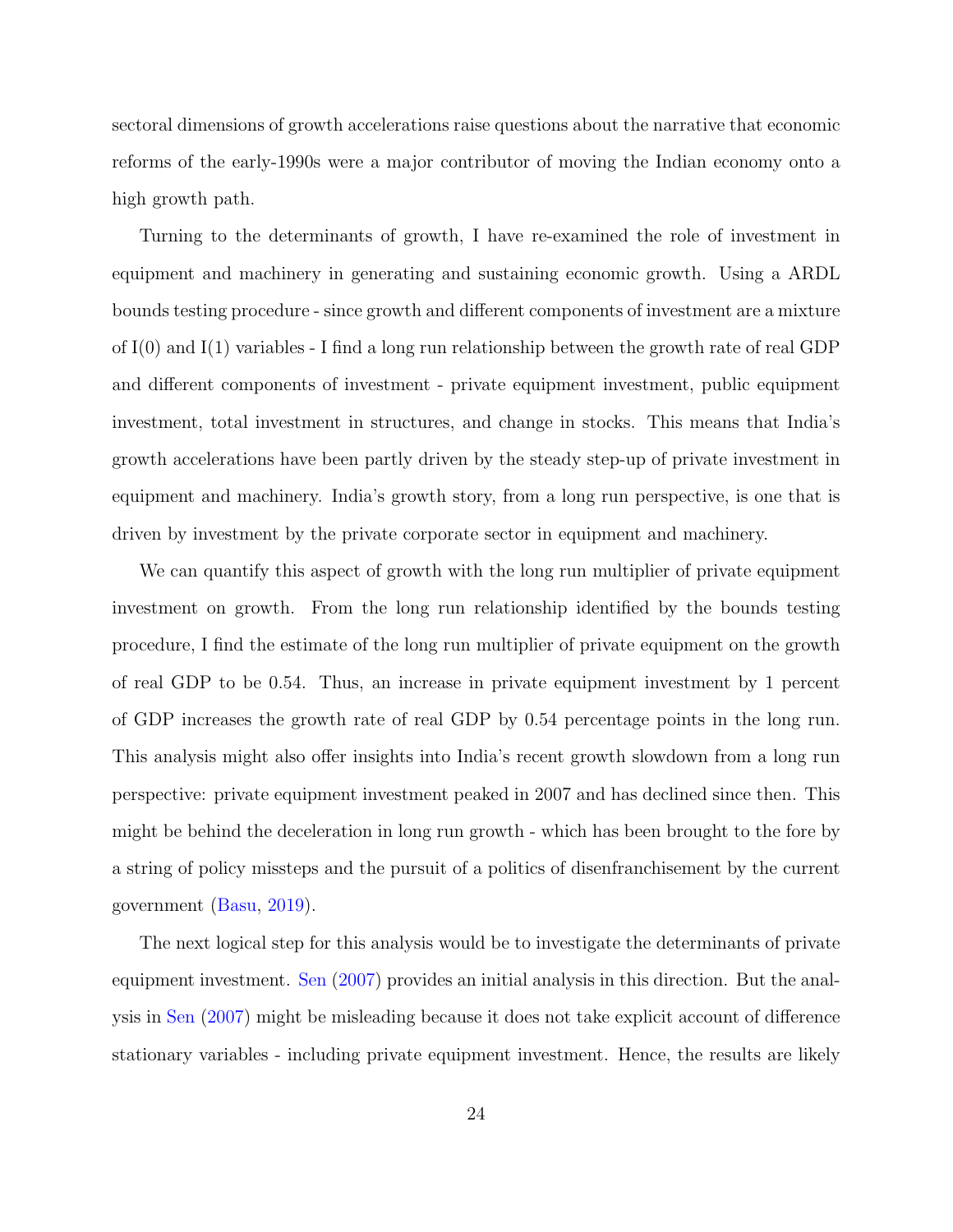to suffer from problems of spurious regression [\(Granger and Newbold,](#page-26-3) [1987\)](#page-26-3). Therefore, a future direction of research would be to estimate an investment function, along the lines of [Sen](#page-28-1) [\(2007\)](#page-28-1), using a mtehod - like cointegration analysis - that can explicitly uncover long run relationships among stochastically trending variables.

# References

- <span id="page-25-2"></span>Andrews, D. W. K. (1993). Tests for parameter instability and structural change with unknown change point. Econometrica, 61(4):821–856.
- <span id="page-25-5"></span>Atkins, F. J. and Coe, P. J. (2002). An ARDL bounds test of the long-run fisher effect in the united states and canada. Journal of Macroeconomics, 24:255–266.
- <span id="page-25-3"></span>Bai, J. and Perron, P. (1998). Estimating and testing linear models with multiple structural changes. Econometrica, 66:47–78.
- <span id="page-25-4"></span>Bai, J. and Perron, P. (2003). Computation and analysis of multiple structural change models. Journal of Applied Econometrics, 18(1):1–22.
- <span id="page-25-1"></span>Balakrishnan, P. and Parameswaran, M. (2007). Understanding economic growth in india: A prerequisite. Economic and Political Weekly, 42(27/28):2915–2922.
- <span id="page-25-6"></span>Basu, K. (2019). Politics of exclusion and disenfranchisement is hurting investment and india's cooperative spirit. The Indian Express. Available here: [https://indianexpress.](https://indianexpress.com/article/opinion/columns/indian-economy-slowdown-price-hike-6183386/) [com/article/opinion/columns/indian-economy-slowdown-price-hike-6183386/](https://indianexpress.com/article/opinion/columns/indian-economy-slowdown-price-hike-6183386/); accessed 25 December.
- <span id="page-25-0"></span>Basu, K. and Maertens, A. (2007). The pattern and causes of economic growth in india. Oxford Review of Economic Policy, 23(2):143–167.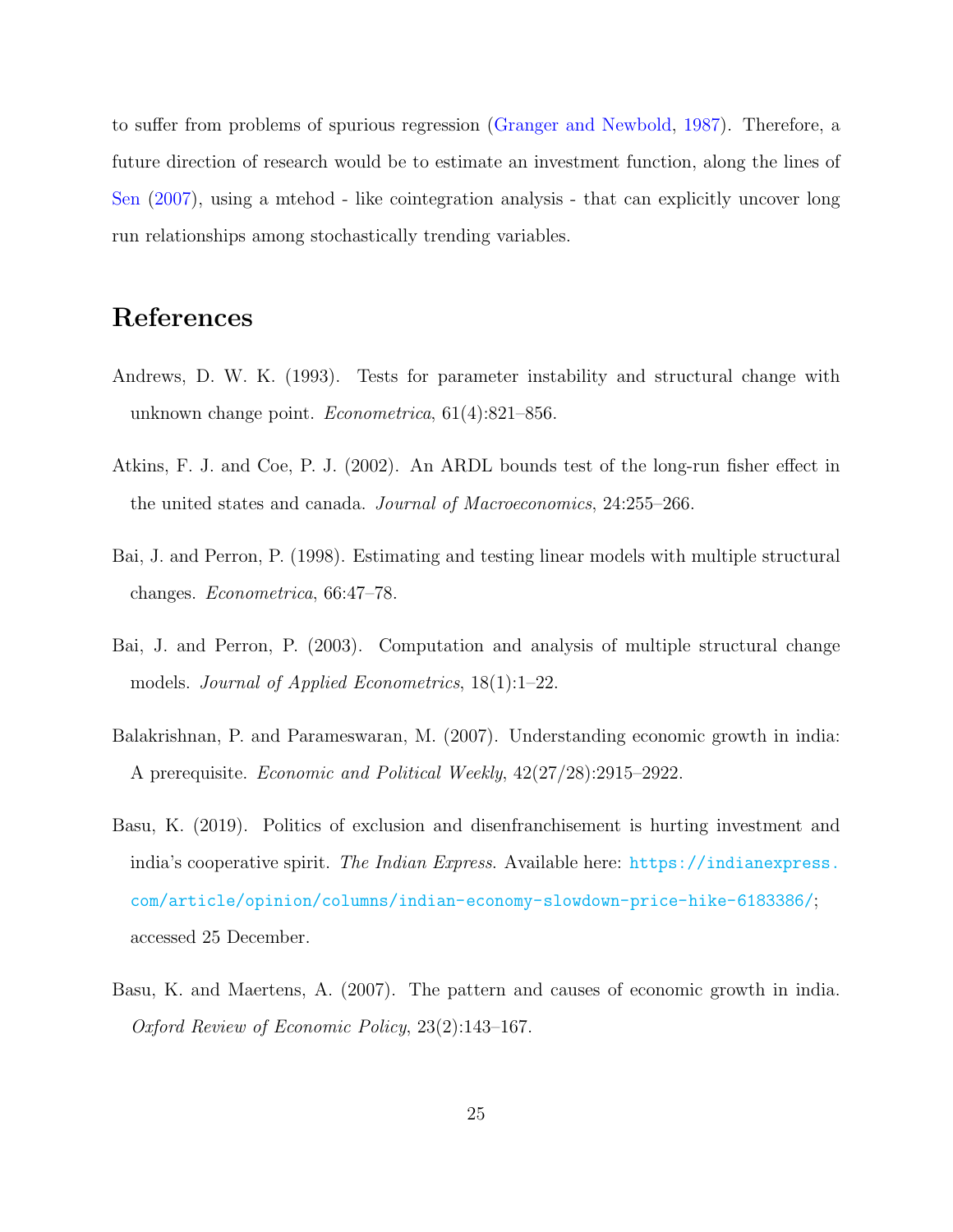- <span id="page-26-4"></span>Chow, G. C. (1960). Tests of equality between sets of coefficients in two linear regressions. Econometrica, 28(3):591–605.
- <span id="page-26-1"></span>Delong, J. B. (2003). India since independence: An analytical growth narrative. In Rodrik, D., editor, In Search of Prosperity: Analytical Narratives on Economic Growth, pages 184 – 204. Princeton University Press.
- <span id="page-26-7"></span>Delong, J. B. and Summers, L. (1991). Equipment investment and economic growth. Quarterly Journal of Economics, 106:455–502.
- <span id="page-26-8"></span>Delong, J. B. and Summers, L. (1993). How strongly do developing countries benefit from equipment investment? Journal of Monetary Economics, 32:395–415.
- <span id="page-26-9"></span>Demirhan, H. (2019). dLagM: Time Series Regression Models with Distributed Lag Models. R package version 1.0.19.
- <span id="page-26-6"></span>Foley, D., Michl, T., and Tavani, D. (2019). Growth and Distribution. Harvard University Press, Cambridge, MA.
- <span id="page-26-0"></span>Ghate, C. and Wright, S. (2012). The "v-factor": Distribution, timing and correlates of the great indian growth turnaround. Journal of Development Economics, 99:58–67.
- <span id="page-26-3"></span>Granger, C. W. J. and Newbold, P. (1987). Spurious regressions in econometrics. Journal of Econometrics, 2:111–120.
- <span id="page-26-5"></span>Kaldor, N. (1961). Capital accumulation and economic growth. In Lutz, F., editor, The Theory of Capital, pages  $177 - 222$ . Macmillan.
- <span id="page-26-2"></span>Kar, S., Pritchett, L., Raihan, S., and Sen, K. (2013). The Dynamics of Economic Growth: A Visual Handbook of Growth Rates, Regimes, Transitions and Volatility. ESID.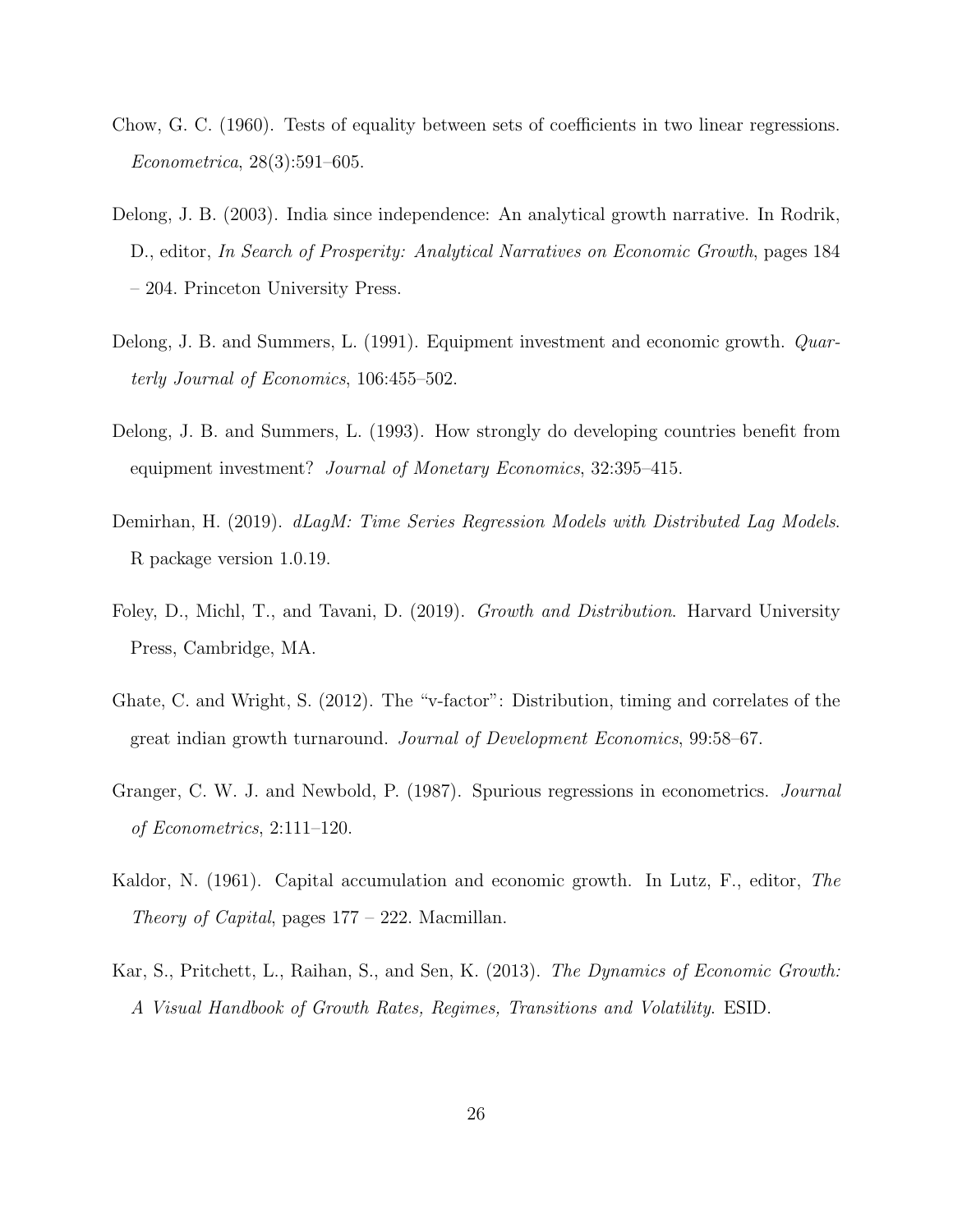- <span id="page-27-2"></span>Kar, S. and Sen, K. (2016). The Political Economy of India's Growth Episodes. Palgrave Pivot, London.
- <span id="page-27-4"></span>Kohli, A. (2006). Politics of economic growth in india: 1980–2005. Economic and Political Weekly, 41(14):1251–59.
- <span id="page-27-1"></span>Kotwal, A., Ramaswami, B., and Wadhwa, W. (2011). Economic liberalization and indian economic growth: What's the evidence? Journal of Economic Literature, 49(4):1152–1199.
- <span id="page-27-8"></span>Narayan, P. K. (2005). The saving and investment nexus for china: evidence from cointegration tests. Applied Economics,  $37(17):1979-1990$ .
- <span id="page-27-3"></span>Panagariya, A. (2004). India's trade reform. India Policy Forum, 1:1–57.
- <span id="page-27-5"></span>Pesaran, M. H. and Shin, Y. (1999). An autoregressive distributed lag modelling approach to cointegration analysis. In Strom, S., editor, Econometrics and Economic Theory in the 20th Century: The Ragnar Frisch Centennial Symposium, pages 371 – 413. Cambridge University Press.
- <span id="page-27-7"></span>Pesaran, M. H., Shin, Y., and Smith, R. J. (2001). Bounds testing approaches to the analysis of level relationships. Journal of Applied Econometrics, 16(3):289–326.
- <span id="page-27-6"></span>Pfaff, B. (2008). Analysis of Integrated and Cointegrated Time Series with R. Springer, New York, second edition. ISBN 0-387-27960-1.
- <span id="page-27-0"></span>Rodrik, D. and Subramanian, A. (2005). From "hindu growth" to productivity surge: The mystery of the indian growth transition. *IMF Staff Papers*, 52(2):193–228.
- <span id="page-27-9"></span>Rushdi, M., H.Kim, J., and Silvapulle, P. (2012). ARDL bounds tests and robust inference for the long run relationship between real stock returns and inflation in australia. Economic Modelling, 29(3):535–543.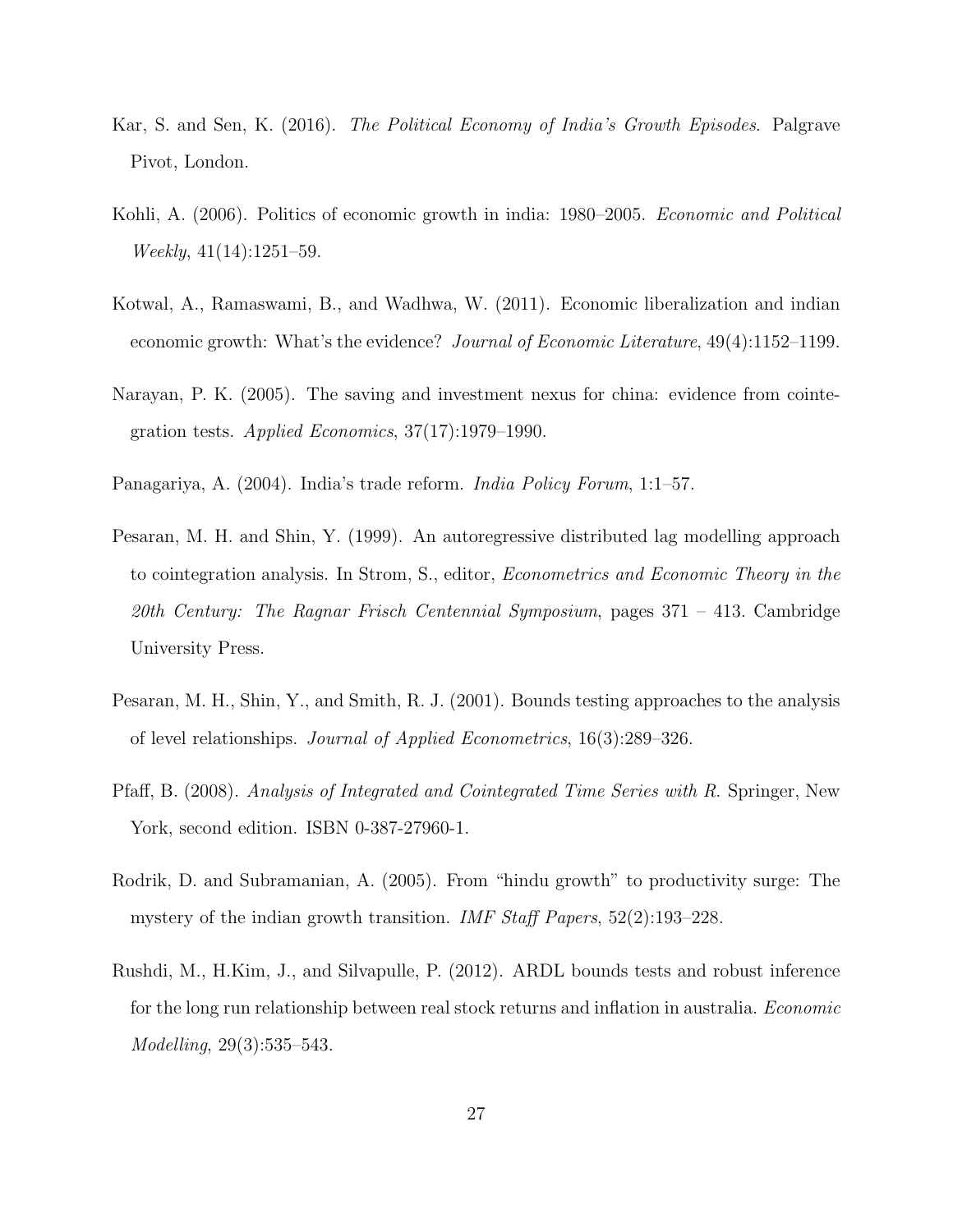- <span id="page-28-1"></span>Sen, K. (2007). Why did the elephant start to trot? india's growth acceleration re-examined. Economic and Political Weekly, 42(43):37–47.
- <span id="page-28-0"></span>Virmani, A. (2006). India's economic growth history: Fluctuations, trends, break points and phases. Indian Economic Review, 41(1):81–103.
- <span id="page-28-2"></span>Zeileis, A., Leisch, F., Hornik, K., and Kleiber, C. (2002). strucchange: An R package for testing for structural change in linear regression models. Journal of Statistical Software,  $7(2):1-38.$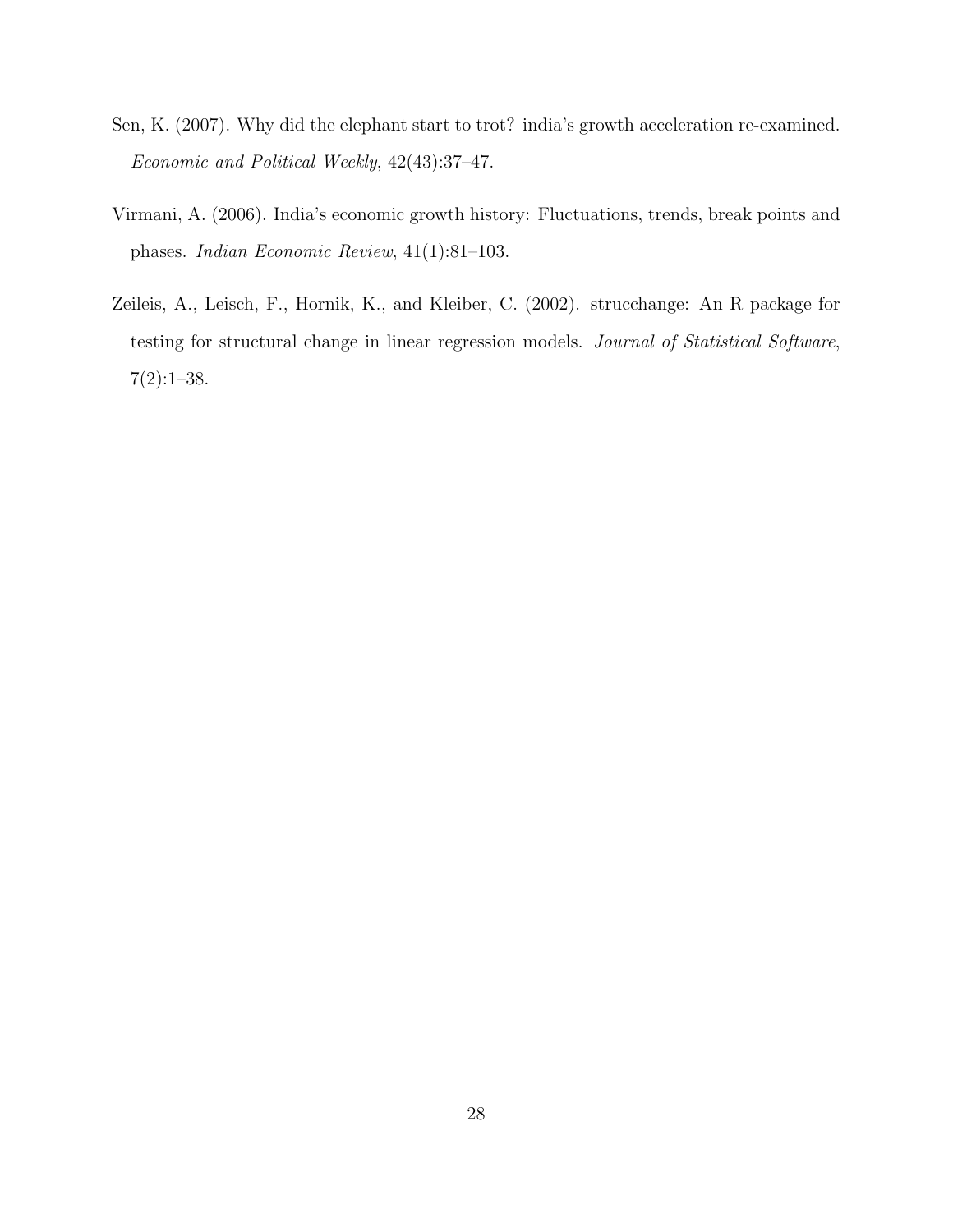Table 1: Summary Statistics for Covariates $\real^a$ 

<span id="page-29-0"></span>

|                                             | N  | Min     | Mean  | Max   | St. Dev. |
|---------------------------------------------|----|---------|-------|-------|----------|
| Log Real GDP                                | 69 | 12.59   | 14.05 | 16.02 | 0.99     |
| Log Per Capita Real GDP                     | 69 | 9.01    | 9.78  | 11.14 | 0.60     |
| Log Real GDP at Factor Cost                 | 69 | 7.94    | 9.37  | 11.33 | 0.99     |
| Log Per Capita Real GDP at Factor Cost      | 69 | 4.36    | 5.09  | 6.46  | 0.60     |
| Growth Rate of Real GDP $(\%)$              | 68 | $-5.38$ | 5.04  | 10.03 | 2.89     |
| Private Equipment Investment ( $\%$ of GDP) | 68 | 0.41    | 3.58  | 9.95  | 2.61     |
| Public Equipment Investment ( $\%$ of GDP)  | 68 | 0.62    | 2.96  | 5.63  | 1.25     |
| Investment in Structures ( $\%$ of GDP)     | 68 | 2.09    | 5.65  | 9.69  | 1.59     |
| Change in Stocks $(\%$ of GDP)              | 68 | $-1.06$ | 1.45  | 4.04  | 1.05     |

<sup>a</sup> Summary statistics for variables relating to the Indian economy over the period, 1950–2018. For definitions of variables and sources, see [Appendix A.](#page-39-0)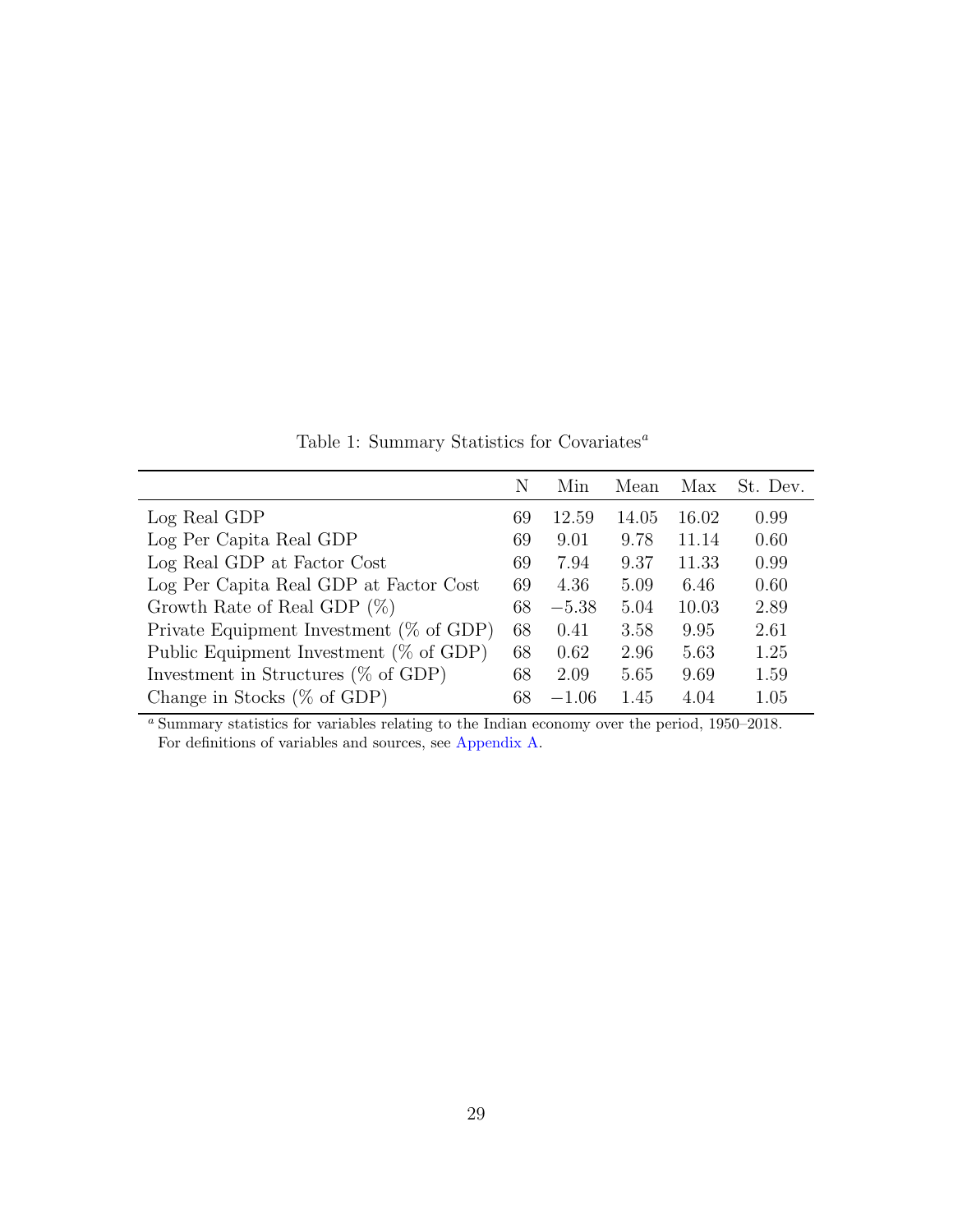<span id="page-30-0"></span>

|                               |                |              |                | Number of Breaks |                |             |
|-------------------------------|----------------|--------------|----------------|------------------|----------------|-------------|
|                               | $\overline{0}$ | $\mathbf{1}$ | $\overline{2}$ | 3                | $\overline{4}$ | $\mathbf 5$ |
| A. Real GDP                   |                |              |                |                  |                |             |
| <b>Break Years</b>            |                |              |                | 1964             | 1964           | 1959        |
| <b>Break Years</b>            |                |              |                |                  |                | 1971        |
| <b>Break Years</b>            |                |              | 1978           | 1978             | 1978           | 1982        |
| <b>Break Years</b>            |                | 1989         |                |                  | 1990           | 1994        |
| <b>Break Years</b>            |                |              | 2003           | 2003             | 2004           | 2004        |
| <b>RSS</b>                    | 1.417          | 0.084        | 0.028          | 0.024            | 0.019          | 0.022       |
| <b>BIC</b>                    | $-59.614$      | $-242.057$   | $-304.076$     | $-304.370$       | $-306.603$     | $-284.849$  |
| <b>B.</b> Per Capita Real GDP |                |              |                |                  |                |             |
| <b>Break Years</b>            |                |              |                | 1964             | 1964           | 1959        |
| <b>Break Years</b>            |                |              |                |                  |                | 1971        |
| <b>Break Years</b>            |                |              | 1978           | 1978             | 1978           | 1982        |
| <b>Break Years</b>            |                | 1991         |                |                  | 1990           | 1994        |
| <b>Break Years</b>            |                |              | 2002           | 2002             | 2004           | 2004        |
| <b>RSS</b>                    | 1.996          | 0.106        | 0.034          | 0.025            | 0.019          | 0.022       |
| <b>BIC</b>                    | $-35.945$      | $-225.483$   | $-290.790$     | $-299.768$       | $-306.798$     | $-284.447$  |
| C. Real GDP-FC                |                |              |                |                  |                |             |
| <b>Break Years</b>            |                |              |                |                  | 1964           | 1959        |
| <b>Break Years</b>            |                |              |                |                  |                | 1971        |
| <b>Break Years</b>            |                | 1988         | 1983           | 1978             | 1978           | 1982        |
| <b>Break Years</b>            |                |              |                | 1990             | 1990           | 1994        |
| <b>Break Years</b>            |                |              | 2004           | 2005             | 2005           | 2005        |
| <b>RSS</b>                    | 1.584          | 0.079        | 0.030          | 0.023            | 0.019          | 0.022       |
| <b>BIC</b>                    | $-51.889$      | $-246.310$   | $-299.330$     | $-304.804$       | $-304.943$     | $-282.183$  |
| D. Per Capita Real GDP-FC     |                |              |                |                  |                |             |
| <b>Break Years</b>            |                |              |                |                  | 1964           | 1959        |
| <b>Break Years</b>            |                |              |                |                  |                | 1971        |
| <b>Break Years</b>            |                |              | 1984           | 1978             | 1978           | 1982        |
| <b>Break Years</b>            |                | 1991         |                | 1990             | 1990           | 1994        |
| <b>Break Years</b>            |                |              | 2004           | 2004             | 2004           | 2004        |
| <b>RSS</b>                    | 2.189          | 0.101        | 0.036          | 0.026            | 0.019          | 0.022       |
| <b>BIC</b>                    | $-29.570$      | $-229.065$   | $-288.544$     | $-296.346$       | $-304.810$     | $-282.224$  |

Table 2: Results of Structural Break Tests for Log Real GDP<sup> $a$ </sup>

 $\,^a$  This table reports the details of the structural break tests for a regression of log output on a constant and a linear time trend, as shown in [\(1\)](#page-7-0), for the period 1950 to 2018. Four different measures of output has been used. RSS refers to residual sum of squares and BIC refers to Bayesian Information Criterion.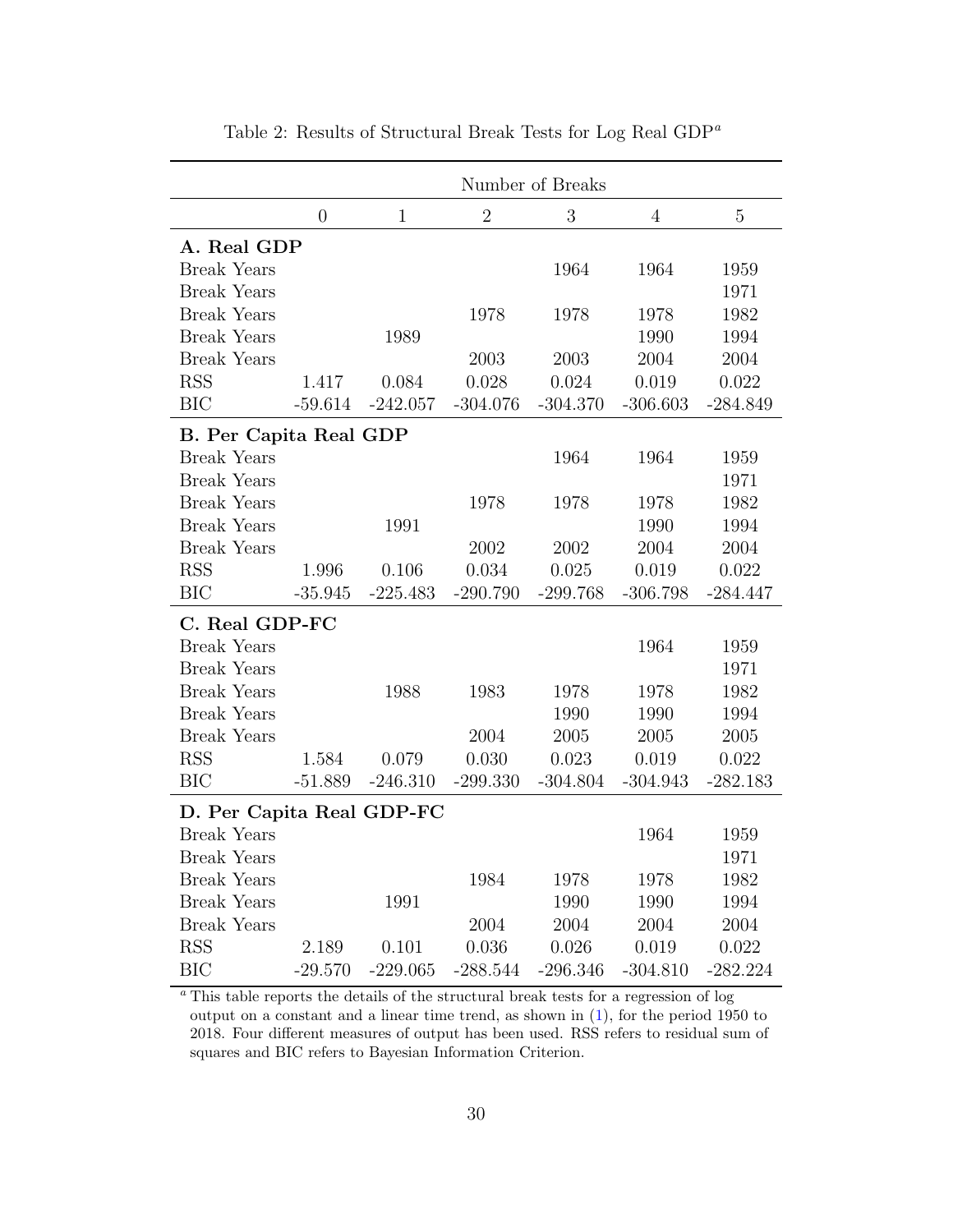<span id="page-31-0"></span>Table 3: Average Growth Rates Across Distinct Growth Regimes Identified by Tests for Structural  $Breaks^a$ 

|                               | Intercept  |         |       | Time Trend |
|-------------------------------|------------|---------|-------|------------|
|                               | Coef       | Std Err | Coef  | Std Err    |
| A. Real GDP                   |            |         |       |            |
| $1950 - 1964 - 66.902$        |            | 1.682   | 4.076 | 0.086      |
| 1965 - 1978                   | $-59.161$  | 3.385   | 3.680 | 0.172      |
| $1979 - 1990 - 92.402$        |            | 2.150   | 5.357 | 0.108      |
| $1991 - 2004$                 | $-102.362$ | 1.657   | 5.856 | 0.083      |
| $2005 - 2018$                 | $-127.442$ | 1.677   | 7.109 | 0.083      |
| <b>B.</b> Per Capita Real GDP |            |         |       |            |
| 1950 - 1964                   | $-31.700$  | 1.599   | 2.087 | 0.082      |
| 1965 - 1978 - 18.857          |            | 3.451   | 1.431 | 0.175      |
| 1979 - 1990 - 54.370          |            | 2.196   | 3.223 | 0.111      |
| $1991 - 2004$                 | $-69.568$  | 1.648   | 3.985 | 0.082      |
| $2005 - 2018$                 | $-105.883$ | 1.605   | 5.799 | 0.080      |
| C. Real GDP-FC                |            |         |       |            |
| 1950 - 1964                   | $-67.541$  | 1.841   | 3.870 | 0.094      |
| 1965 - 1978 - 64.319          |            | 3.182   | 3.704 | 0.161      |
| 1979 - 1990 - 93.773          |            | 2.632   | 5.189 | 0.133      |
| 1991 - 2005 -110.698          |            | 1.557   | 6.038 | 0.078      |
| $2006 - 2018$                 | $-129.172$ | 1.751   | 6.963 | 0.087      |
| D. Per Capita Real GDP-FC     |            |         |       |            |
| $1950 - 1964$                 | $-32.339$  | 1.765   | 1.881 | 0.090      |
| 1965 - 1978                   | $-24.015$  | 3.250   | 1.455 | 0.165      |
| 1979 - 1990                   | -55.741    | 2.673   | 3.055 | 0.135      |
| $1991 - 2004$                 | $-76.219$  | 1.383   | 4.083 | 0.069      |
| $2005 - 2018$                 | $-110.040$ | 1.853   | 5.773 | 0.092      |

This table reports the average exponential growth rates for four different measures of output in distinct growth regimes identified by structural break tests reported in Table [2.](#page-30-0) GDP refers to gross domestic product at market prices; GDP-FC refers to gross domestic product at factor costs. The coefficient on the time trend and its standard error has been multiplied by 100 so that it can be interpreted as the growth rate in percentage points. For definitions of variables and sources, see [Online Appendix A.](#page-39-0)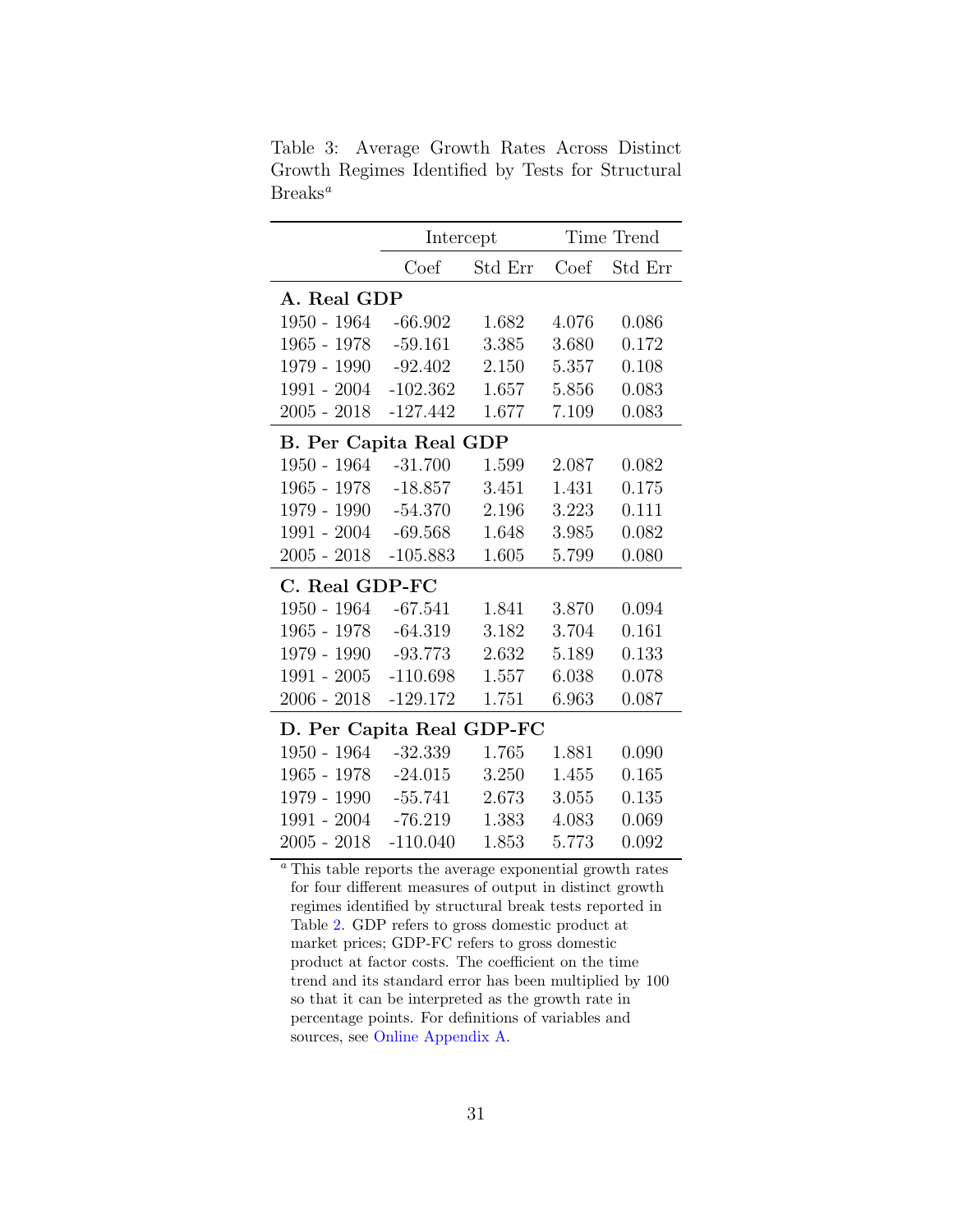|                                    | Primary<br>Sector | Secondary<br>Sector | Tertiary<br>Sector |
|------------------------------------|-------------------|---------------------|--------------------|
| $1950 - 64:$                       |                   |                     |                    |
| Average Growth Rate $(\%)$         | 2.51              | 6.49                | 4.84               |
| Share of GDP-FC                    | 0.50              | 0.13                | 0.37               |
| Contrib $(\%)$ to Growth of GDP-FC | 31.84             | 21.97               | 45.53              |
| $1965 - 78:$                       |                   |                     |                    |
| Average Growth Rate $(\%)$         | 2.94              | 4.50                | 4.00               |
| Share of GDP-FC                    | 0.40              | 0.17                | 0.43               |
| Contrib $(\%)$ to Growth of GDP-FC | 32.16             | 20.96               | 46.70              |
| $1979 - 90:$                       |                   |                     |                    |
| Average Growth Rate $(\%)$         | 3.44              | 6.19                | 6.14               |
| Share of GDP-FC                    | 0.33              | 0.20                | 0.47               |
| Contrib $(\%)$ to Growth of GDP-FC | 21.53             | 22.96               | 55.25              |
| $1991 - 05:$                       |                   |                     |                    |
| Average Growth Rate $(\%)$         | 2.70              | 5.89                | 7.55               |
| Share of GDP-FC                    | 0.24              | 0.21                | 0.55               |
| Contrib $(\%)$ to Growth of GDP-FC | 10.59             | 20.04               | 68.79              |
| $2006 - 18:$                       |                   |                     |                    |
| Average Growth Rate $(\%)$         | 3.13              | 6.66                | 8.17               |
| Share of GDP-FC                    | 0.13              | 0.20                | 0.66               |
| Contrib $(\%)$ to Growth of GDP-FC | 5.88              | 18.41               | 75.66              |

<span id="page-32-0"></span>Table 4: Sectoral Growth Rates, Shares and Contributions to the Growth of Real GDP at Factor Cost  $(GDP-FC)^a$ 

<sup>a</sup> This table reports the sectoral contributions to growth. The *primary sector* includes agriculture and allied activities; the secondary sector includes mining  $\&$  quarrying, manufacturing, and electricity, gas, water supply  $\&$  other utilities; the tertiary sector includes construction, trade, hotels, communication, transportation, and services related to broadcasting, finance, insurance and real estate, and public administration, defense and other services. Source: author's calculations.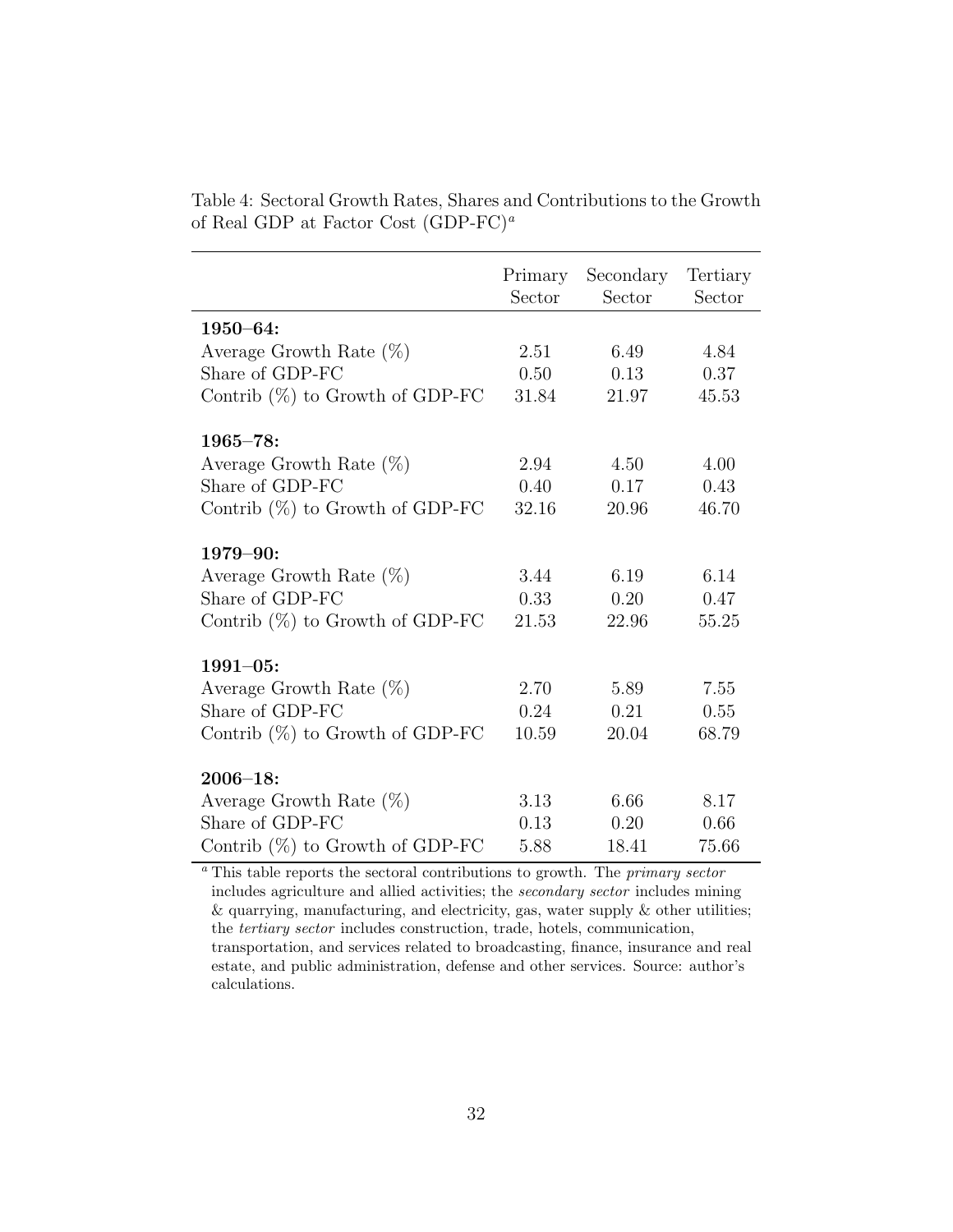|                              | Level   | First<br>Difference |
|------------------------------|---------|---------------------|
| Growth Rate of Real GDP      | -6.85   | $-10.78$            |
| Private Equipment Investment | $-3.08$ | $-4.89$             |
| Public Equipment Investment  | $-1.49$ | $-5.87$             |
| Investment in Structures     | $-3.12$ | $-5.18$             |
| Change in Stocks             | $-4.08$ | $-9.87$             |
| Memo:                        |         |                     |
| $1\%$ critical value         | $-4.04$ | $-3.51$             |
| 5\% critical value           | $-3.45$ | $-2.89$             |
| $10\%$ critical value        | $-3.15$ | $-2.58$             |

<span id="page-33-0"></span>Table 5: ADF Tests for Presence of Unit Roots in the Levels and First Differences of Variables<sup> $a$ </sup>

 $\emph{^a}$  This table reports the test statistic for the augmented Dickey-Fuller (ADF) tests on the levels and first difference of variables. The ADF regression for the levels of variables includes a linear time trend; the ADF regression for the first difference includes a drift, but no linear time trend. Optimal lag lengths are chosen with AIC. The null hypotheses for the ADF test is that the variable is unit root nonstationary.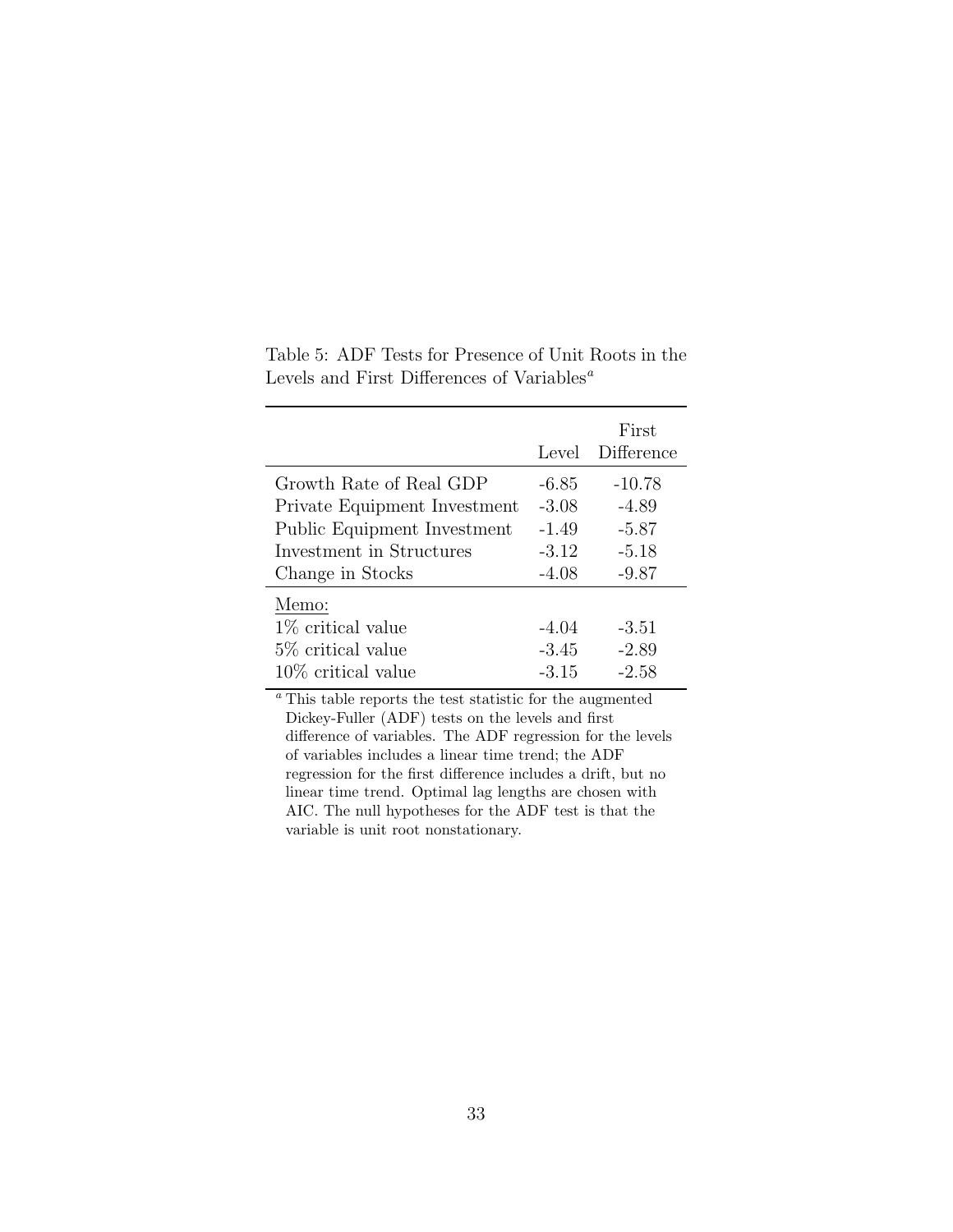<span id="page-34-0"></span>

|                                           | Specification 1<br>(Unrestricted Intercept,<br>No Trend)<br>Upper Bound Lower Bound Upper Bound<br>Lower Bound |                |                | Specification 2<br>(Unrestricted Intercept,<br>Unrestricted Trend) |
|-------------------------------------------|----------------------------------------------------------------------------------------------------------------|----------------|----------------|--------------------------------------------------------------------|
|                                           |                                                                                                                |                |                |                                                                    |
| 10\% Critical Value<br>5\% Critical Value | 2.552<br>3.022                                                                                                 | 3.648<br>4.256 | 3.182<br>3.720 | 4.258<br>4.904                                                     |
| 1\% Critical Value                        | 4.098                                                                                                          | 5.570          | 4.922          | 6.328                                                              |
| F-statistic                               | 6.61                                                                                                           |                | 6.517          |                                                                    |

## Table 6: Results of the ARDL Bounds Testing Procedure<sup>a</sup>

| Memo: Diagnostics for the Bounds Testing Procedure |  |  |  |  |
|----------------------------------------------------|--|--|--|--|
|----------------------------------------------------|--|--|--|--|

| Breusch-Godfrey Test | 0.149 | 0.165 |
|----------------------|-------|-------|
| Ljung-Box Test       | 0.593 | 0.591 |
| Breusch-Pagan Test   | 0.053 | 0.044 |
| Shapiro-Wilk Test    | 0.671 | 0.583 |
| Ramsey RESET test    | 0.785 | 0.806 |

<sup>a</sup> This table reports the F-test for the ARDL bounds testing procedure discussed in section [4.3.](#page-16-1) In the Breusch-Godfrey test, the null hyothesis is that there is no serial correlation of order 1 in the residuals; in the Box-Ljung test, the null hypothesis is that there is no serial correlation in the residuals; in the Studentized Breusch-Pagan test, the null hypothesis is that the residuals are homoskedastic; in the Shapiro-Wilk test, the null hypothesis is that the residuals are normally distributed; in the Ramsey RESET test for specification error, the null hypothesis is that the linear model is correctly specified.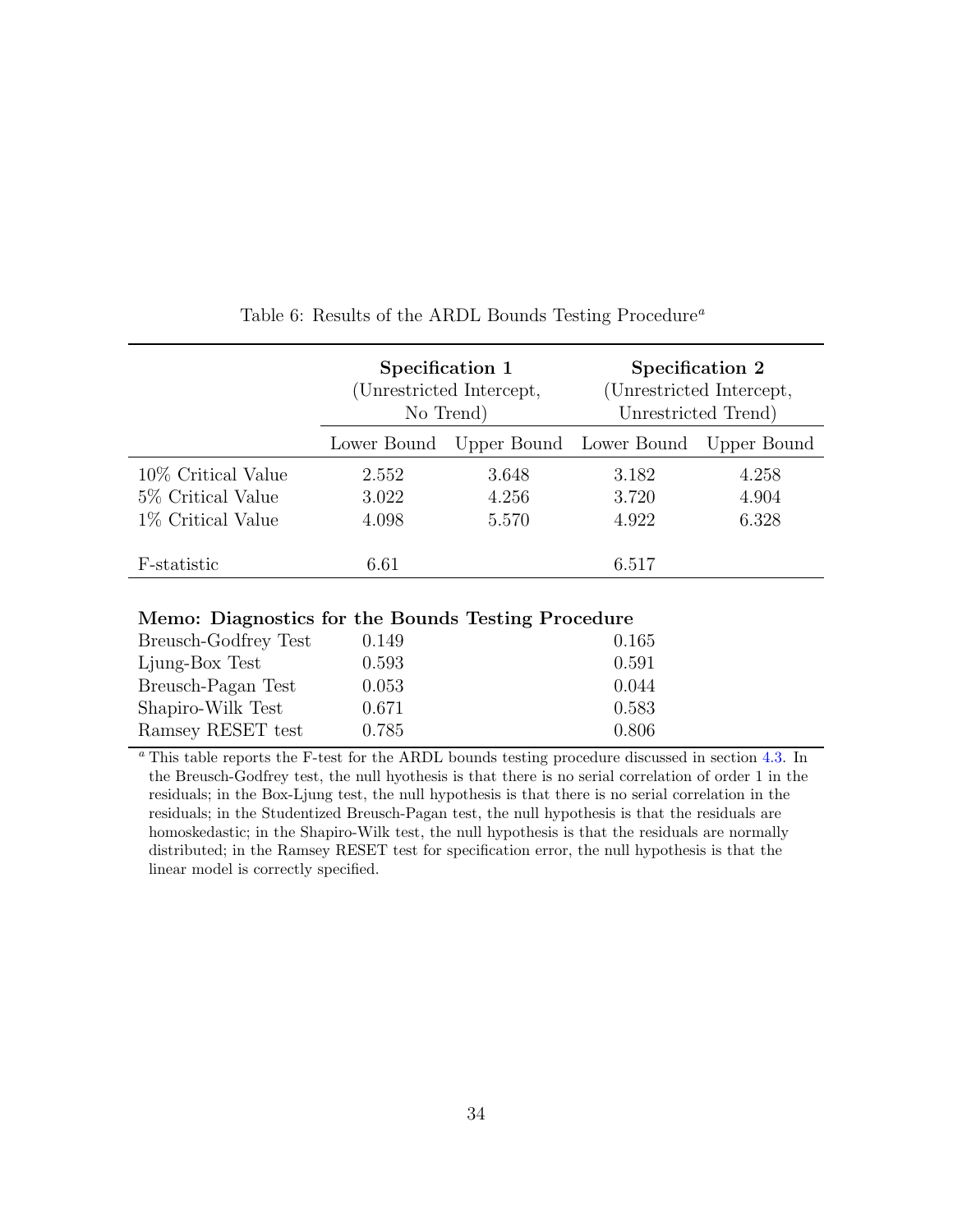<span id="page-35-0"></span>

|                                               | (1)          | (2)         |
|-----------------------------------------------|--------------|-------------|
| Growth Rate of Real GDP, 1-Lag                | $-1.771***$  | $-1.787***$ |
|                                               | (0.306)      | (0.312)     |
| Pvt Eqpmt Investment, 1-Lag                   | $0.951^{**}$ | $1.093**$   |
|                                               | (0.392)      | (0.481)     |
| Pub Eqpmt Investment, 1-Lag                   | $-0.105$     | $-0.052$    |
|                                               | (0.310)      | (0.316)     |
| Investment in Structures, 1-Lag               | 0.188        | 0.265       |
|                                               | (0.607)      | (0.676)     |
| Change in Stocks, 1-Lag                       | 0.014        | $-0.018$    |
|                                               | (0.584)      | (0.619)     |
| First Diff of Pvt Eqpmt Investment            | $0.929**$    | $1.002**$   |
|                                               | (0.454)      | (0.489)     |
| First Diff of Pvt Eqpmt Investment, 1-Lag     | $-0.289$     | $-0.371$    |
|                                               | (0.456)      | (0.450)     |
| First Diff of Pvt Eqpmt Investment, 2-Lag     | $-0.691$     | $-0.817$    |
|                                               | (0.480)      | (0.588)     |
| First Diff of Pub Eqpmt Investment            | $-1.195$     | $-1.155$    |
|                                               | (0.961)      | (0.992)     |
| First Diff of Pub Eqpmt Investment, 1-Lag     | 0.911        | 0.854       |
|                                               | (1.242)      | (1.183)     |
| First Diff of Investment in Structures        | 0.590        | 0.683       |
|                                               | (0.683)      | (0.698)     |
| First Diff of Investment in Structures, 1-Lag | 0.062        | 0.048       |
|                                               | (0.855)      | (0.875)     |
| First Diff of Change in Stocks                | $-0.042$     | $-0.069$    |
|                                               | (0.378)      | (0.394)     |
| First Diff of Change in Stocks, 1-Lag         | $-0.366$     | $-0.383$    |
|                                               | (0.312)      | (0.311)     |
| Linear Time Trend                             |              | $-0.024$    |
|                                               |              | (0.048)     |
| First Diff of Growth Rate of Real GDP, 1-Lag  | $0.515**$    | $0.526**$   |
|                                               | (0.207)      | (0.211)     |
| First Diff of Growth Rate of Real GDP, 2-Lag  | $0.224*$     | $0.232**$   |
|                                               | (0.115)      | (0.114)     |
| Constant                                      | $4.621**$    | $4.459*$    |
|                                               | (2.200)      | (2.324)     |

Table 7: Parameter Estimates of the ARDL Model<sup>a</sup>

<sup>a</sup> Parameter estimates of ARDL models. Specification (1) uses unrestricted intercept but no trend; specification (2) allows for both unrestricted intercept and trend. Heteroskedasticity and autocorrelation consistent (HAC) standard errors appear in parentheses below estimates. Significance levels: ∗∗∗ 1 percent level; ∗∗ 5 percent; <sup>∗</sup> 10 percent.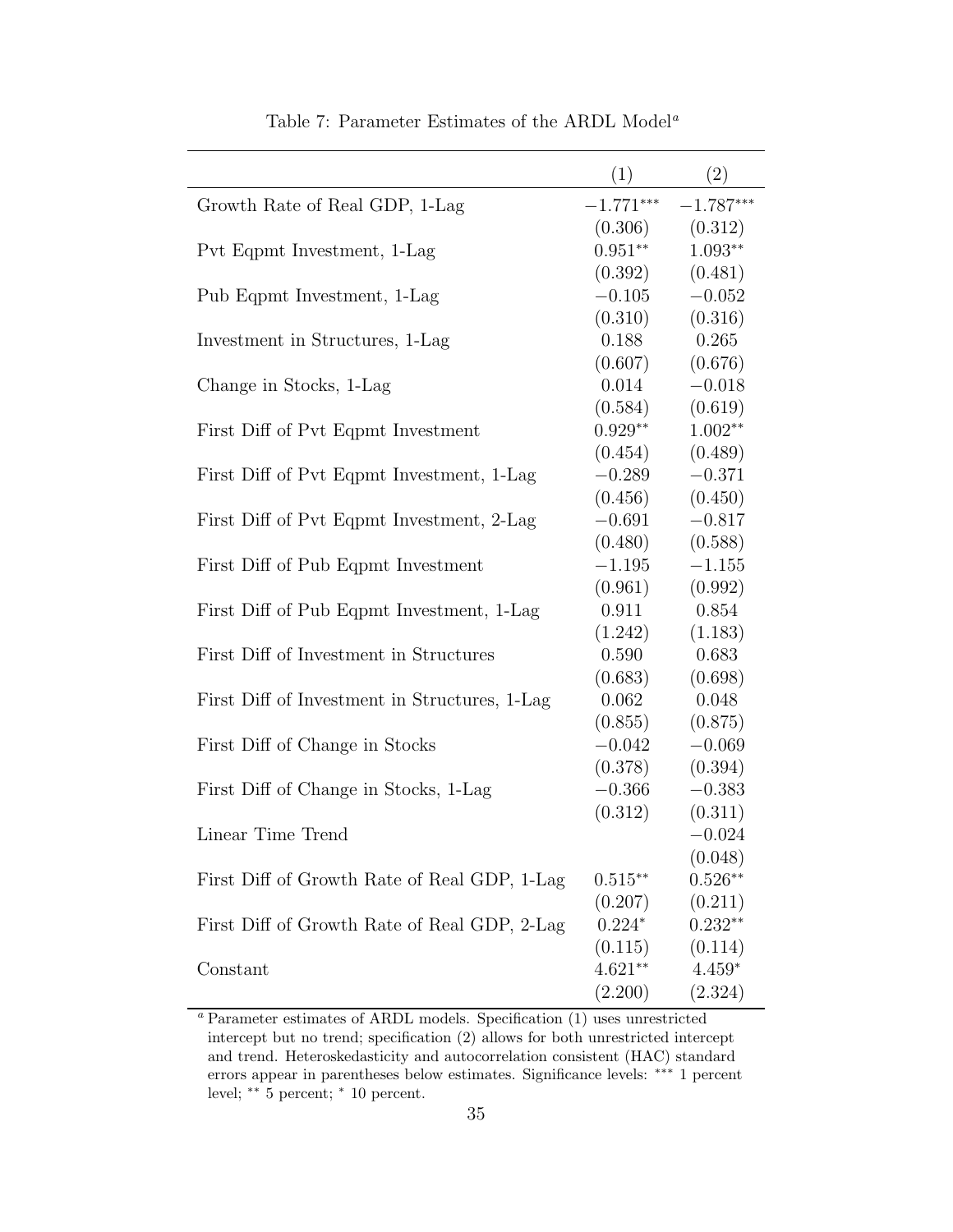|                          | Specification 1<br>(Unrestricted Intercept,<br>No Trend) |                     | Specification 2<br>(Unrestricted Intercept,<br>Unrestricted Trend) |         |
|--------------------------|----------------------------------------------------------|---------------------|--------------------------------------------------------------------|---------|
|                          | Estimate                                                 | Std Err<br>Estimate |                                                                    | Std Err |
| Pvt Equipment Investment | 2.609                                                    | 1.08                | 2.496                                                              | 1.165   |
| Pub Equipment Investment | 0.537                                                    | 0.178               | 0.612                                                              | 0.215   |
| Investment in Structures | $-0.059$                                                 | 0.174               | $-0.029$                                                           | 0.177   |
| Change in Stocks         | 0.106                                                    | 0.347               | 0.149                                                              | 0.384   |
| Intercept                | 0.008                                                    | 0.329               | $-0.01$                                                            | 0.347   |
| Trend                    |                                                          |                     | $-0.014$                                                           | 0.026   |
| Observations             | 64                                                       |                     | 64                                                                 |         |

<span id="page-36-0"></span>Table 8: Long-Run Level Relationship Derived from the ARDL Model used in the Bounds Testing Procedure<sup>a</sup>

 $a$ <sup>n</sup> This table reports parameters of the long-run level relationship in  $(7)$ . The dependent variable in the long run levels relationship is the growth rate of real GDP. These estimates have been computed from underlying estimates reported in Table [7.](#page-35-0) Standard errors computed by the delta method using HAC covariance matrix.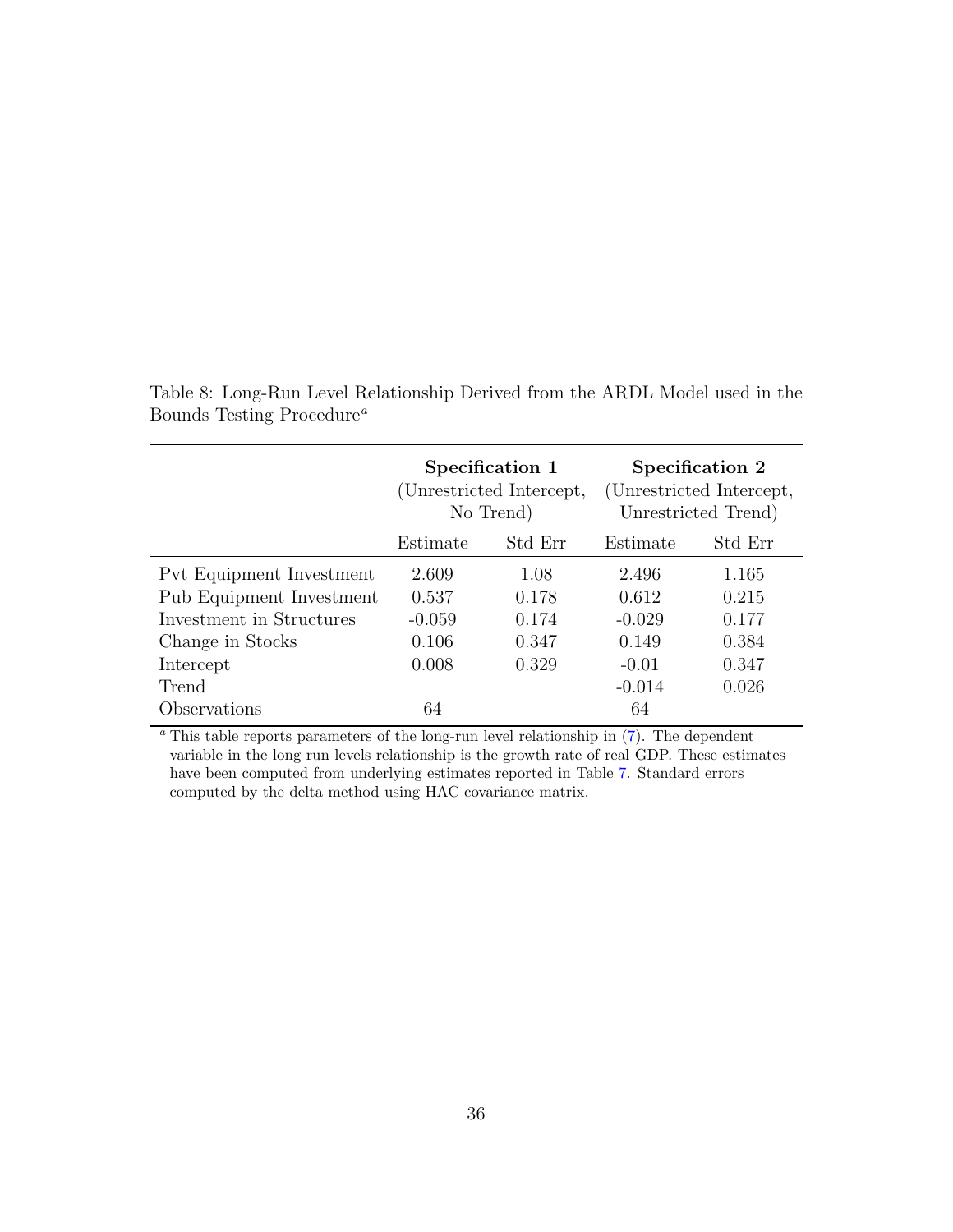<span id="page-37-0"></span>

Figure 1: Time series plots of key variables used for the analysis in this paper. For summary statistics of these variables, see Table [1;](#page-29-0) for sources and definitions, see [Appendix A.](#page-39-0)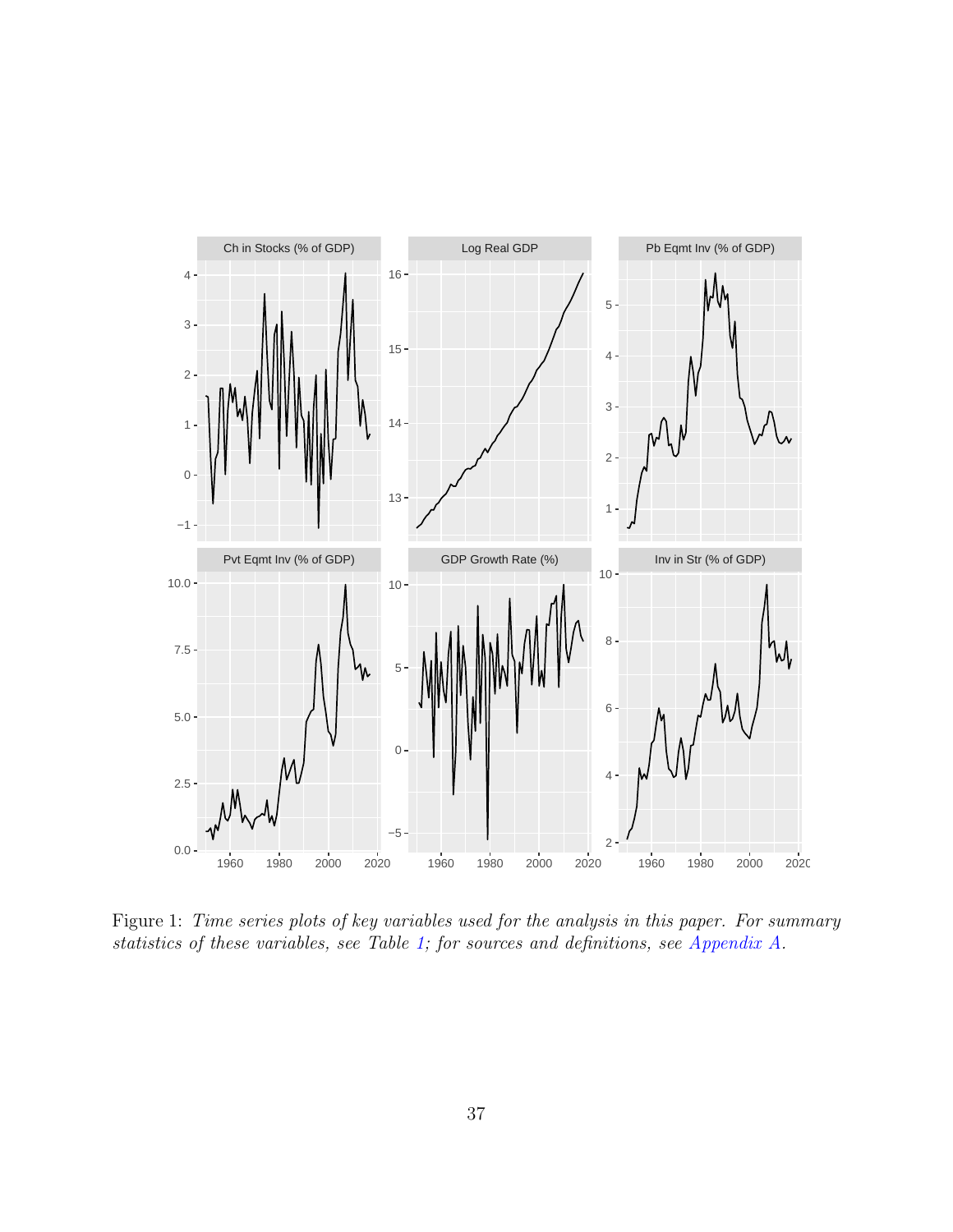<span id="page-38-0"></span>

Figure 2: Growth regimes in the Indian economy. The black line is the time series of annual growth rate of the series. The red line is the average exponential growth of the series in distinct growth regimes identified by structural break tests. For details of structural break tests, see section [3.](#page-6-0)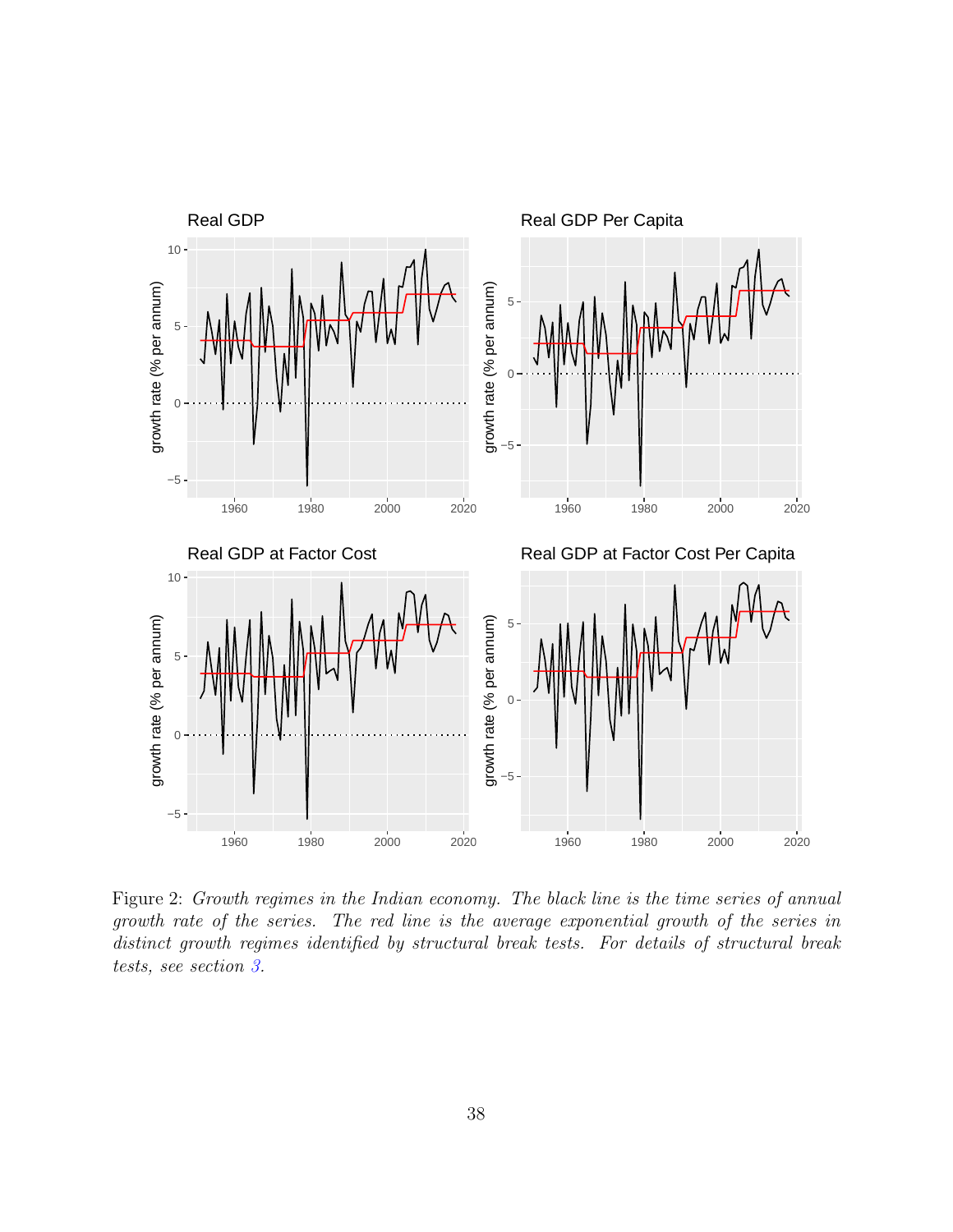# <span id="page-39-0"></span>A Data: Variable Definitions and Sources

In this appendix, I provide details about all the variables used for the analysis in this paper.

- Real GDP (rupees crore): This variable is the gross domestic product at market prices valued at constant (2004–05) prices. The data on this variable is from two sources. For the years, 1950–51 to 1960–61, the data are from Table 1.6 and 1.7 in the Statistical Appendix of The Economic Survey of India 2018-19 ; the data from 1961–62 to 2011–12 are from Table 4 of the Handbook of Statistics on Indian Economy, 2016-17 ; and the data from 2012–13 onwards are from Table 4 of the Handbook of Statistics on Indian *Economy, 2018-19.* The data on GDP are computed with  $2004-05$  as the base year till  $2011-12$ ; from  $2012-13$ , GDP computation uses  $2011-12$  as the base year. To create a consistent series with 2004–05 as the base year, I have used growth rates of the 2011–12 series recursively to forward-extend the 2004–05 series.
- Population (crore): The time series of population is generated by dividing nominal net national income with per capita nominal net national income. Data on nominal net national income and per capita nominal net national income are taken from Table 1.1 in the Statistical Appendix of The Economic Survey 2018-19.
- Real GDP per capita (rupees): This is the ratio of real GDP and the population, computed in the previous steps.
- Real GDP at Factor Cost (rupees crore): This variable measures the gross domestic product at factor cost in constant (2004-05) prices till the year 2011-12, and gross value added at basic prices (GVABP) after that. The GVABP series is in 2011-12 prices, and has been rebased at 2004-05 prices (as explained in the first point above). The data on this variable are from Table 3 and 3A of various issues of the Handbook of Statistics on Indian Economy.
- Real GDP at Factor Cost per capita (rupees): This is the ratio of Real GDP at Factor Cost and the population.
- Capital formation data are from the following sources:
	- $-$  National Accounts Statistics Back Series 2011<sup>[12](#page-39-1)</sup>. For current price series, Statement 11; for constant (2004-05) price series, Statement 12. This data goes from 1950-51 to 2004-05.
	- $-$  National Accounts Statistics 2014<sup>[13](#page-39-2)</sup>. For current and constant (2004-05) price series, Statement 19. This data goes from 2004-05 to 2012-13.
	- National Accounts Statistics  $2019^{14}$  $2019^{14}$  $2019^{14}$ . For current and constant (2011-12) prices, Statement 1.11. This data goes from 2012-13 to 2017-18.

<span id="page-39-1"></span><sup>12</sup>See <http://mospi.nic.in/publication/national-accounts-statistics-back-series-2011>

<span id="page-39-2"></span><sup>13</sup>See <http://mospi.nic.in/publication/national-accounts-statistics-2014>

<span id="page-39-3"></span><sup>14</sup>See <http://mospi.nic.in/publication/national-accounts-statistics-2019>